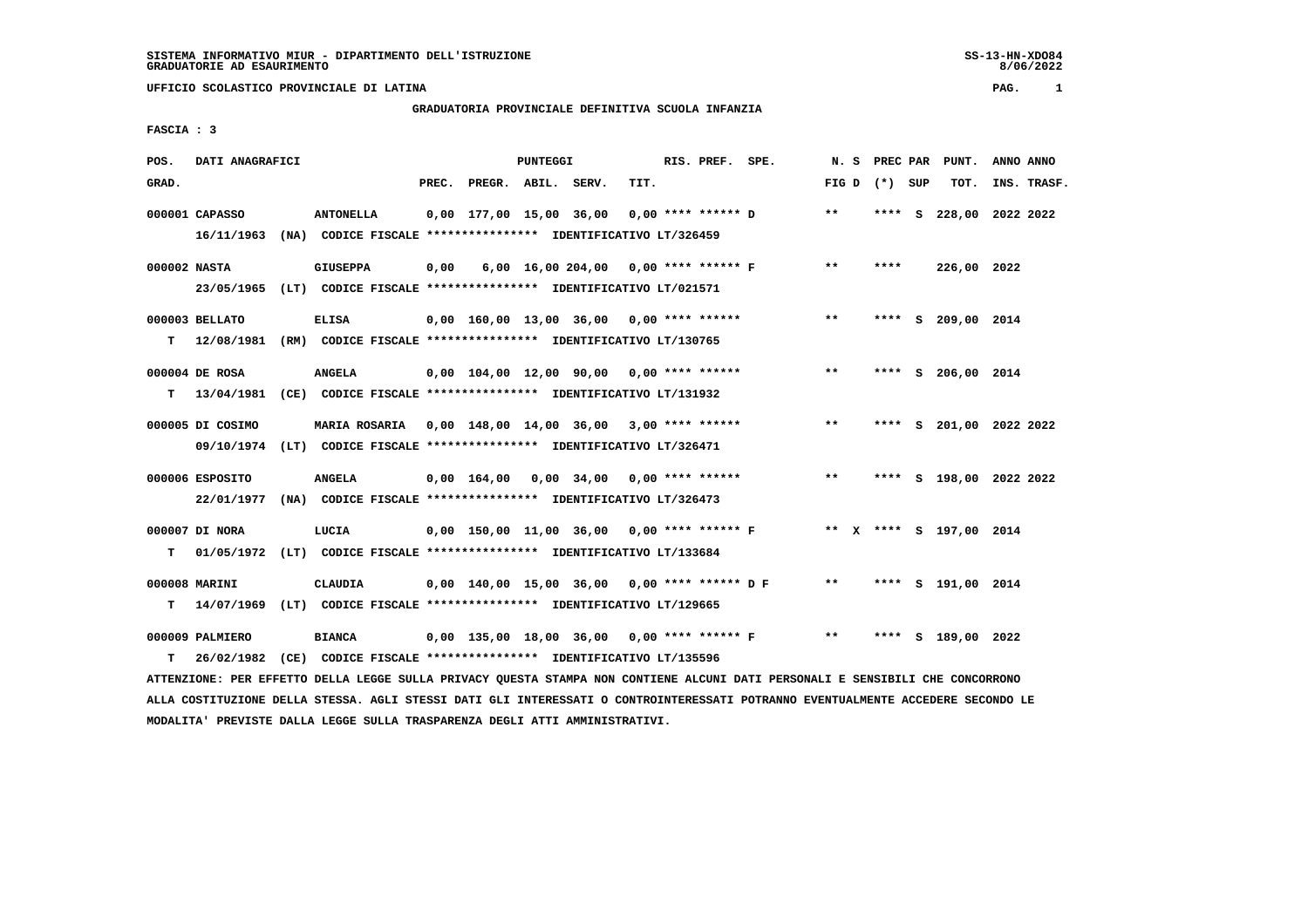#### **GRADUATORIA PROVINCIALE DEFINITIVA SCUOLA INFANZIA**

 **FASCIA : 3**

| POS.         | DATI ANAGRAFICI               |                                                                                                                                   |       |                                              | PUNTEGGI |      | RIS. PREF. SPE.    |                                              | N. S            |      | PREC PAR PUNT.          | ANNO ANNO |             |
|--------------|-------------------------------|-----------------------------------------------------------------------------------------------------------------------------------|-------|----------------------------------------------|----------|------|--------------------|----------------------------------------------|-----------------|------|-------------------------|-----------|-------------|
| GRAD.        |                               |                                                                                                                                   | PREC. | PREGR. ABIL. SERV.                           |          | TIT. |                    |                                              | FIG D $(*)$ SUP |      | TOT.                    |           | INS. TRASF. |
|              | 000010 LANZIDEI<br>18/07/1978 | <b>ERIKA</b><br>(LT) CODICE FISCALE *************** IDENTIFICATIVO LT/326476                                                      |       | 0,00 139,00 13,00 36,00                      |          |      | $0.00$ **** ****** |                                              | $***$           |      | **** S 188,00 2022 2022 |           |             |
| 000011 ROCCO |                               | MONICA<br>06/05/1974 (CE) CODICE FISCALE *************** IDENTIFICATIVO LT/326489                                                 |       |                                              |          |      |                    | $0,00$ 137,00 13,00 36,00 0,00 **** ******   | $***$           |      | **** S 186,00 2022 2022 |           |             |
|              | 000012 ZAMPETTA<br>19/06/1980 | <b>ELISA</b><br>(LT) CODICE FISCALE *************** IDENTIFICATIVO LT/142744                                                      |       | $0,00$ 134,00 14,00 36,00 0,00 **** ****** D |          |      |                    |                                              | $\star\star$    |      | **** S 184,00 2019 2019 |           |             |
| т            | 000013 VALENTE                | <b>ANNA</b><br>05/07/1982 (LT) CODICE FISCALE **************** IDENTIFICATIVO LT/130201                                           |       |                                              |          |      |                    | $0,00$ 136,00 11,00 36,00 0,00 **** ****** D | $***$           |      | **** S 183,00 2014      |           |             |
|              | 000014 COPPOLA                | <b>ANTONIO</b><br>29/06/1973 (CE) CODICE FISCALE *************** IDENTIFICATIVO LT/326462                                         |       | 0,00 132,00 15,00 36,00 0,00 **** ******     |          |      |                    |                                              | $***$           |      | **** S 183,00 2022 2022 |           |             |
|              | 000015 MARESCA                | MARIA ORNELLA 0,00 130,00 14,00 36,00 0,00 **** ******<br>17/01/1970 (SA) CODICE FISCALE *************** IDENTIFICATIVO LT/034914 |       |                                              |          |      |                    |                                              | $***$           | **** | S 180,00 2005 2005      |           |             |
| 000016 BIAGI | 03/11/1977                    | LAURA<br>(RM) CODICE FISCALE **************** IDENTIFICATIVO LT/028615                                                            |       | $0.00$ 125.00 15.00 36.00 3.00 **** ******   |          |      |                    |                                              | $\star\star$    |      | **** S 179,00 2002      |           |             |
|              | 000017 LETIZIA                | MARIA ROSARIA 0,00 132,00 11,00 36,00 0,00 **** ******<br>30/09/1973 (CE) CODICE FISCALE *************** IDENTIFICATIVO LT/032404 |       |                                              |          |      |                    |                                              | $\star\star$    |      | **** S 179,00 2004 2004 |           |             |
|              | 000018 BRODELLA<br>20/09/1962 | AMALIA<br>(CE) CODICE FISCALE **************** IDENTIFICATIVO LT/030610                                                           |       | 0,00 126,00 16,00 36,00 0,00 **** ******     |          |      |                    |                                              | $***$           |      | **** S 178,00 2019 2003 |           |             |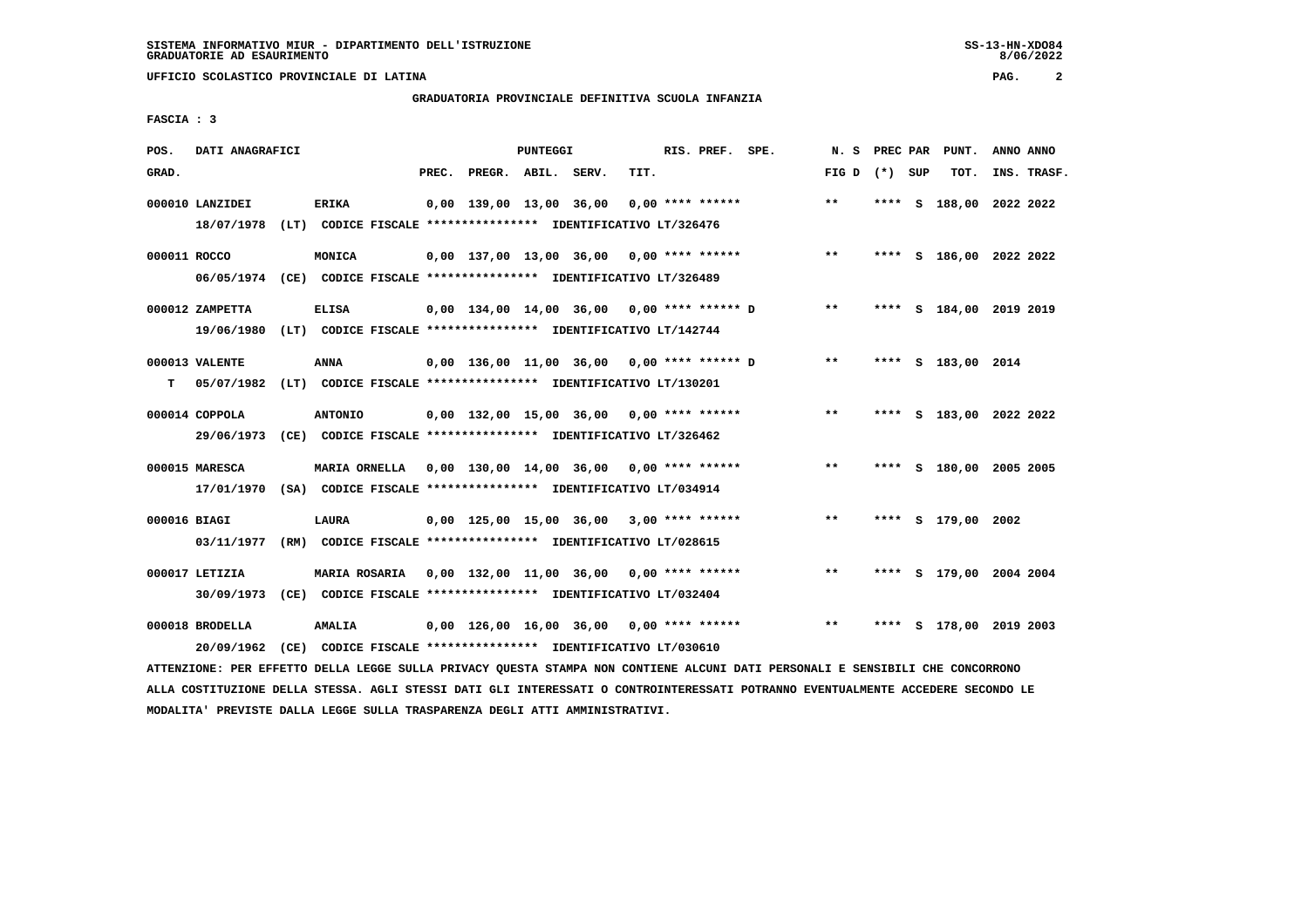# **GRADUATORIA PROVINCIALE DEFINITIVA SCUOLA INFANZIA**

 **FASCIA : 3**

| POS.        | DATI ANAGRAFICI                 |                                                                                           |       |                                                         | PUNTEGGI |      | RIS. PREF. SPE.    | N. S  | PREC PAR        | PUNT.                        | ANNO ANNO |             |
|-------------|---------------------------------|-------------------------------------------------------------------------------------------|-------|---------------------------------------------------------|----------|------|--------------------|-------|-----------------|------------------------------|-----------|-------------|
| GRAD.       |                                 |                                                                                           | PREC. | PREGR. ABIL. SERV.                                      |          | TIT. |                    |       | FIG D $(*)$ SUP | TOT.                         |           | INS. TRASF. |
|             | 000019 GIOMMI                   | <b>MILENA</b><br>06/03/1973 (LT) CODICE FISCALE *************** IDENTIFICATIVO LT/037737  |       | 0,00 127,00 14,00 36,00                                 |          |      | $0,00$ **** ****** | $***$ |                 | **** S 177,00 2007 2007      |           |             |
|             | 000020 MARTINO<br>17/04/1980    | <b>MARIA GIOVANN</b><br>(NA) CODICE FISCALE **************** IDENTIFICATIVO LT/326466     |       | 0,00 126,00 15,00 36,00 0,00 **** ******                |          |      |                    | $***$ |                 | **** S 177,00 2022 2022      |           |             |
|             | 000021 GRAZIANI                 | PATRIZIA<br>28/11/1965 (LT) CODICE FISCALE *************** IDENTIFICATIVO LT/020214       |       | $0,00$ 127,00 13,00 36,00 0,00 **** ******              |          |      |                    |       |                 | ** X **** S 176,00 2000      |           |             |
|             | 000022 CAPRIO                   | <b>TIZIANA</b><br>24/10/1964 (LT) CODICE FISCALE *************** IDENTIFICATIVO LT/022211 |       | 0,00 124,00 16,00 36,00 0,00 **** ******                |          |      |                    |       |                 | ** X **** S 176,00 2007      |           |             |
|             | 000023 CANNAVALE<br>20/11/1971  | VITTORIA<br>(NA) CODICE FISCALE **************** IDENTIFICATIVO LT/037207                 |       | $0,00$ 122,00 17,00 36,00 0,00 **** ******              |          |      |                    | $* *$ |                 | **** S 175,00 2007 2007      |           |             |
|             | 000024 COSTANZO<br>04/07/1965   | MARGHERITA<br>(EE) CODICE FISCALE **************** IDENTIFICATIVO LT/030626               |       | $0,00$ 123,00 15,00 36,00 0,00 **** ****** F            |          |      |                    |       |                 | ** X **** S 174,00 2003 2003 |           |             |
|             | 000025 MARINIELLO<br>19/05/1966 | <b>SIMONETTA</b><br>(LT) CODICE FISCALE **************** IDENTIFICATIVO LT/036885         |       | $0,00$ 124,00 13,00 36,00 0,00 **** ******              |          |      |                    | $* *$ |                 | **** S 173,00 2007           |           |             |
| 000026 ZORI |                                 | CLAUDIA<br>07/01/1982 (LT) CODICE FISCALE *************** IDENTIFICATIVO LT/037059        |       | $0,00$ $92,00$ $41,00$ $36,00$ $3,00$ $***$ **** ****** |          |      |                    | $***$ |                 | **** S 172,00 2007           |           |             |
|             | 000027 DE ROSA<br>18/08/1975    | <b>ESTER</b><br>(NA) CODICE FISCALE **************** IDENTIFICATIVO LT/032469             |       | $0,00$ 118,00 15,00 38,00 0,00 **** ******              |          |      |                    | $***$ |                 | **** S 171,00 2004 2004      |           |             |
|             |                                 |                                                                                           |       |                                                         |          |      |                    |       |                 |                              |           |             |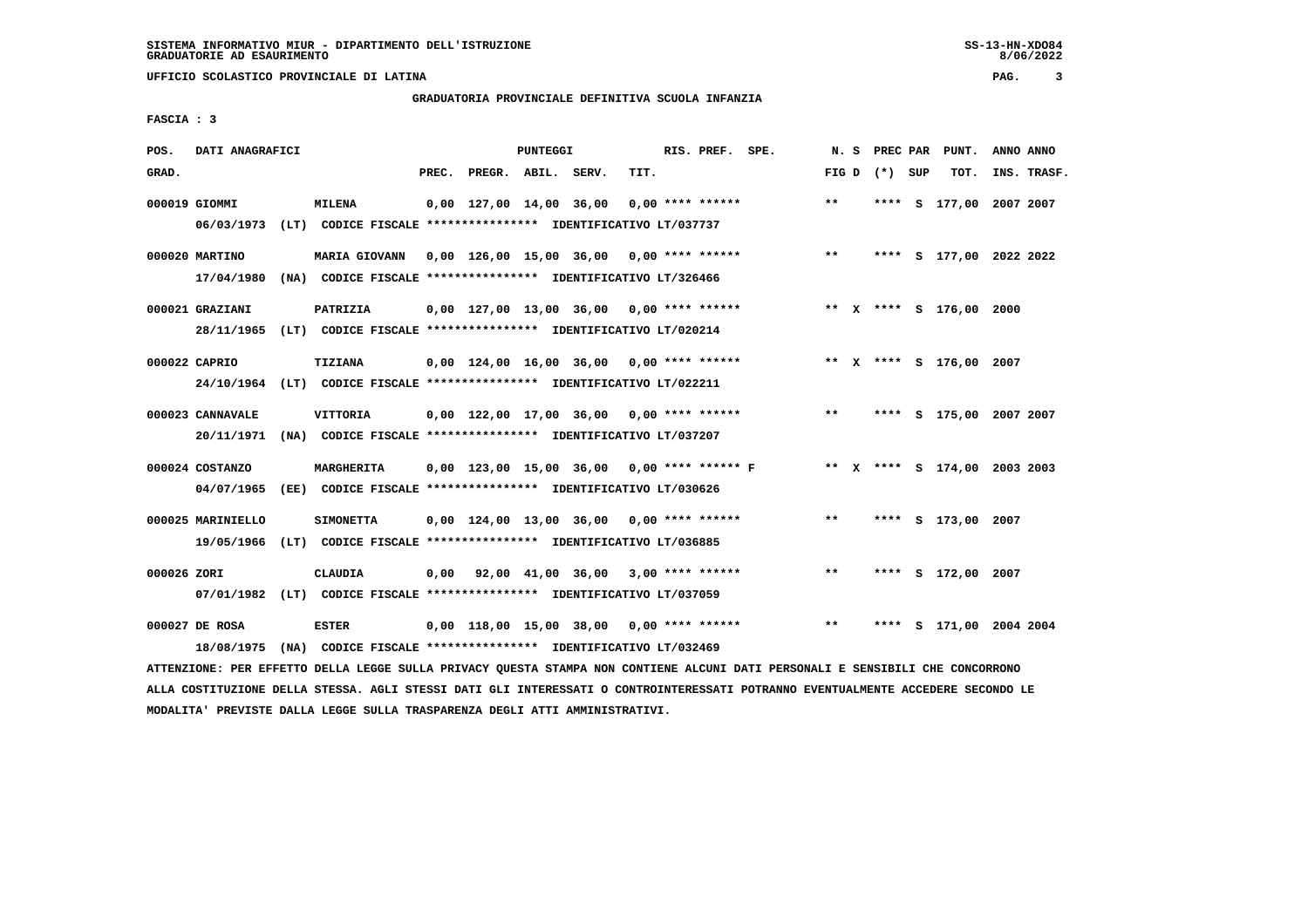# **GRADUATORIA PROVINCIALE DEFINITIVA SCUOLA INFANZIA**

 **FASCIA : 3**

| POS.  | DATI ANAGRAFICI                                                                               |      |                   |       |                          | <b>PUNTEGGI</b> |                                                                                                             |      | RIS. PREF. SPE.    | N. S            |      | PREC PAR PUNT.          | ANNO ANNO |             |
|-------|-----------------------------------------------------------------------------------------------|------|-------------------|-------|--------------------------|-----------------|-------------------------------------------------------------------------------------------------------------|------|--------------------|-----------------|------|-------------------------|-----------|-------------|
| GRAD. |                                                                                               |      |                   | PREC. | PREGR. ABIL. SERV.       |                 |                                                                                                             | TIT. |                    | FIG D $(*)$ SUP |      | тот.                    |           | INS. TRASF. |
|       | 000028 PACIOLLA<br>18/12/1975 (NA) CODICE FISCALE *************** IDENTIFICATIVO LT/037752    |      | ORSOLA            |       | 0,00 117,00 18,00 36,00  |                 |                                                                                                             |      | $0.00$ **** ****** | $***$           |      | **** S 171,00 2007      |           |             |
|       | 000029 DI SIVO<br>01/10/1978 (CE) CODICE FISCALE *************** IDENTIFICATIVO LT/128709     |      | <b>MARIA</b>      |       |                          |                 | 0,00 116,00 18,00 36,00                                                                                     |      | $0.00$ **** ****** | $***$           |      | **** S 170,00 2014 2014 |           |             |
|       | 000030 CATENACCIO<br>05/01/1967 (LT) CODICE FISCALE *************** IDENTIFICATIVO LT/021829  |      | <b>CARMEN</b>     |       |                          |                 | $0,00$ 118,00 15,00 36,00 0,00 **** ******                                                                  |      |                    | $* *$           |      | **** S 169,00 2000      |           |             |
|       | 000031 CIOCCIA<br>28/05/1974 (CE) CODICE FISCALE *************** IDENTIFICATIVO LT/124329     |      | <b>ANNALISA</b>   |       |                          |                 | $0,00$ 118,00 13,00 36,00 0,00 **** ******                                                                  |      |                    | $***$           |      | **** S 167,00 2011 2011 |           |             |
| т     | 000032 DE GENNARO<br>28/12/1969 (NA) CODICE FISCALE **************** IDENTIFICATIVO LT/136185 |      | <b>IOLANDA</b>    |       |                          |                 | $0,00$ 120,00 11,00 36,00 0,00 **** ****** D F                                                              |      |                    | $***$           |      | **** S 167,00 2014      |           |             |
| т     | 000033 CAPOBIANCO<br>12/10/1971 (LT) CODICE FISCALE *************** IDENTIFICATIVO LT/129152  |      | <b>ANTONIETTA</b> |       | $0,00$ 156,00 11,00 0,00 |                 |                                                                                                             |      | 0,00 **** ******   | $***$           |      | **** S 167,00 2014      |           |             |
|       | 000034 ROMITO<br>08/10/1959                                                                   |      | <b>FRANCESCA</b>  |       |                          |                 | 0,00 116,00 14,00 36,00<br>(RM) CODICE FISCALE **************** IDENTIFICATIVO LT/029304                    |      | $0.00$ **** ****** | **              |      | **** S 166,00 2002      |           |             |
|       | 000035 ESPOSITO<br>10/08/1964                                                                 |      | <b>IDA</b>        |       |                          |                 | $0.00$ 115.00 15.00 36.00 0.00 **** ******<br>(NA) CODICE FISCALE **************** IDENTIFICATIVO LT/029742 |      |                    | $***$           |      | **** S 166,00 2007      |           |             |
|       | 000036 IACOVACCI<br>17/07/1968                                                                | (LT) | <b>ROSSANA</b>    |       |                          |                 | $0.00$ 114.00 14.00 36.00 0.00 **** ****** D<br>CODICE FISCALE **************** IDENTIFICATIVO LT/020148    |      |                    | $* *$           | **** | $S$ 164,00 2000         |           |             |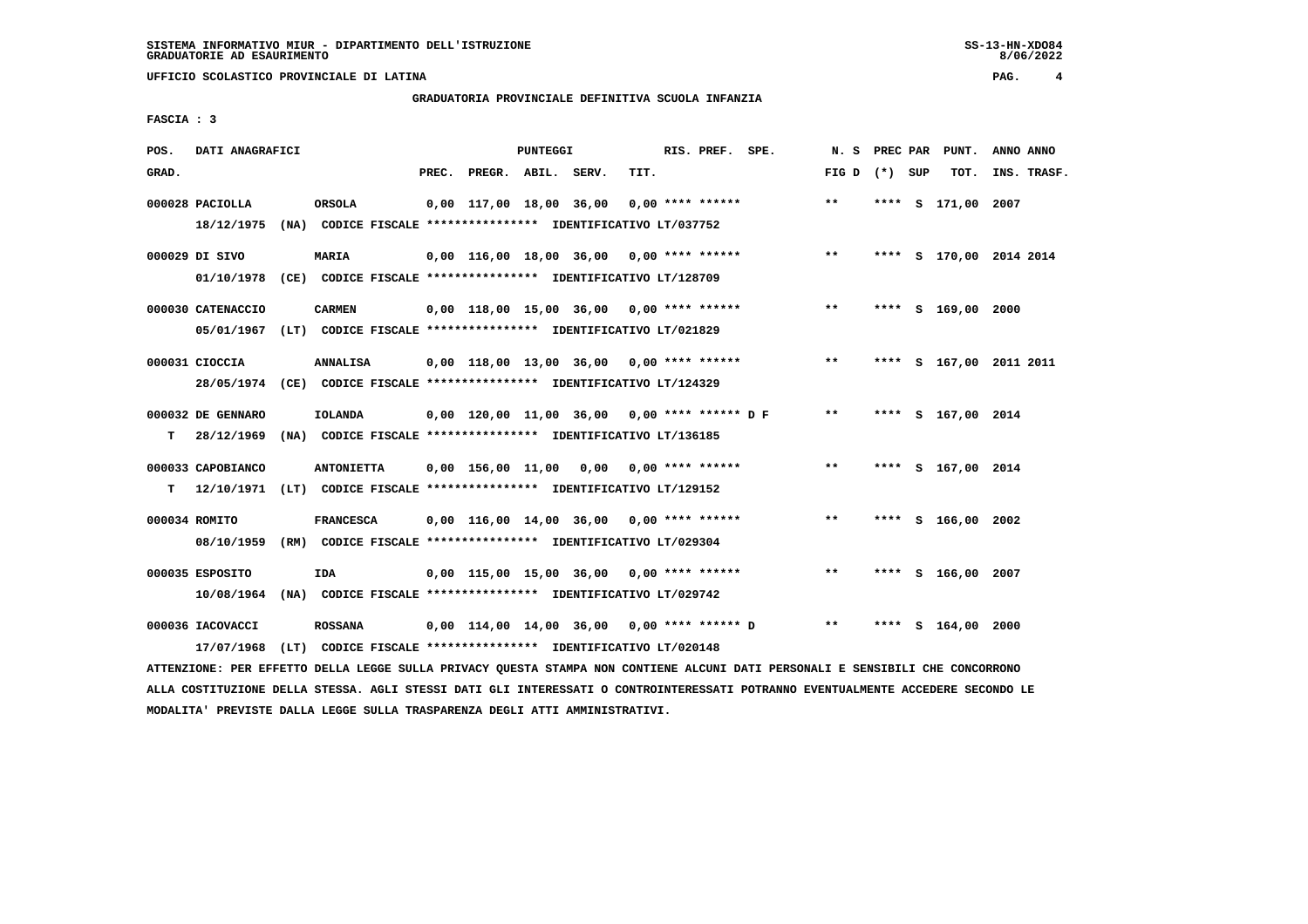#### **GRADUATORIA PROVINCIALE DEFINITIVA SCUOLA INFANZIA**

 **FASCIA : 3**

| POS.  | DATI ANAGRAFICI                                                          |      |                  |  |                                                          | <b>PUNTEGGI</b> |      | RIS. PREF. SPE.  |                                            |       | N.S | PREC PAR        | PUNT.                   | ANNO ANNO |             |
|-------|--------------------------------------------------------------------------|------|------------------|--|----------------------------------------------------------|-----------------|------|------------------|--------------------------------------------|-------|-----|-----------------|-------------------------|-----------|-------------|
| GRAD. |                                                                          |      |                  |  | PREC. PREGR. ABIL. SERV.                                 |                 | TIT. |                  |                                            |       |     | FIG D $(*)$ SUP | тот.                    |           | INS. TRASF. |
|       | 000037 GRIMALDI CAPITEL ELEONORA                                         |      |                  |  | 0,00 113,00 15,00 36,00                                  |                 |      | 0,00 **** ****** |                                            | $* *$ |     |                 | **** S 164,00 2011 2011 |           |             |
|       |                                                                          |      |                  |  |                                                          |                 |      |                  |                                            |       |     |                 |                         |           |             |
|       | 13/06/1980 (NA) CODICE FISCALE **************** IDENTIFICATIVO LT/124420 |      |                  |  |                                                          |                 |      |                  |                                            |       |     |                 |                         |           |             |
|       | 000038 AMORELLI                                                          |      | <b>MARIA PIA</b> |  | $0,00$ 128,00 0,00 36,00 0,00 **** ******                |                 |      |                  |                                            | $**$  |     |                 | **** S 164,00 2019 2019 |           |             |
|       | 26/06/1966 (SA) CODICE FISCALE *************** IDENTIFICATIVO LT/142684  |      |                  |  |                                                          |                 |      |                  |                                            |       |     |                 |                         |           |             |
|       |                                                                          |      |                  |  |                                                          |                 |      |                  |                                            |       |     |                 |                         |           |             |
|       | 000039 LETIZIA                                                           |      | <b>ROSA</b>      |  | $0,00$ 109,00 14,00 36,00 0,00 **** ******               |                 |      |                  |                                            | $**$  |     |                 | **** S 159,00 2000      |           |             |
|       | 31/03/1957 (CE) CODICE FISCALE *************** IDENTIFICATIVO LT/021464  |      |                  |  |                                                          |                 |      |                  |                                            |       |     |                 |                         |           |             |
|       |                                                                          |      |                  |  |                                                          |                 |      |                  |                                            |       |     |                 |                         |           |             |
|       | 000040 SEBASTIANI                                                        |      | <b>AMALIA</b>    |  | $0,00$ 111,00 12,00 36,00 0,00 **** ******               |                 |      |                  |                                            | $***$ |     |                 | **** S 159,00 2004      |           |             |
|       | 03/01/1974 (LT) CODICE FISCALE *************** IDENTIFICATIVO LT/032219  |      |                  |  |                                                          |                 |      |                  |                                            |       |     |                 |                         |           |             |
|       |                                                                          |      |                  |  |                                                          |                 |      |                  |                                            |       |     |                 |                         |           |             |
|       | 000041 CICCONE                                                           |      | <b>ELENA</b>     |  |                                                          |                 |      |                  | 0,00 110,00 13,00 36,00 0,00 **** ****** F | $* *$ |     |                 | **** S 159,00 2005 2005 |           |             |
|       | 16/06/1961 (LT) CODICE FISCALE *************** IDENTIFICATIVO LT/034889  |      |                  |  |                                                          |                 |      |                  |                                            |       |     |                 |                         |           |             |
|       |                                                                          |      |                  |  |                                                          |                 |      |                  |                                            |       |     |                 |                         |           |             |
|       | 000042 FELACO                                                            |      | <b>ERSILIA</b>   |  | $0,00$ 107,00 16,00 36,00 0,00 **** ******               |                 |      |                  |                                            | $* *$ |     |                 | **** S 159,00 2014      |           |             |
| т     | 25/06/1970 (CE) CODICE FISCALE *************** IDENTIFICATIVO LT/139257  |      |                  |  |                                                          |                 |      |                  |                                            |       |     |                 |                         |           |             |
|       | 000043 CIANCARELLI                                                       |      | CRISTINA         |  | 0,00 105,00 14,00 36,00                                  |                 |      | 0,00 **** ****** |                                            | $***$ |     |                 | **** S 155,00 2004      |           |             |
|       |                                                                          |      |                  |  |                                                          |                 |      |                  |                                            |       |     |                 |                         |           |             |
|       | 20/03/1969 (RI) CODICE FISCALE *************** IDENTIFICATIVO LT/020013  |      |                  |  |                                                          |                 |      |                  |                                            |       |     |                 |                         |           |             |
|       | 000044 CAPODIFERRO                                                       |      | ANNA GEMMA       |  | $0.00$ 104.00 14.00 36.00 0.00 **** ******               |                 |      |                  |                                            | $***$ |     |                 | **** S 154,00 2000      |           |             |
|       |                                                                          |      |                  |  |                                                          |                 |      |                  |                                            |       |     |                 |                         |           |             |
|       | 10/08/1965 (LT)                                                          |      |                  |  | CODICE FISCALE **************** IDENTIFICATIVO LT/021277 |                 |      |                  |                                            |       |     |                 |                         |           |             |
|       | 000045 MINUTILLO                                                         |      | LETIZIA          |  | $0,00$ 99,00 15,00 36,00 3,00 **** ****** D              |                 |      |                  |                                            |       |     |                 | ** X **** S 153,00 2014 |           |             |
| т     | 21/09/1983                                                               | (LT) |                  |  | CODICE FISCALE **************** IDENTIFICATIVO LT/135611 |                 |      |                  |                                            |       |     |                 |                         |           |             |
|       |                                                                          |      |                  |  |                                                          |                 |      |                  |                                            |       |     |                 |                         |           |             |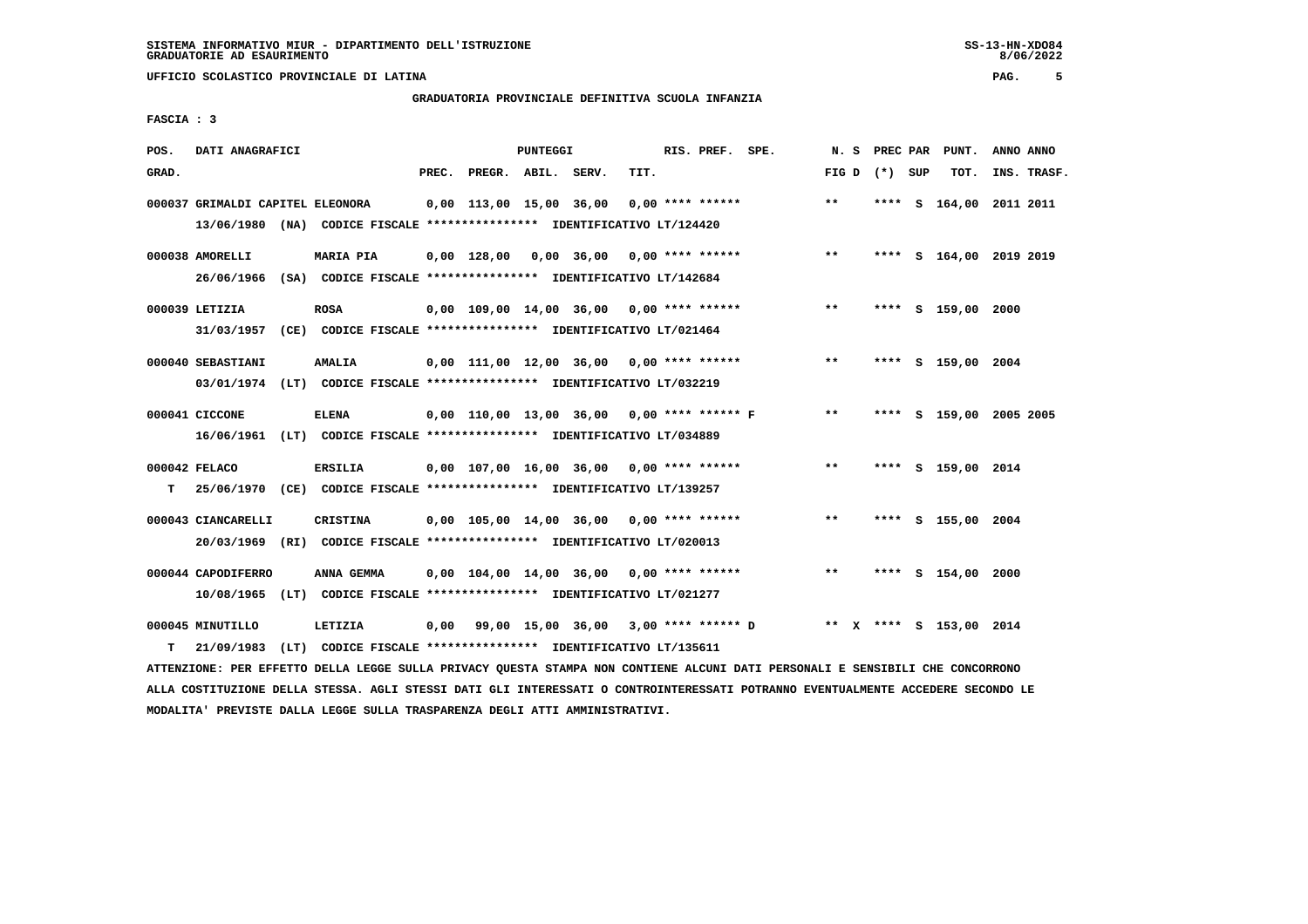#### **GRADUATORIA PROVINCIALE DEFINITIVA SCUOLA INFANZIA**

 **FASCIA : 3**

| POS.         | DATI ANAGRAFICI      |                                                                                                                               |       |                    | PUNTEGGI |                                                          |      | RIS. PREF. SPE.      |                                           | N. S            | PREC PAR | PUNT.              | ANNO ANNO               |
|--------------|----------------------|-------------------------------------------------------------------------------------------------------------------------------|-------|--------------------|----------|----------------------------------------------------------|------|----------------------|-------------------------------------------|-----------------|----------|--------------------|-------------------------|
| GRAD.        |                      |                                                                                                                               | PREC. | PREGR. ABIL. SERV. |          |                                                          | TIT. |                      |                                           | FIG D $(*)$ SUP |          | тот.               | INS. TRASF.             |
| 000046 FEULA |                      | <b>DANILA</b><br>25/09/1971 (LT) CODICE FISCALE *************** IDENTIFICATIVO LT/029231                                      |       |                    |          | 0,00 103,00 13,00 36,00                                  |      | $0.00$ **** ****** F |                                           | $* *$           |          | **** S 152,00 2002 |                         |
|              | 000047 CIARLO        | <b>ELISA</b><br>06/02/1976 (LT) CODICE FISCALE *************** IDENTIFICATIVO LT/028697                                       |       |                    |          | 0,00 99,00 16,00 36,00 0,00 **** ****** D                |      |                      |                                           | $***$           |          | **** S 151,00 2002 |                         |
|              | 000048 MALANDRUCCOLO | <b>ANTONELLA</b><br>13/06/1968 (LT) CODICE FISCALE *************** IDENTIFICATIVO LT/022096                                   |       |                    |          |                                                          |      |                      | 0,00 98,00 14,00 36,00 0,00 **** ****** D | $***$           |          | **** S 148,00 2000 |                         |
|              | 000049 GARGIULO      | PATRIZIA<br>21/06/1977 (NA) CODICE FISCALE *************** IDENTIFICATIVO LT/029539                                           |       |                    |          | 0,00 96,00 16,00 36,00 0,00 **** ******                  |      |                      |                                           | $***$           |          | **** S 148,00 2002 |                         |
|              | 000050 TACCARI       | <b>SERENELLA</b><br>30/01/1968 (RM) CODICE FISCALE *************** IDENTIFICATIVO LT/032237                                   |       |                    |          | 0,00 96,00 15,00 36,00 0,00 **** ****** F                |      |                      |                                           | $***$           |          | **** S 147,00 2004 |                         |
| 000051 CHELO |                      | LUCIA<br>17/11/1976 (LT) CODICE FISCALE *************** IDENTIFICATIVO LT/034880                                              |       |                    |          | $0,00$ $97,00$ $14,00$ $36,00$ $0,00$ $***$ **** ***** D |      |                      |                                           | $***$           |          |                    | **** S 147,00 2005 2005 |
| 000052 MIELE |                      | MARIA CRISTIN<br>13/03/1979 (LT) CODICE FISCALE **************** IDENTIFICATIVO LT/029318                                     |       |                    |          | $0,00$ $94,00$ $15,00$ $34,00$ $3,00$ $***$ **** *****   |      |                      |                                           | $***$           |          | **** S 146,00 2019 |                         |
|              | 000053 DE MARTINO    | <b>ROSANNA</b><br>27/01/1968 (SA) CODICE FISCALE *************** IDENTIFICATIVO LT/128670                                     |       |                    |          | $0,00$ $94,00$ $15,00$ $36,00$ $0,00$ $***$ **** ******  |      |                      |                                           | $***$           |          |                    | **** S 145,00 2014 2014 |
|              | 000054 FIORILLO      | <b>FERNANDA</b><br>31/10/1974 (CE) CODICE FISCALE *************** IDENTIFICATIVO LT/142762                                    |       |                    |          |                                                          |      |                      | 0,00 99,00 15,00 30,00 0,00 **** ******   | $***$           |          |                    | **** S 144,00 2019 2019 |
|              |                      | ATTENZIONE: PER EFFETTO DELLA LEGGE SULLA PRIVACY QUESTA STAMPA NON CONTIENE ALCUNI DATI PERSONALI E SENSIBILI CHE CONCORRONO |       |                    |          |                                                          |      |                      |                                           |                 |          |                    |                         |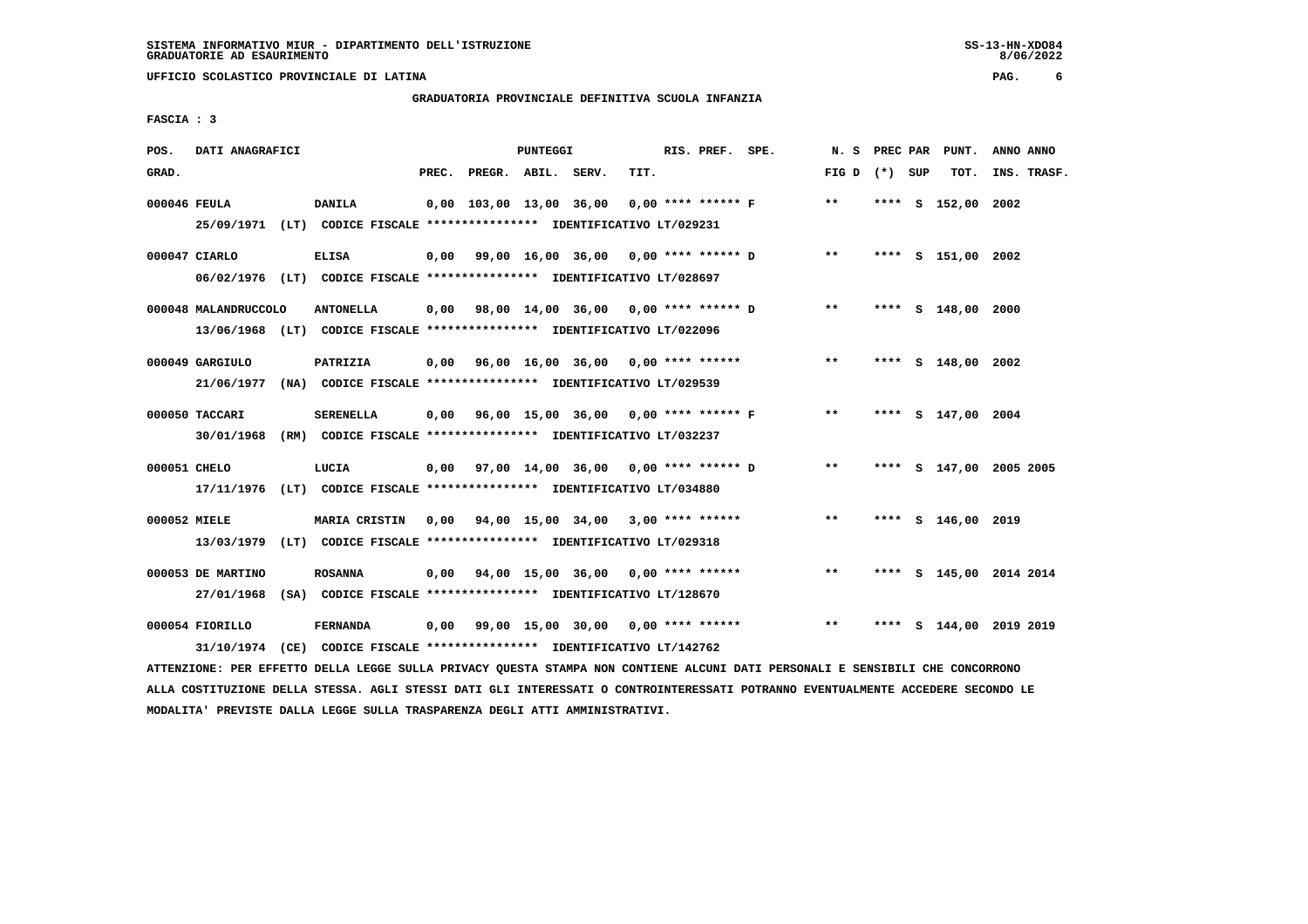#### **GRADUATORIA PROVINCIALE DEFINITIVA SCUOLA INFANZIA**

 **FASCIA : 3**

| POS.  | DATI ANAGRAFICI   |                                                                                                                                 |       |                    | PUNTEGGI |                                                        |      | RIS. PREF. SPE. |                                                                   |              |                 | N. S PREC PAR PUNT.     | ANNO ANNO               |
|-------|-------------------|---------------------------------------------------------------------------------------------------------------------------------|-------|--------------------|----------|--------------------------------------------------------|------|-----------------|-------------------------------------------------------------------|--------------|-----------------|-------------------------|-------------------------|
| GRAD. |                   |                                                                                                                                 | PREC. | PREGR. ABIL. SERV. |          |                                                        | TIT. |                 |                                                                   |              | FIG D $(*)$ SUP | тот.                    | INS. TRASF.             |
|       | 000055 MARINO     | <b>ANNAMARIA</b>                                                                                                                | 0,00  |                    |          | 91,00 13,00 36,00 3,00 **** ****** EF                  |      |                 |                                                                   | $***$        |                 | **** S 143,00 2002      |                         |
|       |                   | 10/04/1971 (NA) CODICE FISCALE *************** IDENTIFICATIVO LT/029288                                                         |       |                    |          |                                                        |      |                 |                                                                   |              |                 |                         |                         |
|       | 000056 AMALFITANO | <b>DANIELA</b>                                                                                                                  |       |                    |          | $0,00$ $93,00$ $13,00$ $36,00$ $0,00$ $***$ **** ***** |      |                 |                                                                   | $***$        |                 | **** S 142,00 2002      |                         |
|       |                   | 28/04/1963 (NA) CODICE FISCALE *************** IDENTIFICATIVO LT/028547                                                         |       |                    |          |                                                        |      |                 |                                                                   |              |                 |                         |                         |
|       | 000057 MARIA      | <b>DANILA</b>                                                                                                                   |       |                    |          | 0,00 84,00 16,00 36,00 6,00 **** ******                |      |                 |                                                                   | $***$        |                 |                         | **** S 142,00 2022 2022 |
|       |                   | 10/05/1978 (NA) CODICE FISCALE **************** IDENTIFICATIVO LT/326506                                                        |       |                    |          |                                                        |      |                 |                                                                   |              |                 |                         |                         |
|       | 000058 SORRENTINO | CARMELA                                                                                                                         |       |                    |          |                                                        |      |                 | 0,00 92,00 12,00 36,00 0,00 **** ****** F ** X **** S 140,00 2014 |              |                 |                         |                         |
|       |                   | 03/07/1960 (NA) CODICE FISCALE **************** IDENTIFICATIVO LT/129026                                                        |       |                    |          |                                                        |      |                 |                                                                   |              |                 |                         |                         |
|       |                   |                                                                                                                                 |       |                    |          |                                                        |      |                 |                                                                   |              |                 |                         |                         |
|       | 000059 ABBATE     | MARIA CONSIGL                                                                                                                   |       |                    |          | 0,00 88,00 14,00 36,00 0,00 **** ******                |      |                 |                                                                   | $***$        |                 | **** S 138,00 2019      |                         |
|       |                   | 12/11/1963 (LT) CODICE FISCALE *************** IDENTIFICATIVO LT/028535                                                         |       |                    |          |                                                        |      |                 |                                                                   |              |                 |                         |                         |
|       | 000060 CELOTTO    | <b>LOREDANA</b>                                                                                                                 |       |                    |          |                                                        |      |                 | 0,00 88,00 13,00 36,00 0,00 **** ****** F                         | $\star\star$ |                 |                         | **** S 137,00 2019 2019 |
|       |                   | 18/08/1969 (NA) CODICE FISCALE **************** IDENTIFICATIVO LT/142706                                                        |       |                    |          |                                                        |      |                 |                                                                   |              |                 |                         |                         |
|       | 000061 PETRILLO   | <b>AMELIA</b>                                                                                                                   |       |                    |          |                                                        |      |                 | 0,00 86,00 13,00 36,00 0,00 **** ****** EF                        |              |                 | ** X **** S 135,00 2000 |                         |
|       |                   | 20/08/1964 (NA) CODICE FISCALE *************** IDENTIFICATIVO LT/020470                                                         |       |                    |          |                                                        |      |                 |                                                                   |              |                 |                         |                         |
|       |                   |                                                                                                                                 |       |                    |          |                                                        |      |                 |                                                                   |              |                 |                         |                         |
|       | 000062 GIOVINAZZI | <b>ALESSANDRA</b>                                                                                                               |       |                    |          | $0,00$ 105,00 0,00 30,00 0,00 **** ******              |      |                 |                                                                   | $***$        |                 |                         | **** S 135,00 2022 2022 |
|       |                   | 22/06/1968 (LT) CODICE FISCALE *************** IDENTIFICATIVO LT/326479                                                         |       |                    |          |                                                        |      |                 |                                                                   |              |                 |                         |                         |
|       | 000063 BONITO     | <b>ASSUNTA</b>                                                                                                                  |       |                    |          |                                                        |      |                 | 0,00 82,00 16,00 36,00 0,00 **** ****** EF                        | $***$        |                 |                         | **** S 134,00 2011 2011 |
|       |                   | 05/09/1963 (NA) CODICE FISCALE *************** IDENTIFICATIVO LT/124226                                                         |       |                    |          |                                                        |      |                 |                                                                   |              |                 |                         |                         |
|       |                   | ATTENZIONE: PER EFFETTO DELLA LEGGE SULLA PRIVACY QUESTA STAMPA NON CONTIENE ALCUNI DATI PERSONALI E SENSIBILI CHE CONCORRONO   |       |                    |          |                                                        |      |                 |                                                                   |              |                 |                         |                         |
|       |                   | ALLA COSTITUZIONE DELLA STESSA. AGLI STESSI DATI GLI INTERESSATI O CONTROINTERESSATI POTRANNO EVENTUALMENTE ACCEDERE SECONDO LE |       |                    |          |                                                        |      |                 |                                                                   |              |                 |                         |                         |

 **MODALITA' PREVISTE DALLA LEGGE SULLA TRASPARENZA DEGLI ATTI AMMINISTRATIVI.**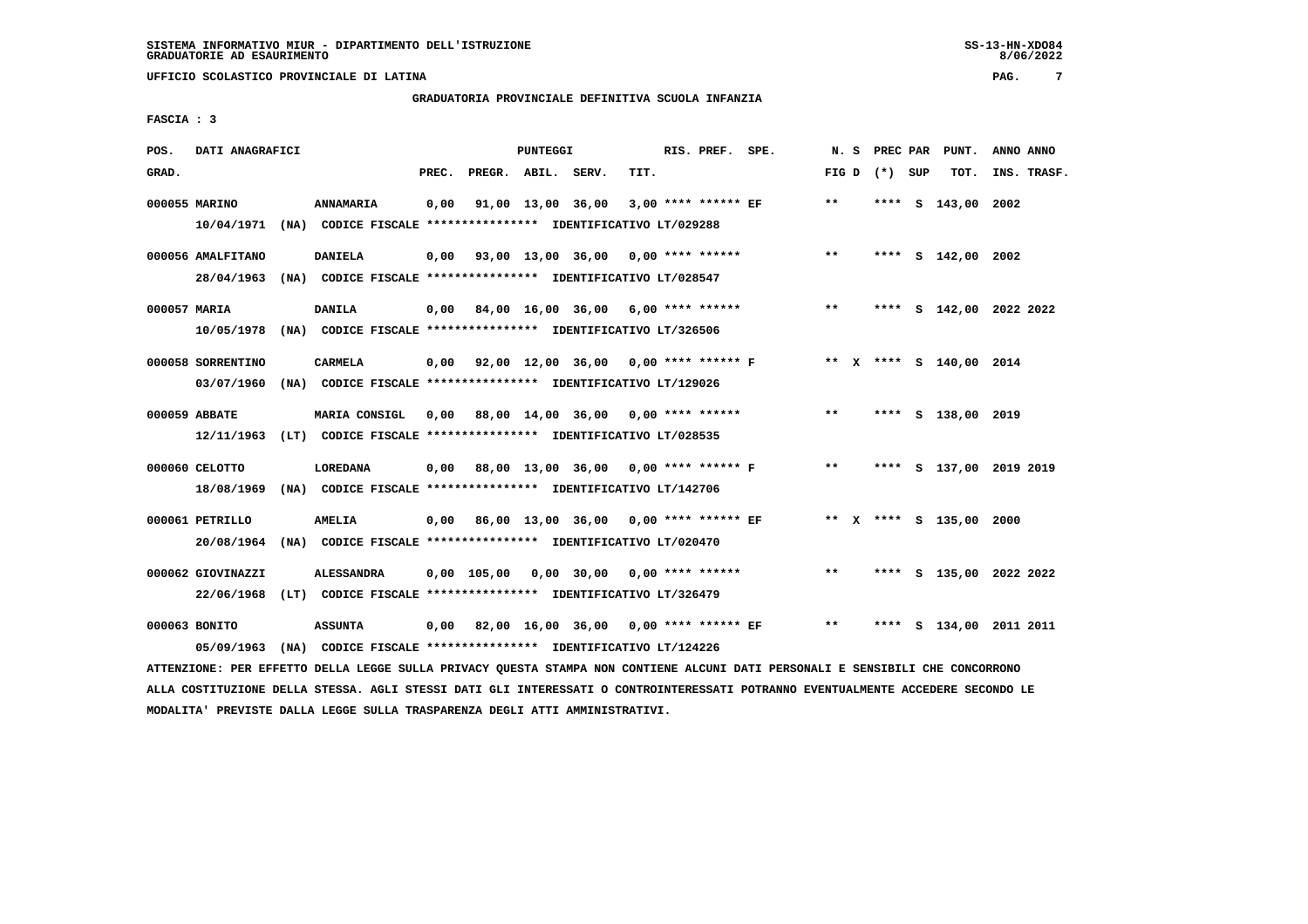# **GRADUATORIA PROVINCIALE DEFINITIVA SCUOLA INFANZIA**

 **FASCIA : 3**

| POS.  | DATI ANAGRAFICI                      |                                                                                            |       |                    | PUNTEGGI |                                             |      | RIS. PREF. SPE. |                                                                        |                 | N. S PREC PAR | PUNT.              | ANNO ANNO               |  |
|-------|--------------------------------------|--------------------------------------------------------------------------------------------|-------|--------------------|----------|---------------------------------------------|------|-----------------|------------------------------------------------------------------------|-----------------|---------------|--------------------|-------------------------|--|
| GRAD. |                                      |                                                                                            | PREC. | PREGR. ABIL. SERV. |          |                                             | TIT. |                 |                                                                        | FIG D $(*)$ SUP |               | TOT.               | INS. TRASF.             |  |
|       | 000064 LUCIGNANO<br>03/05/1973       | <b>CLELIA</b><br>(NA) CODICE FISCALE **************** IDENTIFICATIVO LT/128699             | 0,00  |                    |          | 81,00 16,00 36,00                           |      |                 | 0,00 **** ****** D F                                                   | $* *$           |               |                    | **** S 133,00 2014 2014 |  |
| т     | 000065 FISCONE                       | <b>ANGELA</b><br>03/08/1966 (CE) CODICE FISCALE **************** IDENTIFICATIVO LT/142703  |       |                    |          |                                             |      |                 | 0,00 85,00 12,00 36,00 0,00 **** ******                                | $***$           |               |                    | **** S 133,00 2019 2019 |  |
|       | 000066 CAPPADOCIO                    | <b>ANGELA</b><br>25/11/1974 (LT) CODICE FISCALE *************** IDENTIFICATIVO LT/028645   |       |                    |          | $0,00$ 82,00 14,00 36,00 0,00 **** ****** D |      |                 |                                                                        | $***$           |               | **** S 132,00 2002 |                         |  |
|       | 000067 CIAMPINI                      | <b>FABIOLA</b><br>10/08/1979 (LT) CODICE FISCALE **************** IDENTIFICATIVO LT/028695 |       |                    |          |                                             |      |                 | $0,00$ 81,00 14,00 36,00 0,00 **** ****** D                            | $**$            |               | **** S 131,00 2007 |                         |  |
| т     | 000068 CARDARELLI                    | <b>ROBERTA</b><br>19/05/1974 (LT) CODICE FISCALE *************** IDENTIFICATIVO LT/129209  |       |                    |          |                                             |      |                 | $0,00$ 78,00 14,00 36,00 3,00 **** ****** D F                          | $* *$           |               | **** S 131,00 2014 |                         |  |
|       | 000069 OLIVIERO<br>03/02/1978        | <b>PREZIOSA</b><br>(CE) CODICE FISCALE **************** IDENTIFICATIVO LT/326496           |       |                    |          |                                             |      |                 | 0,00 97,00 15,00 19,00 0,00 **** ****** E ** X **** S 131,00 2022 2022 |                 |               |                    |                         |  |
|       | 000070 BENEDUCE<br>24/03/1972        | <b>SAMANTHA</b><br>(LT) CODICE FISCALE **************** IDENTIFICATIVO LT/028614           |       |                    |          | $0.00$ 79.00 15.00 36.00 0.00 **** ******   |      |                 |                                                                        | $***$           |               | **** S 130,00 2002 |                         |  |
|       | 000071 ANTONUCCI<br>$T = 12/04/1975$ | <b>SABRINA</b><br>(EE) CODICE FISCALE **************** IDENTIFICATIVO LT/130595            | 0,00  | 94,00              |          | $0.00$ 36.00 0.00 **** ******               |      |                 |                                                                        | $* *$           |               | **** S 130,00 2014 |                         |  |
|       | 000072 RAIMONDI<br>03/02/1979        | LUISA<br>(LT) CODICE FISCALE **************** IDENTIFICATIVO LT/029287                     |       |                    |          | $0.00$ 78.00 15.00 36.00 0.00 **** ******   |      |                 |                                                                        | $***$           |               | **** S 129,00 2002 |                         |  |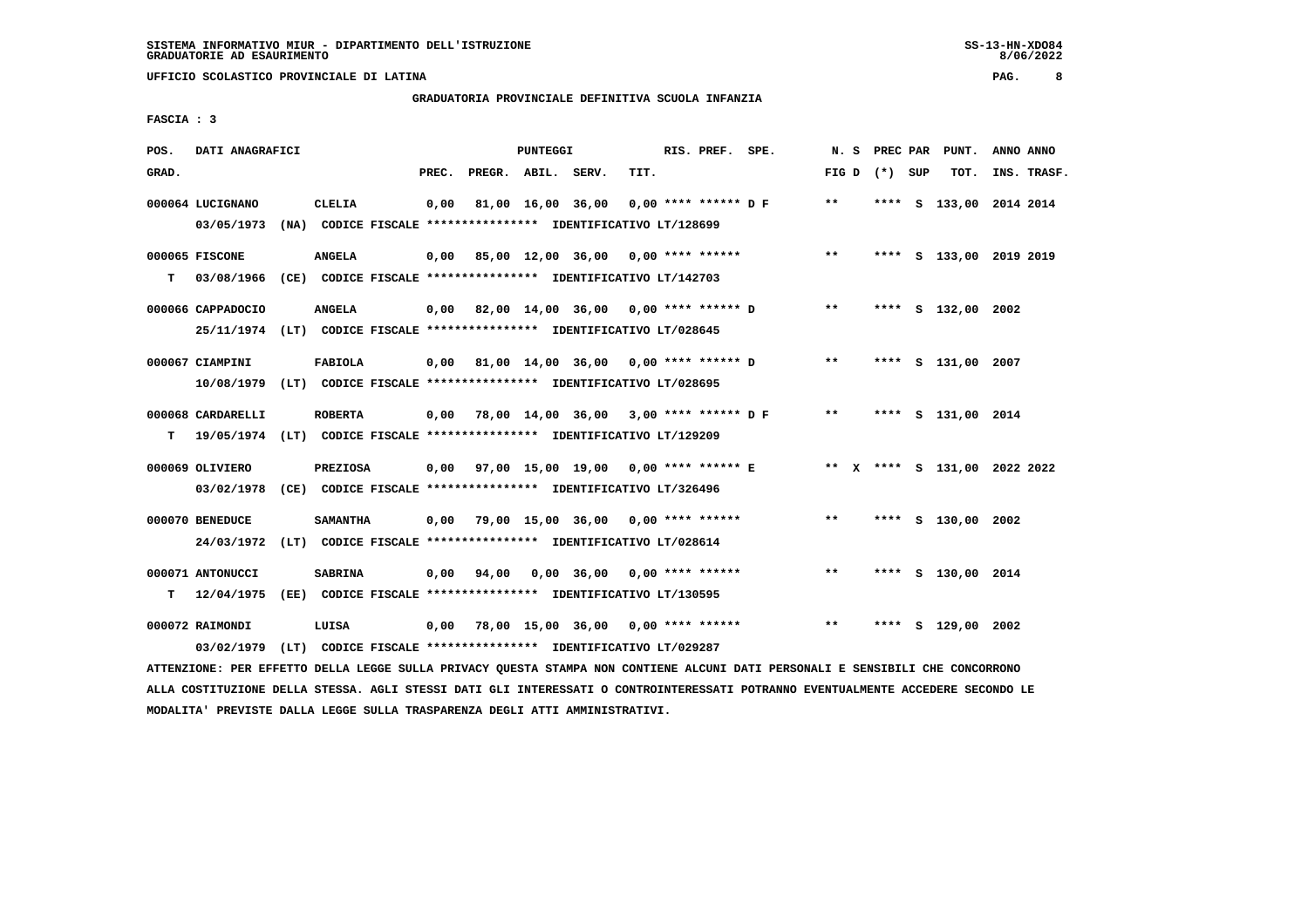#### **GRADUATORIA PROVINCIALE DEFINITIVA SCUOLA INFANZIA**

 **FASCIA : 3**

| POS.        | DATI ANAGRAFICI      |                                                                                                                               |       | PUNTEGGI           |                                             | RIS. PREF.         | SPE. | N.S             | PREC PAR | PUNT.              | ANNO ANNO               |
|-------------|----------------------|-------------------------------------------------------------------------------------------------------------------------------|-------|--------------------|---------------------------------------------|--------------------|------|-----------------|----------|--------------------|-------------------------|
| GRAD.       |                      |                                                                                                                               | PREC. | PREGR. ABIL. SERV. | TIT.                                        |                    |      | FIG D $(*)$ SUP |          | TOT.               | INS. TRASF.             |
|             |                      |                                                                                                                               |       |                    |                                             |                    |      |                 |          |                    |                         |
|             | 000073 OTTAVI        | <b>ALESSIA</b>                                                                                                                | 0,00  | 86,00 13,00 30,00  |                                             | $0,00$ **** ****** |      | $***$           |          | **** S 129,00 2014 |                         |
|             |                      | 19/09/1982 (LT) CODICE FISCALE *************** IDENTIFICATIVO LT/128863                                                       |       |                    |                                             |                    |      |                 |          |                    |                         |
|             |                      |                                                                                                                               |       |                    |                                             |                    |      |                 |          |                    |                         |
|             | 000074 DELLA VECCHIA | <b>ELENA</b>                                                                                                                  |       |                    | $0,00$ 77,00 15,00 36,00 0,00 **** ******   |                    |      | $***$           |          |                    | **** S 128,00 2019 2019 |
|             |                      | 10/09/1976 (CE) CODICE FISCALE *************** IDENTIFICATIVO LT/142736                                                       |       |                    |                                             |                    |      |                 |          |                    |                         |
|             | 000075 CUOMO         | <b>PAOLA</b>                                                                                                                  |       |                    | $0,00$ 79,00 12,00 36,00 0,00 **** ******   |                    |      | $* *$           |          | **** S 127,00 2007 |                         |
|             | 29/06/1958           | (NA) CODICE FISCALE **************** IDENTIFICATIVO LT/028872                                                                 |       |                    |                                             |                    |      |                 |          |                    |                         |
|             |                      |                                                                                                                               |       |                    |                                             |                    |      |                 |          |                    |                         |
|             | 000076 CASALE        | <b>MARIA PIA</b>                                                                                                              | 0,00  |                    | 76,00 14,00 36,00 0,00 **** ****** D        |                    |      | $***$           |          | **** S 126,00 2002 |                         |
|             |                      | 29/03/1970 (LT) CODICE FISCALE *************** IDENTIFICATIVO LT/028682                                                       |       |                    |                                             |                    |      |                 |          |                    |                         |
|             |                      |                                                                                                                               |       |                    |                                             |                    |      |                 |          |                    |                         |
| 000077 LODI |                      | <b>SIMONA</b>                                                                                                                 |       |                    | $0,00$ 76,00 14,00 36,00 0,00 **** ******   |                    |      | $* *$           |          | **** S 126,00 2002 |                         |
|             |                      | 10/06/1971 (LT) CODICE FISCALE *************** IDENTIFICATIVO LT/029210                                                       |       |                    |                                             |                    |      |                 |          |                    |                         |
|             |                      |                                                                                                                               |       |                    |                                             |                    |      |                 |          |                    |                         |
|             | 000078 MASCARO       | <b>SAVERIA</b>                                                                                                                | 0,00  |                    | 78,00 12,00 36,00 0,00 **** ******          |                    |      | $***$           |          | **** S 126,00 2002 |                         |
|             |                      | 30/09/1962 (CZ) CODICE FISCALE *************** IDENTIFICATIVO LT/029321                                                       |       |                    |                                             |                    |      |                 |          |                    |                         |
|             | 000079 CILENTA       | <b>ROSANNA</b>                                                                                                                |       |                    | 0,00 76,00 14,00 36,00 0,00 **** ****** E   |                    |      | $* *$           |          |                    | **** S 126,00 2014 2014 |
|             |                      | 13/11/1964 (SA) CODICE FISCALE *************** IDENTIFICATIVO LT/128637                                                       |       |                    |                                             |                    |      |                 |          |                    |                         |
|             |                      |                                                                                                                               |       |                    |                                             |                    |      |                 |          |                    |                         |
|             | 000080 DELL'AVERSANA | MARIADOMENICA                                                                                                                 | 0,00  |                    | 75,00 15,00 36,00 0,00 **** ****** DF       |                    |      | $***$           |          | **** S 126,00 2014 |                         |
| т           |                      | 12/06/1978 (CE) CODICE FISCALE **************** IDENTIFICATIVO LT/135593                                                      |       |                    |                                             |                    |      |                 |          |                    |                         |
|             |                      |                                                                                                                               |       |                    |                                             |                    |      |                 |          |                    |                         |
|             | 000081 DELLI PAOLI   | <b>FRANCESCA</b>                                                                                                              |       |                    | $0,00$ 73,00 13,00 36,00 3,00 **** ****** D |                    |      | $\star\star$    |          |                    | **** S 125,00 2019 2019 |
| т           |                      | 16/10/1971 (CE) CODICE FISCALE *************** IDENTIFICATIVO LT/142740                                                       |       |                    |                                             |                    |      |                 |          |                    |                         |
|             |                      | ATTENZIONE: PER EFFETTO DELLA LEGGE SULLA PRIVACY QUESTA STAMPA NON CONTIENE ALCUNI DATI PERSONALI E SENSIBILI CHE CONCORRONO |       |                    |                                             |                    |      |                 |          |                    |                         |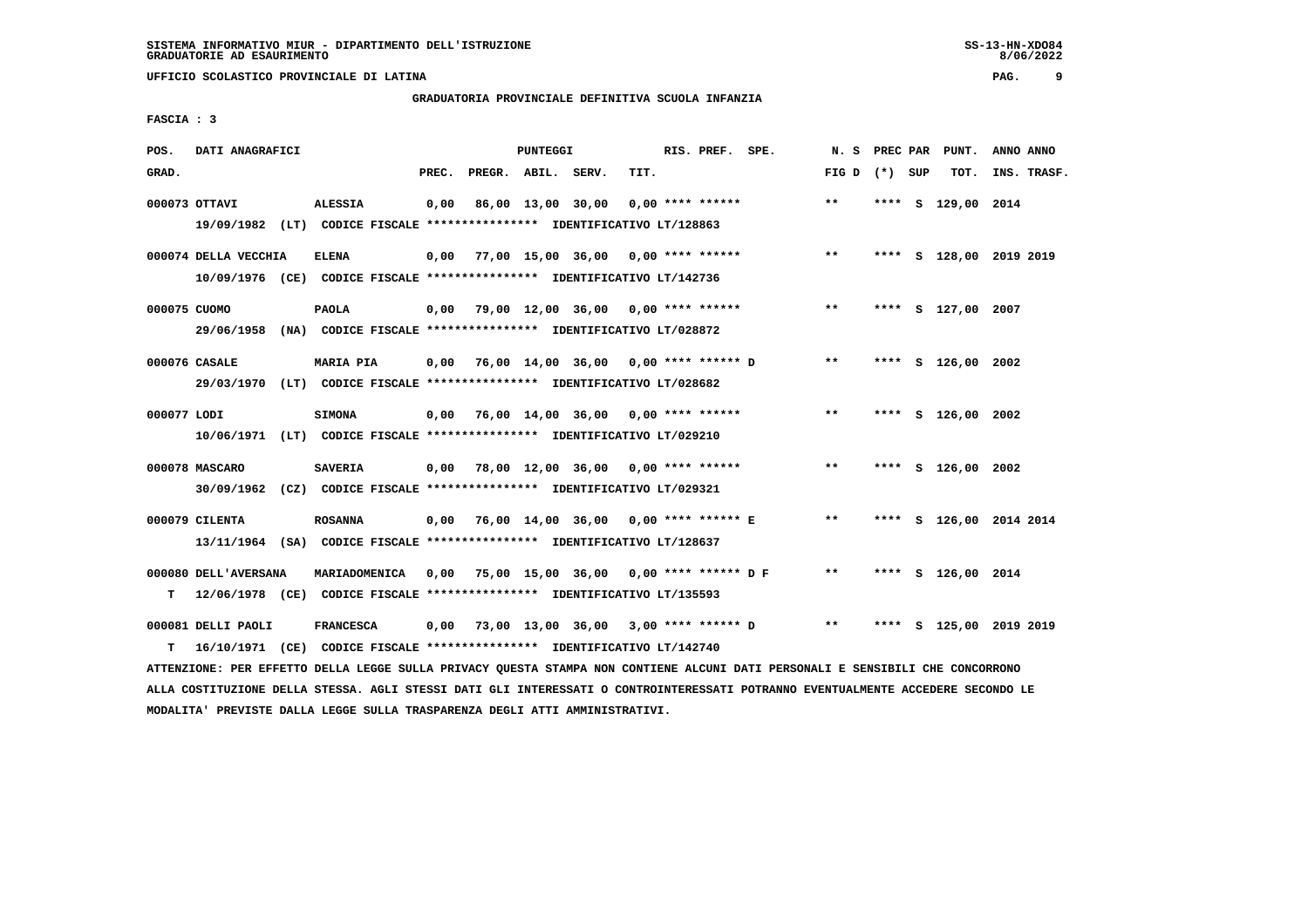# **GRADUATORIA PROVINCIALE DEFINITIVA SCUOLA INFANZIA**

 **FASCIA : 3**

| POS.  | DATI ANAGRAFICI                                                                             |      |                  |       |                    | PUNTEGGI |                                                                                                        |      | RIS. PREF.         | SPE. |       | N. S | PREC PAR        | PUNT.                        | ANNO ANNO   |
|-------|---------------------------------------------------------------------------------------------|------|------------------|-------|--------------------|----------|--------------------------------------------------------------------------------------------------------|------|--------------------|------|-------|------|-----------------|------------------------------|-------------|
| GRAD. |                                                                                             |      |                  | PREC. | PREGR. ABIL. SERV. |          |                                                                                                        | TIT. |                    |      |       |      | FIG D $(*)$ SUP | TOT.                         | INS. TRASF. |
|       | 000082 TRABUCCO<br>19/08/1977                                                               |      | ELENA            | 0,00  |                    |          | 73,00 15,00 36,00<br>(CE) CODICE FISCALE **************** IDENTIFICATIVO LT/032355                     |      | 0,00 **** ****** D |      |       |      |                 | ** X **** S 124,00 2019 2004 |             |
|       | 000083 DI NARDO<br>29/08/1966                                                               |      | MARIA ROSARIA    | 0.00  |                    |          | 72,00 15,00 36,00 0,00 **** ****** EF<br>(FI) CODICE FISCALE **************** IDENTIFICATIVO LT/032459 |      |                    |      | $* *$ |      |                 | **** S 123,00 2004 2004      |             |
| т     | 000084 CONTE<br>10/07/1974 (NA) CODICE FISCALE **************** IDENTIFICATIVO LT/142720    |      | <b>SILVANA</b>   |       |                    |          | $0,00$ 66,00 18,00 36,00 3,00 **** ******                                                              |      |                    |      |       |      |                 | ** X **** S 123,00 2019 2019 |             |
|       | 000085 ZANGRILLO<br>19/10/1974 (LT) CODICE FISCALE *************** IDENTIFICATIVO LT/030722 |      | <b>NICOLETTA</b> |       |                    |          | $0,00$ 67,00 13,00 38,00 3,00 **** ****** D                                                            |      |                    |      | **    |      |                 | **** S 121,00 2003           |             |
|       | 000086 GIORDANO<br>18/03/1969                                                               |      | <b>DORA</b>      | 0,00  |                    |          | 70,00 15,00 36,00 0,00 **** ******<br>(NA) CODICE FISCALE **************** IDENTIFICATIVO LT/142776    |      |                    |      | $* *$ |      |                 | **** S 121,00 2019 2019      |             |
|       | 000087 DI MARTINO<br>19/02/1957                                                             |      | ANNA MARIA       | 0,00  | 96,00              |          | 0,00 24,00<br>(CE) CODICE FISCALE **************** IDENTIFICATIVO LT/132049                            |      | $0.00$ **** ****** |      | $***$ |      |                 | **** S 120,00 2014           |             |
|       | 000088 DE LUCA<br>23/12/1972 (LT)                                                           |      | <b>SILVANA</b>   | 0,00  |                    |          | 72,00 12,00 36,00 0,00 **** ****** D F<br>CODICE FISCALE **************** IDENTIFICATIVO LT/142732     |      |                    |      |       |      |                 | ** X **** S 120,00 2019 2019 |             |
|       | 000089 CORVO<br>01/06/1970                                                                  |      | LORIS            | 0,00  |                    |          | 72,00 11,00 36,00 0,00 **** ****** D<br>(LT) CODICE FISCALE **************** IDENTIFICATIVO LT/036687  |      |                    |      | $***$ |      |                 | **** S 119,00 2007           |             |
|       | 000090 GRIMALDI<br>07/03/1967                                                               | (EE) | ORNELLA          | 0,00  |                    |          | 68,00 14,00 36,00 0,00 **** ******<br>CODICE FISCALE **************** IDENTIFICATIVO LT/029687         |      |                    |      | $* *$ |      | ****            | S 118,00 2002                |             |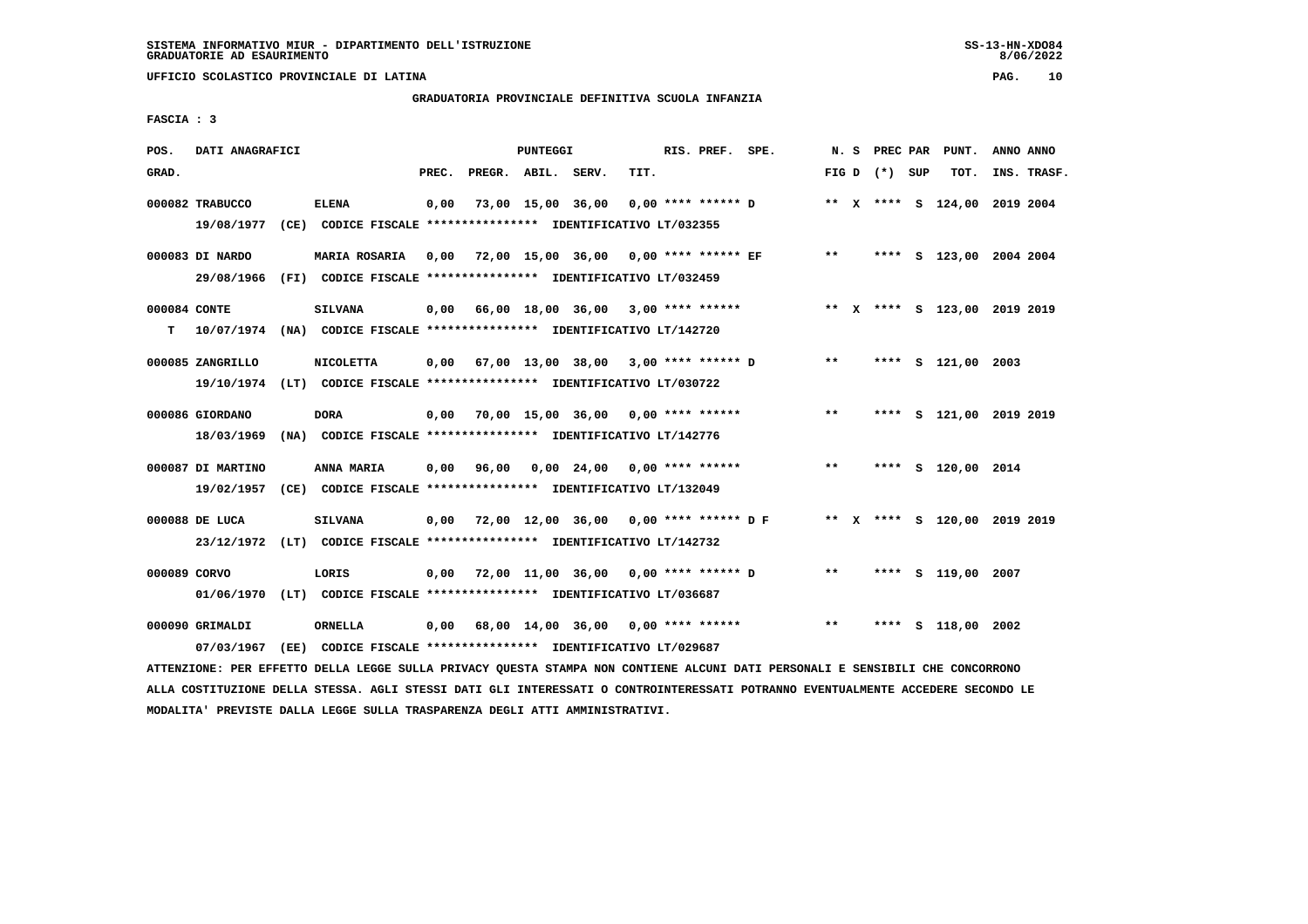# **GRADUATORIA PROVINCIALE DEFINITIVA SCUOLA INFANZIA**

 **FASCIA : 3**

| POS.         | DATI ANAGRAFICI                                                                               |                  |       |                    | <b>PUNTEGGI</b> |                                                                                                            |      | RIS. PREF. SPE.      | N. S            | PREC PAR | PUNT.                   | ANNO ANNO |             |
|--------------|-----------------------------------------------------------------------------------------------|------------------|-------|--------------------|-----------------|------------------------------------------------------------------------------------------------------------|------|----------------------|-----------------|----------|-------------------------|-----------|-------------|
| GRAD.        |                                                                                               |                  | PREC. | PREGR. ABIL. SERV. |                 |                                                                                                            | TIT. |                      | FIG D $(*)$ SUP |          | TOT.                    |           | INS. TRASF. |
|              | 000091 PIMPINELLA<br>03/12/1975 (LT) CODICE FISCALE **************** IDENTIFICATIVO LT/142803 | FABIOLA          | 0,00  |                    |                 | 72,00 15,00 30,00                                                                                          |      | $0.00$ **** ******   | $\star\star$    |          | **** S 117,00 2019 2019 |           |             |
| т            | 000092 CAMELI<br>17/06/1971                                                                   | DANILA           | 0,00  |                    |                 | 64,00 15,00 36,00 0,00 **** ******<br>(RM) CODICE FISCALE **************** IDENTIFICATIVO LT/129643        |      |                      | $* *$           |          | **** S 115,00 2014      |           |             |
|              | 000093 VARAVALLO<br>18/08/1982                                                                | ORSOLA           |       |                    |                 | $0,00$ 61,00 18,00 36,00 0,00 **** ******<br>(NA) CODICE FISCALE **************** IDENTIFICATIVO LT/135432 |      |                      | $* *$           |          | **** S 115,00 2019 2016 |           |             |
|              | 000094 FABOZZI<br>22/05/1976 (CE) CODICE FISCALE *************** IDENTIFICATIVO LT/142759     | <b>RAFFAELLA</b> |       |                    |                 | $0,00$ 60,00 15,00 36,00 3,00 **** ******                                                                  |      |                      | $***$           |          | **** S 114,00 2019 2019 |           |             |
|              | 000095 MINGIONE<br>18/10/1970 (CE) CODICE FISCALE *************** IDENTIFICATIVO LT/142822    | <b>MARIA</b>     |       |                    |                 | $0,00$ 63,00 17,00 34,00 0,00 **** ******                                                                  |      |                      | $* *$           |          | **** S 114,00 2019 2019 |           |             |
| 000096 TESTA | 12/09/1972 (LT) CODICE FISCALE **************** IDENTIFICATIVO LT/326484                      | LUCIA            |       |                    |                 | $0,00$ 65,00 13,00 36,00 0,00 **** ******                                                                  |      |                      | $***$           |          | **** S 114,00 2022 2022 |           |             |
|              | 000097 CIERVO<br>03/11/1956 (CE) CODICE FISCALE *************** IDENTIFICATIVO LT/142714      | <b>SILVANA</b>   | 0,00  | 76,00              |                 | 0,00 36,00 0,00 **** ****** EF                                                                             |      |                      | $* *$           |          | **** S 112,00 2019 2019 |           |             |
|              | 000098 MARINO<br>16/02/1968                                                                   | <b>EUGENIA</b>   | 0,00  |                    |                 | 62,00 14,00 36,00 0,00 **** ****** D<br>(NA) CODICE FISCALE **************** IDENTIFICATIVO LT/326482      |      |                      | $* *$           |          | **** S 112,00 2022 2022 |           |             |
| т            | 000099 CASCONI<br>15/01/1975 (LT) CODICE FISCALE *************** IDENTIFICATIVO LT/142705     | <b>MICHELA</b>   | 0,00  | 75,00              |                 | 0,00 36,00                                                                                                 |      | $0,00$ **** ****** D | $***$           | ****     | S 111,00 2019 2019      |           |             |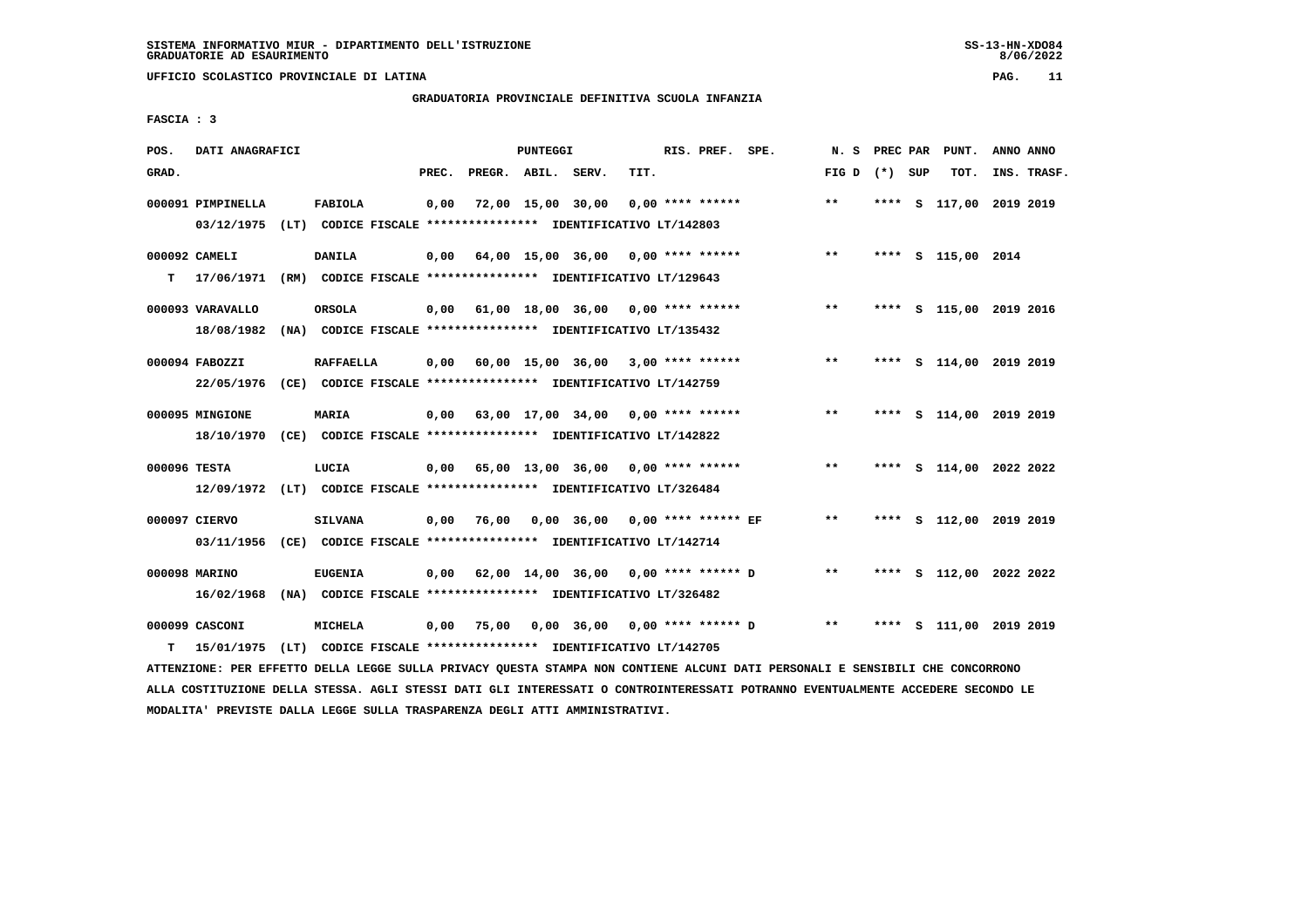# **GRADUATORIA PROVINCIALE DEFINITIVA SCUOLA INFANZIA**

 **FASCIA : 3**

| POS.  | DATI ANAGRAFICI                                                                               |                                                                                    |       |                    | PUNTEGGI |                                           |      | RIS. PREF. SPE.      |                                               | N.S             |      | PREC PAR | PUNT.                        | ANNO ANNO |             |
|-------|-----------------------------------------------------------------------------------------------|------------------------------------------------------------------------------------|-------|--------------------|----------|-------------------------------------------|------|----------------------|-----------------------------------------------|-----------------|------|----------|------------------------------|-----------|-------------|
| GRAD. |                                                                                               |                                                                                    | PREC. | PREGR. ABIL. SERV. |          |                                           | TIT. |                      |                                               | FIG D $(*)$ SUP |      |          | TOT.                         |           | INS. TRASF. |
|       | 000100 CAVONE<br>22/08/1965 (LT) CODICE FISCALE *************** IDENTIFICATIVO LT/028691      | LORETA                                                                             | 0,00  |                    |          | 61,00 14,00 36,00                         |      | $0,00$ **** ****** F |                                               | **              |      |          | **** S 111,00 2019           |           |             |
| T.    | 000101 MAISTO<br>17/12/1968                                                                   | <b>GIUSEPPINA</b><br>(CE) CODICE FISCALE **************** IDENTIFICATIVO LT/326507 | 0,00  |                    |          | 61,00 12,00 36,00 2,00 **** ******        |      |                      |                                               | $***$           |      |          | **** S 111,00 2022 2022      |           |             |
|       | 000102 CIARAVOLO<br>24/04/1972 (NA) CODICE FISCALE **************** IDENTIFICATIVO LT/128636  | <b>MARIA</b>                                                                       |       |                    |          | $0,00$ 69,00 17,00 24,00 0,00 **** ****** |      |                      |                                               | $***$           |      |          | **** S 110,00 2014 2014      |           |             |
|       | 000103 SCARDELLATO<br>16/10/1975 (LT) CODICE FISCALE *************** IDENTIFICATIVO LT/037184 | <b>SIMONA</b>                                                                      |       |                    |          |                                           |      |                      | $0,00$ 56,00 16,00 36,00 0,00 **** ****** D F |                 |      |          | ** X **** S 108,00 2007 2007 |           |             |
| т     | 000104 BARBATO<br>31/12/1982                                                                  | <b>GIULIA</b><br>(NA) CODICE FISCALE **************** IDENTIFICATIVO LT/142688     |       |                    |          | $0,00$ 30,00 11,00 66,00 0,00 **** ****** |      |                      |                                               | $***$           |      |          | **** S 107,00 2019 2019      |           |             |
|       | 000105 DE BIASE<br>18/02/1974 (RM) CODICE FISCALE *************** IDENTIFICATIVO LT/030629    | <b>ELISA</b>                                                                       |       |                    |          | $0,00$ 57,00 13,00 36,00 0,00 **** ****** |      |                      |                                               | $***$           |      |          | **** S 106,00 2003 2003      |           |             |
| т     | 000106 DICATERINO<br>03/11/1973                                                               | <b>CONCETTA</b><br>(NA) CODICE FISCALE **************** IDENTIFICATIVO LT/326470   |       | $0,00$ 81,00       |          | $0,00$ 24,00 0,00 **** ******             |      |                      |                                               | $***$           |      |          | **** S 105,00 2022 2022      |           |             |
|       | 000107 VEROLLA<br>08/12/1973 (LT) CODICE FISCALE *************** IDENTIFICATIVO LT/037732     | MARIA CRISTIN                                                                      |       |                    |          | $0,00$ 53,00 15,00 36,00 0,00 **** ****** |      |                      |                                               | **              |      |          | **** S 104,00 2007 2007      |           |             |
|       | 000108 PICCOLO<br>14/05/1979                                                                  | <b>CLEMENTINA</b><br>(CE) CODICE FISCALE **************** IDENTIFICATIVO LT/142801 | 0,00  |                    |          | $52,00$ 15,00 36,00 0,00 **** ******      |      |                      |                                               | $***$           | **** |          | S 103,00 2019 2019           |           |             |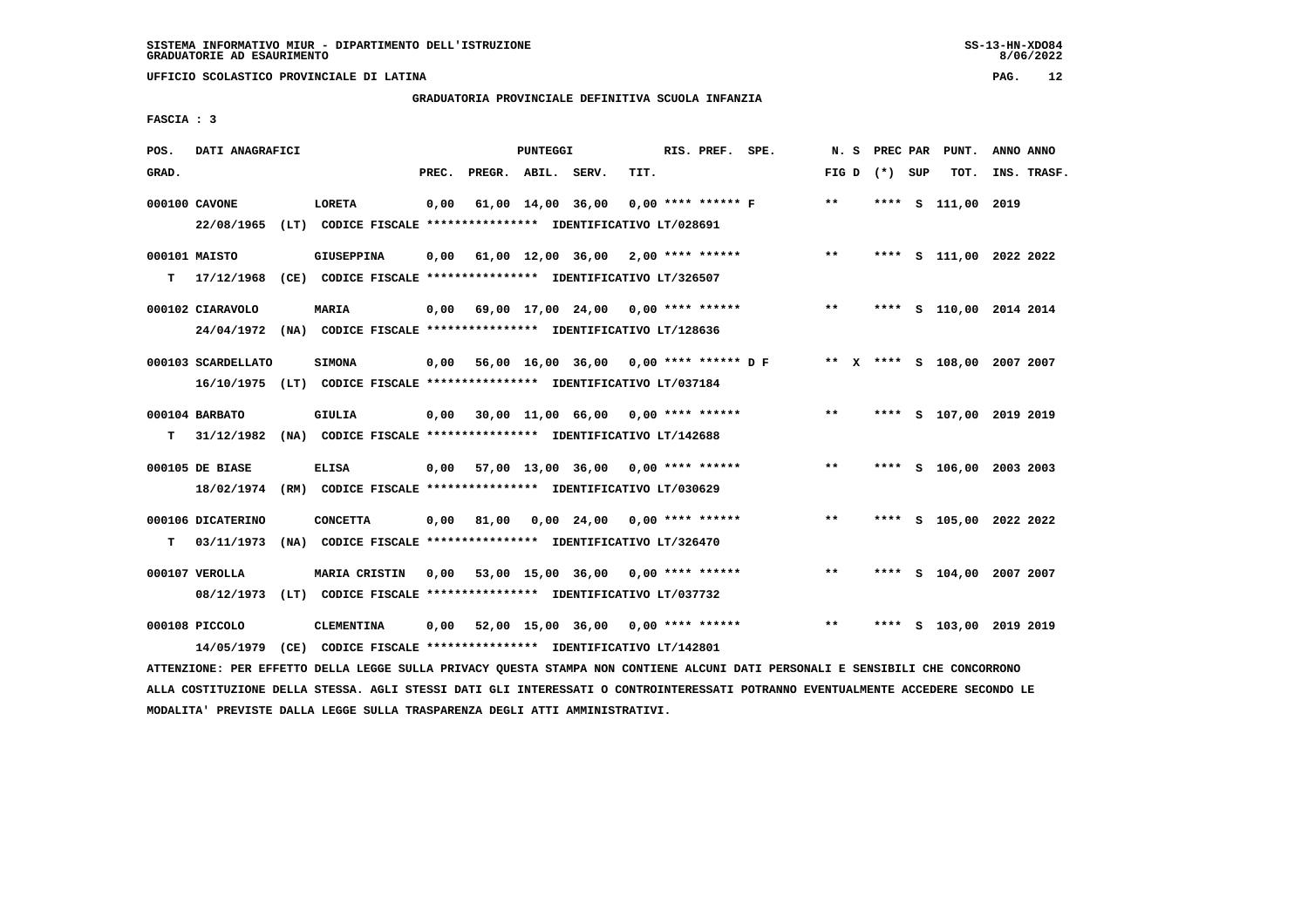# **GRADUATORIA PROVINCIALE DEFINITIVA SCUOLA INFANZIA**

 **FASCIA : 3**

| POS.         | DATI ANAGRAFICI                                                                                          |                                                                                  |       |                    | PUNTEGGI |                                           |      | RIS. PREF. SPE.        |                                             |         |                 |     | N. S PREC PAR PUNT.     | ANNO ANNO |             |
|--------------|----------------------------------------------------------------------------------------------------------|----------------------------------------------------------------------------------|-------|--------------------|----------|-------------------------------------------|------|------------------------|---------------------------------------------|---------|-----------------|-----|-------------------------|-----------|-------------|
| GRAD.        |                                                                                                          |                                                                                  | PREC. | PREGR. ABIL. SERV. |          |                                           | TIT. |                        |                                             |         | FIG D $(*)$ SUP |     | TOT.                    |           | INS. TRASF. |
| T.           | 000109 FADIONE<br>29/12/1979 (LT) CODICE FISCALE *************** IDENTIFICATIVO LT/131039                | <b>SARA</b>                                                                      | 0,00  |                    |          | 53,00 13,00 36,00                         |      | $0.00$ **** ****** D F |                                             | $**$    |                 |     | **** S 102,00 2014      |           |             |
|              | 000110 MINCIONE<br>07/02/1964 (CE) CODICE FISCALE *************** IDENTIFICATIVO LT/142821               | <b>PAOLA</b>                                                                     | 0,00  |                    |          | 54,00 12,00 36,00 0,00 **** ******        |      |                        |                                             | $***$   |                 |     | **** S 102,00 2019 2019 |           |             |
| 000111 VAUDO | 11/11/1965 (LT) CODICE FISCALE *************** IDENTIFICATIVO LT/021729                                  | <b>MARIA</b>                                                                     |       |                    |          |                                           |      |                        | $0,00$ 44,00 17,00 36,00 3,00 **** ****** F | $***$   |                 |     | **** S 100,00 2000      |           |             |
| T.           | 000112 GRIMALDI<br>19/02/1976 (CE) CODICE FISCALE *************** IDENTIFICATIVO LT/142522               | <b>CRISTINA</b>                                                                  |       |                    |          |                                           |      |                        | 0,00 40,00 16,00 38,00 6,00 **** ****** E   |         |                 |     | ** X **** S 100,00 2014 |           |             |
| T.           | 000113 BIANCO<br>26/04/1974 (EE) CODICE FISCALE **************** IDENTIFICATIVO LT/130359                | LUIGI                                                                            |       |                    |          | 0,00 51,00 11,00 36,00 0,00 **** ****** F |      |                        |                                             | $***$   | **** S          |     | 98,00 2014              |           |             |
| 000114 FUSCO |                                                                                                          | <b>VINCENZA</b>                                                                  |       |                    |          | $0,00$ 77,00 16,00 4,00 0,00 **** ******  |      |                        |                                             | $**$    | $***$ S         |     | 97,00 2007              |           |             |
| T.           | 30/10/1963 (LT) CODICE FISCALE *************** IDENTIFICATIVO LT/030702<br>000115 SABATINO<br>12/07/1979 | <b>CONCETTA</b><br>(NA) CODICE FISCALE **************** IDENTIFICATIVO LT/142832 |       | $0,00$ 82,00 15,00 |          |                                           |      |                        | 0,00 0,00 **** ****** D                     | $* *$   | **** S          |     | 97,00 2019 2019         |           |             |
|              | 000116 SORGENTE<br>20/10/1965                                                                            | LUCIA<br>(CE) CODICE FISCALE **************** IDENTIFICATIVO LT/326487           | 0,00  |                    |          | 45,00 14,00 36,00 0,00 **** ******        |      |                        |                                             | $***$ X | $***$ S         |     | 95,00 2022 2022         |           |             |
| т            | 000117 MOTTOLA<br>30/10/1975 (CE) CODICE FISCALE *************** IDENTIFICATIVO LT/142826                | LUISA                                                                            |       |                    |          | 0,00 36,00 18,00 36,00                    |      | $3,00$ **** ******     |                                             | $* *$   | ****            | - S | 93,00                   | 2019 2019 |             |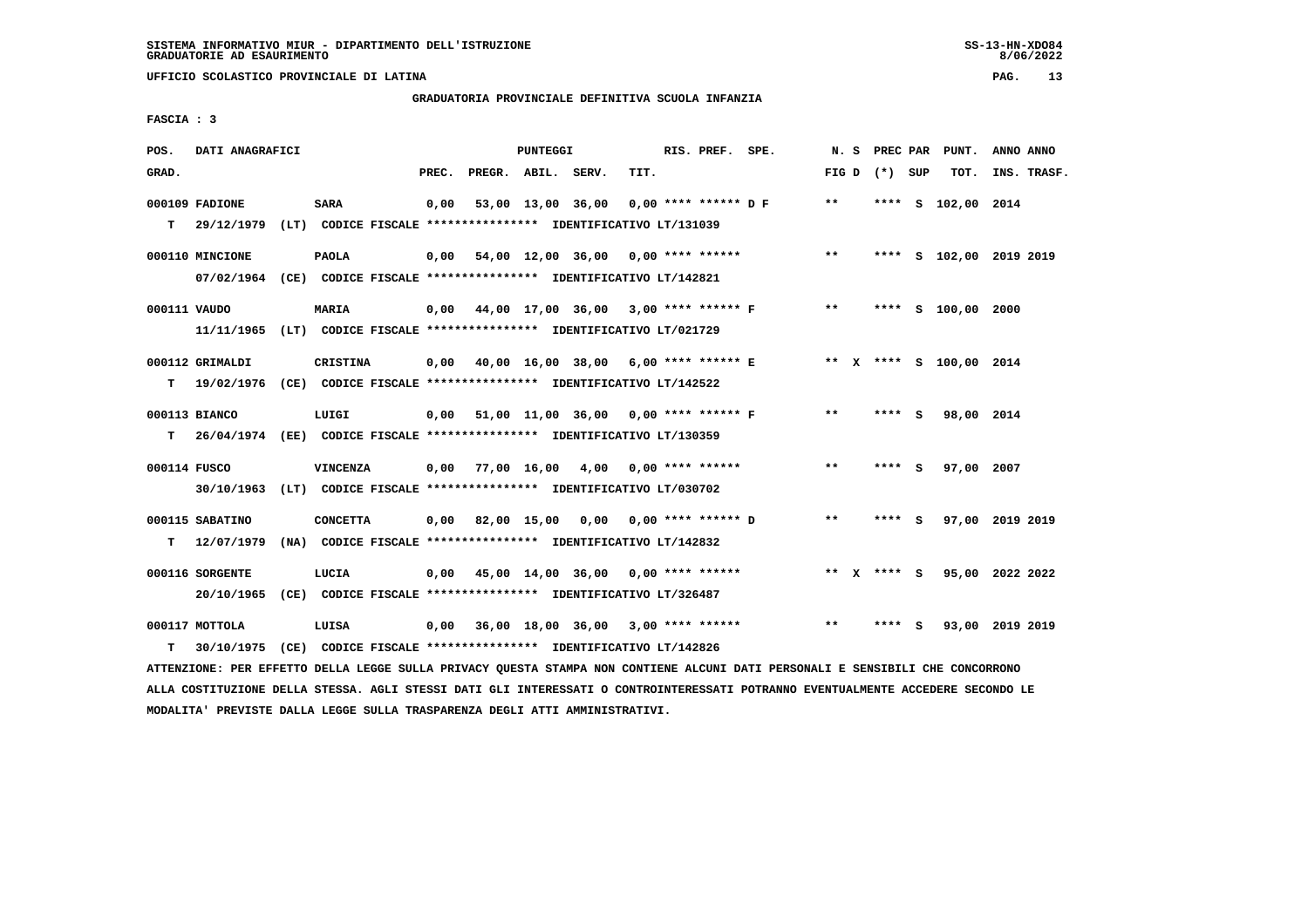# **GRADUATORIA PROVINCIALE DEFINITIVA SCUOLA INFANZIA**

 **FASCIA : 3**

| POS.               | DATI ANAGRAFICI                                                                                |                                                                                    |       |                    | PUNTEGGI |                                               |      | RIS. PREF. SPE.      | N. S         | PREC PAR        |     | PUNT.      | ANNO ANNO       |  |
|--------------------|------------------------------------------------------------------------------------------------|------------------------------------------------------------------------------------|-------|--------------------|----------|-----------------------------------------------|------|----------------------|--------------|-----------------|-----|------------|-----------------|--|
| GRAD.              |                                                                                                |                                                                                    | PREC. | PREGR. ABIL. SERV. |          |                                               | TIT. |                      |              | FIG D $(*)$ SUP |     | TOT.       | INS. TRASF.     |  |
|                    | 000118 SQUILLACE<br>22/07/1964                                                                 | <b>ANNUNZIATA</b><br>(NA) CODICE FISCALE **************** IDENTIFICATIVO LT/142805 | 0,00  |                    |          | 28,00 16,00 48,00                             |      | $0,00$ **** ****** F | **           | **** S          |     | 92,00      | 2019 2019       |  |
|                    | 000119 RISPOLI<br>19/08/1964 (LT) CODICE FISCALE **************** IDENTIFICATIVO LT/020607     | <b>ANGELINA</b>                                                                    |       |                    |          | $0,00$ 42,00 15,00 34,00 0,00 **** ******     |      |                      | $***$        | **** S          |     | 91,00 2000 |                 |  |
|                    | 000120 CARUSO<br>26/03/1977 (EE) CODICE FISCALE *************** IDENTIFICATIVO LT/035062       | <b>STEFANIA</b>                                                                    |       |                    |          | $0,00$ 40,00 13,00 36,00 0,00 **** ******     |      |                      | $***$        | **** S          |     |            | 89,00 2005 2005 |  |
|                    | 000121 PATRONE<br>25/08/1968                                                                   | CARMELA<br>(CE) CODICE FISCALE **************** IDENTIFICATIVO LT/142797           | 0,00  |                    |          | 52,00 15,00 22,00 0,00 **** ******            |      |                      |              | ** x **** s     |     |            | 89,00 2019 2019 |  |
|                    | 000122 SOMELLINI<br>24/05/1979                                                                 | <b>GIOVANNA</b><br>(TO) CODICE FISCALE **************** IDENTIFICATIVO LT/029436   |       |                    |          | $0,00$ 36,00 14,00 36,00 3,00 **** ****** D F |      |                      | $\star\star$ | **** S          |     | 89,00 2019 |                 |  |
|                    | 000123 DI RIENZO<br>11/01/1977 (CE) CODICE FISCALE *************** IDENTIFICATIVO LT/029718    | LUCIA                                                                              |       |                    |          | $0,00$ 38,00 15,00 36,00 0,00 **** ******     |      |                      | $* *$        | **** S          |     | 89,00 2019 |                 |  |
|                    | 000124 DALLA VALLE<br>19/05/1977 (LT) CODICE FISCALE **************** IDENTIFICATIVO LT/030694 | <b>CHIARA</b>                                                                      |       |                    |          | $0,00$ 37,00 15,00 36,00 0,00 **** ******     |      |                      | $* *$        | **** S          |     | 88,00 2019 |                 |  |
| 000125 CONTE<br>T. | 22/09/1980 (LT) CODICE FISCALE *************** IDENTIFICATIVO LT/133695                        | LUCIA ANNA                                                                         | 0,00  | 71,00 16,00        |          | 0,00                                          |      | $0.00$ **** ******   | $* *$        | **** S          |     | 87,00 2014 |                 |  |
|                    | 000126 BLANDINO<br>16/10/1965                                                                  | ANNA MARIA<br>(LT) CODICE FISCALE **************** IDENTIFICATIVO LT/142696        | 0,00  |                    |          | 36,00 15,00 36,00 0,00 **** ****** D          |      |                      | **           | ****            | - 5 |            | 87,00 2019 2019 |  |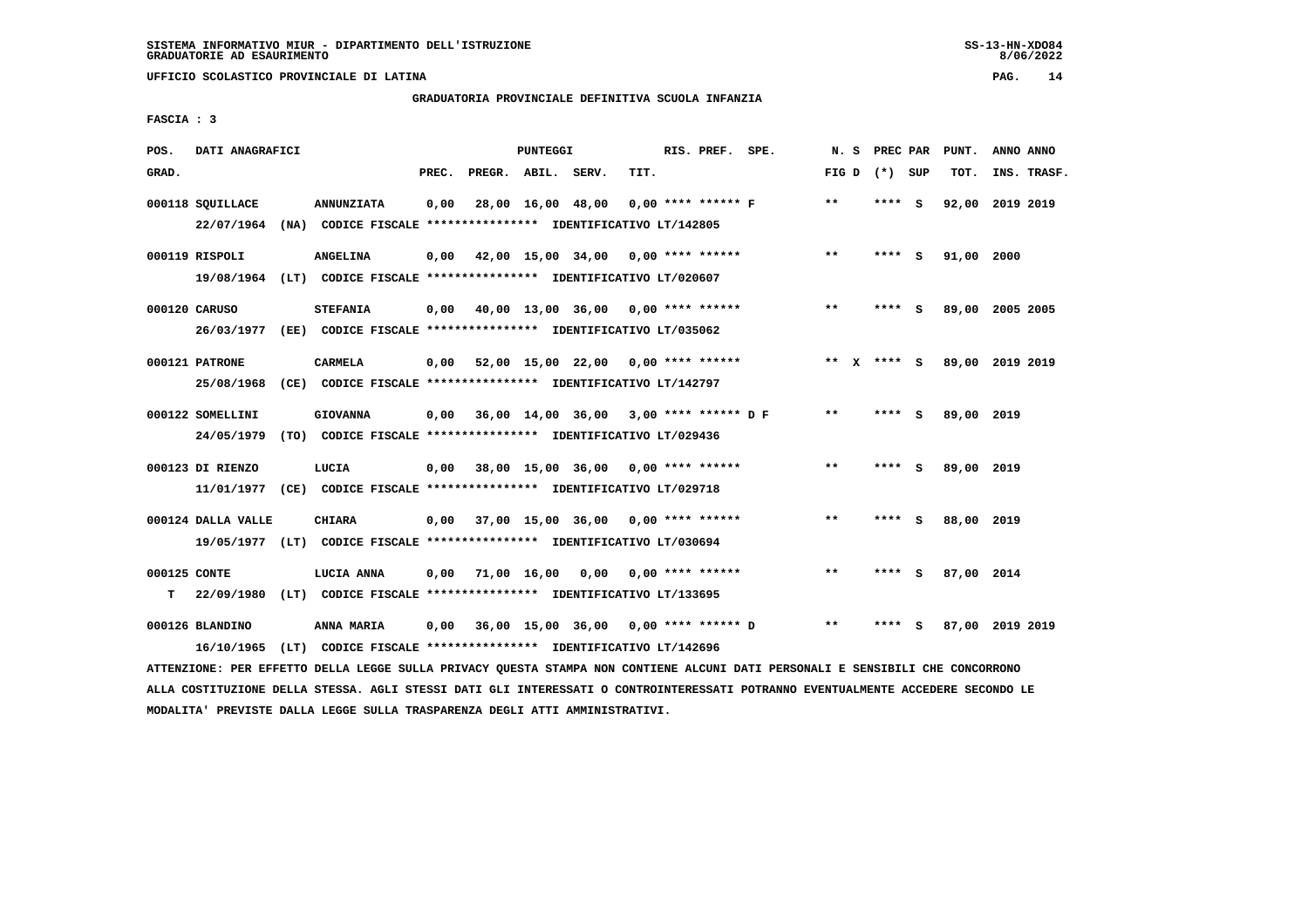# **GRADUATORIA PROVINCIALE DEFINITIVA SCUOLA INFANZIA**

 **FASCIA : 3**

| POS.         | DATI ANAGRAFICI  |                                                                                                                               |       |                    | PUNTEGGI |                                             |      | RIS. PREF. SPE.    |       | N. S | PREC PAR        | PUNT.                       | ANNO ANNO |             |
|--------------|------------------|-------------------------------------------------------------------------------------------------------------------------------|-------|--------------------|----------|---------------------------------------------|------|--------------------|-------|------|-----------------|-----------------------------|-----------|-------------|
| GRAD.        |                  |                                                                                                                               | PREC. | PREGR. ABIL. SERV. |          |                                             | TIT. |                    |       |      | FIG D $(*)$ SUP | TOT.                        |           | INS. TRASF. |
|              | 000127 MARTINO   | <b>ANTONELLA</b>                                                                                                              | 0,00  |                    |          | 38,00 12,00 36,00                           |      | $0,00$ **** ****** | $* *$ |      | **** S          | 86,00 2014 2014             |           |             |
|              |                  | 02/08/1976 (NA) CODICE FISCALE *************** IDENTIFICATIVO LT/128684                                                       |       |                    |          |                                             |      |                    |       |      |                 |                             |           |             |
|              | 000128 SIERVO    | <b>CHIARA</b>                                                                                                                 |       |                    |          | $0,00$ 10,00 40,00 36,00 0,00 **** ****** D |      |                    |       |      |                 | ** X **** S 86,00 2019 2019 |           |             |
|              |                  | 28/12/1984 (CE) CODICE FISCALE *************** IDENTIFICATIVO LT/142809                                                       |       |                    |          |                                             |      |                    |       |      |                 |                             |           |             |
|              | 000129 MONFORTE  | <b>PAOLA</b>                                                                                                                  |       |                    |          | $0,00$ 36,00 16,00 30,00 3,00 **** ****** F |      |                    | $***$ |      | $***$ S         | 85,00 2014                  |           |             |
|              |                  | 29/10/1973 (LT) CODICE FISCALE *************** IDENTIFICATIVO LT/129403                                                       |       |                    |          |                                             |      |                    |       |      |                 |                             |           |             |
| 000130 FORTE |                  | <b>BARBARA</b>                                                                                                                |       |                    |          | $0,00$ 69,00 15,00 0,00 0,00 **** ****** EF |      |                    |       |      | ** x **** s     | 84,00 2003                  |           |             |
|              |                  | 22/12/1967 (LT) CODICE FISCALE *************** IDENTIFICATIVO LT/030701                                                       |       |                    |          |                                             |      |                    |       |      |                 |                             |           |             |
|              | 000131 MATTAROLO | MARIAPAOLA                                                                                                                    |       |                    |          | $0,00$ 31,00 11,00 36,00 6,00 **** ******   |      |                    | $***$ |      | **** S          | 84,00 2014                  |           |             |
| т            |                  | 30/07/1962 (BA) CODICE FISCALE **************** IDENTIFICATIVO LT/131044                                                      |       |                    |          |                                             |      |                    |       |      |                 |                             |           |             |
|              | 000132 CARINGI   | <b>SARA</b>                                                                                                                   |       |                    |          | 0,00 42,00 18,00 24,00 0,00 **** ******     |      |                    | $* *$ |      | **** S          | 84,00 2014                  |           |             |
| т            |                  | 02/10/1980 (LT) CODICE FISCALE **************** IDENTIFICATIVO LT/130936                                                      |       |                    |          |                                             |      |                    |       |      |                 |                             |           |             |
|              | 000133 RICCIOTTI | <b>MARIA</b>                                                                                                                  |       |                    |          | $0,00$ 44,00 16,00 24,00 0,00 **** ******   |      |                    | $* *$ |      | **** S          | 84,00 2019 2007             |           |             |
|              | 17/06/1979       | (CE) CODICE FISCALE *************** IDENTIFICATIVO LT/037626                                                                  |       |                    |          |                                             |      |                    |       |      |                 |                             |           |             |
|              | 000134 MAGLIOCCA | <b>ROBERTINA</b>                                                                                                              |       |                    |          | $0,00$ 34,00 14,00 36,00 0,00 **** ******   |      |                    | $* *$ |      | **** S          | 84,00 2019 2019             |           |             |
| T.           | 09/05/1969       | (EE) CODICE FISCALE **************** IDENTIFICATIVO LT/142694                                                                 |       |                    |          |                                             |      |                    |       |      |                 |                             |           |             |
|              | 000135 FERRARO   | <b>EMANUELA</b>                                                                                                               |       |                    |          | $0,00$ 33,00 14,00 36,00 0,00 **** ******   |      |                    | $***$ |      | **** S          | 83,00 2007 2007             |           |             |
|              | 28/12/1970       | (CE) CODICE FISCALE **************** IDENTIFICATIVO LT/037266                                                                 |       |                    |          |                                             |      |                    |       |      |                 |                             |           |             |
|              |                  | ATTENZIONE: PER EFFETTO DELLA LEGGE SULLA PRIVACY QUESTA STAMPA NON CONTIENE ALCUNI DATI PERSONALI E SENSIBILI CHE CONCORRONO |       |                    |          |                                             |      |                    |       |      |                 |                             |           |             |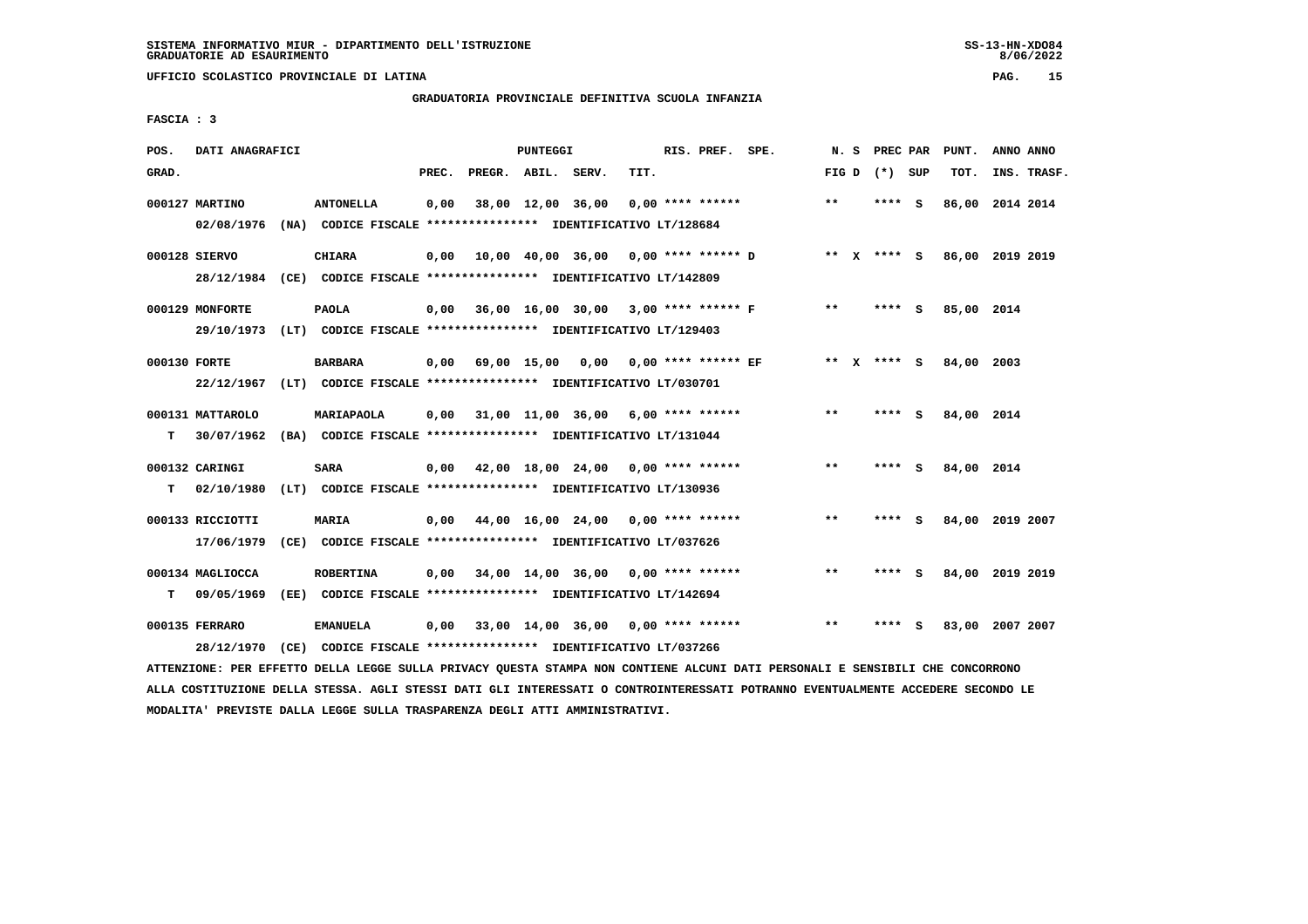# **GRADUATORIA PROVINCIALE DEFINITIVA SCUOLA INFANZIA**

 **FASCIA : 3**

| POS.         | DATI ANAGRAFICI    |                                                                                                                               |       |                    | PUNTEGGI |                                                           |      | RIS. PREF. SPE.        |                                                |       |                 | N. S PREC PAR PUNT.    | ANNO ANNO       |
|--------------|--------------------|-------------------------------------------------------------------------------------------------------------------------------|-------|--------------------|----------|-----------------------------------------------------------|------|------------------------|------------------------------------------------|-------|-----------------|------------------------|-----------------|
| GRAD.        |                    |                                                                                                                               | PREC. | PREGR. ABIL. SERV. |          |                                                           | TIT. |                        |                                                |       | FIG D $(*)$ SUP | TOT.                   | INS. TRASF.     |
|              | 000136 DE GREGORIS | <b>ERMENIA</b>                                                                                                                | 0,00  |                    |          | 35,00 11,00 36,00                                         |      | $0,00$ **** ****** D F |                                                | $* *$ | **** S          | 82,00 2014             |                 |
| т            |                    | 01/01/1983 (LT) CODICE FISCALE **************** IDENTIFICATIVO LT/130767                                                      |       |                    |          |                                                           |      |                        |                                                |       |                 |                        |                 |
|              | 000137 ISABELLA    | <b>MARIATERESA</b>                                                                                                            |       |                    |          | $0,00$ $34,00$ $12,00$ $36,00$ $0,00$ $***$ **** ****** D |      |                        |                                                | $***$ | **** S          | 82,00 2022             |                 |
|              |                    | T 23/11/1968 (RM) CODICE FISCALE *************** IDENTIFICATIVO LT/128905                                                     |       |                    |          |                                                           |      |                        |                                                |       |                 |                        |                 |
|              | 000138 NARDONE     | <b>ELENA</b>                                                                                                                  |       |                    |          | $0,00$ 42,00 15,00 24,00 0,00 **** ******                 |      |                        |                                                | $***$ | $***$ S         | 81,00 2000             |                 |
|              |                    | 05/11/1964 (LT) CODICE FISCALE *************** IDENTIFICATIVO LT/022234                                                       |       |                    |          |                                                           |      |                        |                                                |       |                 |                        |                 |
|              | 000139 GAETANI     | <b>RITA MARIA AS</b>                                                                                                          |       |                    |          |                                                           |      |                        | 0,00 31,00 13,00 36,00 0,00 **** ****** F      | $***$ | **** S          | 80,00 2007             |                 |
|              |                    | 05/09/1963 (LT) CODICE FISCALE *************** IDENTIFICATIVO LT/119534                                                       |       |                    |          |                                                           |      |                        |                                                |       |                 |                        |                 |
|              | 000140 FANTASIA    | <b>ROSA ANNA</b>                                                                                                              |       |                    |          | $0,00$ 63,00 17,00 0,00 0,00 **** ******                  |      |                        |                                                |       |                 | ** X **** S 80,00 2014 |                 |
|              |                    | T 27/08/1981 (KR) CODICE FISCALE **************** IDENTIFICATIVO LT/135619                                                    |       |                    |          |                                                           |      |                        |                                                |       |                 |                        |                 |
| 000141 MEINI |                    | <b>SAMANTHA</b>                                                                                                               |       |                    |          | 0,00 66,00 13,00 0,00 0,00 **** ******                    |      |                        |                                                | $***$ | ****            | 79,00 2002             |                 |
|              |                    | 25/08/1974 (LT) CODICE FISCALE *************** IDENTIFICATIVO LT/029313                                                       |       |                    |          |                                                           |      |                        |                                                |       |                 |                        |                 |
| 000142 LAURI |                    | CARMELA                                                                                                                       |       |                    |          |                                                           |      |                        | 0,00 43,00 16,00 20,00 0,00 **** ****** F      | $***$ | **** S          | 79,00 2014             |                 |
|              |                    | 23/07/1960 (NA) CODICE FISCALE *************** IDENTIFICATIVO LT/130717                                                       |       |                    |          |                                                           |      |                        |                                                |       |                 |                        |                 |
|              | 000143 SANSONE     | <b>MARIA</b>                                                                                                                  |       |                    |          | $0,00$ 66,00 12,00 0,00 0,00 **** ******                  |      |                        |                                                |       | ** x **** s     |                        | 78,00 2019 2019 |
|              |                    | 09/05/1978 (NA) CODICE FISCALE *************** IDENTIFICATIVO LT/142837                                                       |       |                    |          |                                                           |      |                        |                                                |       |                 |                        |                 |
|              | 000144 LA TORRE    | <b>EMANUELA</b>                                                                                                               |       |                    |          |                                                           |      |                        | $0,00$ 29,00 12,00 36,00 0,00 **** ****** D ** |       | **** S          | 77,00 2014             |                 |
| т            | 09/12/1978         | (LT) CODICE FISCALE **************** IDENTIFICATIVO LT/129897                                                                 |       |                    |          |                                                           |      |                        |                                                |       |                 |                        |                 |
|              |                    | ATTENZIONE: PER EFFETTO DELLA LEGGE SULLA PRIVACY QUESTA STAMPA NON CONTIENE ALCUNI DATI PERSONALI E SENSIBILI CHE CONCORRONO |       |                    |          |                                                           |      |                        |                                                |       |                 |                        |                 |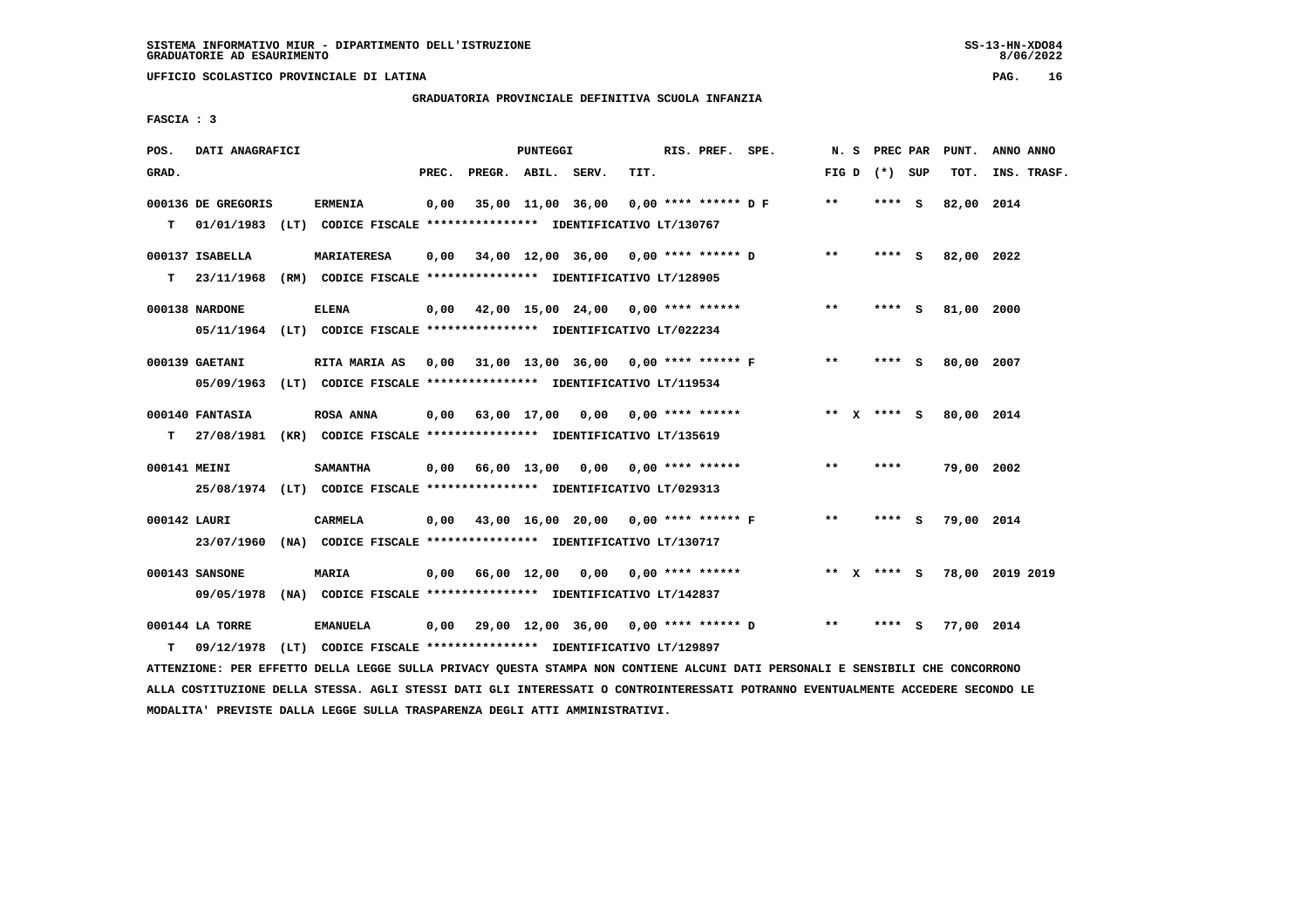**UFFICIO SCOLASTICO PROVINCIALE DI LATINA PAG. 17**

# **GRADUATORIA PROVINCIALE DEFINITIVA SCUOLA INFANZIA**

 **FASCIA : 3**

| POS.  | DATI ANAGRAFICI                                                                                |                 |       |                    | PUNTEGGI |                                                         |      | RIS. PREF. SPE.      |                                                         |       | N. S PREC PAR   |     | PUNT.                  | ANNO ANNO   |  |
|-------|------------------------------------------------------------------------------------------------|-----------------|-------|--------------------|----------|---------------------------------------------------------|------|----------------------|---------------------------------------------------------|-------|-----------------|-----|------------------------|-------------|--|
| GRAD. |                                                                                                |                 | PREC. | PREGR. ABIL. SERV. |          |                                                         | TIT. |                      |                                                         |       | FIG D $(*)$ SUP |     | тот.                   | INS. TRASF. |  |
| T.    | 000145 PAGANO<br>01/08/1965 (VV) CODICE FISCALE **************** IDENTIFICATIVO LT/135223      | MARIAGIOVANNA   | 0,00  |                    |          | 28,00 13,00 36,00                                       |      | $0.00$ **** ****** D |                                                         | $***$ | **** S          |     | 77,00 2014             |             |  |
| T.    | 000146 FRANCO<br>01/01/1958 (RM) CODICE FISCALE *************** IDENTIFICATIVO LT/131988       | <b>ANNA</b>     |       |                    |          |                                                         |      |                      | $0,00$ 26,00 12,00 36,00 3,00 **** ****** F ** X **** S |       |                 |     | 77,00 2014             |             |  |
| т     | 000147 CORVINO<br>07/08/1968 (CE) CODICE FISCALE *************** IDENTIFICATIVO LT/130720      | <b>ROSA</b>     |       |                    |          | $0,00$ 25,00 16,00 36,00 0,00 **** ******               |      |                      |                                                         |       |                 |     | ** X **** S 77,00 2014 |             |  |
|       | 000148 COMMUNARA<br>18/03/1978 (NA) CODICE FISCALE *************** IDENTIFICATIVO LT/142716    | <b>ANGELA</b>   |       |                    |          | 0,00 25,00 15,00 36,00 0,00 **** ****** D               |      |                      |                                                         | $* *$ | **** S          |     | 76,00 2019 2019        |             |  |
|       | 000149 CAPALDO<br>10/02/1965 (NA) CODICE FISCALE **************** IDENTIFICATIVO LT/037577     | ANNA            | 0,00  |                    |          | 0,00 15,00 61,00 0,00 **** ****** E                     |      |                      |                                                         | $***$ | **** S          |     | 76,00 2022 2007        |             |  |
|       | 000150 DI DOMENICO<br>13/07/1964 (NA) CODICE FISCALE **************** IDENTIFICATIVO LT/326472 | OLIMPIA         |       |                    |          | $0,00$ 31,00 16,00 29,00 0,00 **** ******               |      |                      |                                                         | $***$ | **** S          |     | 76,00 2022 2022        |             |  |
|       | 000151 SPINOSA<br>29/01/1976 (LT) CODICE FISCALE *************** IDENTIFICATIVO LT/029453      | TIZIANA         |       |                    |          | $0,00$ $24,00$ $15,00$ $36,00$ $0,00$ $***$ **** ****** |      |                      |                                                         | $* *$ | **** S          |     | 75,00 2007             |             |  |
|       | 000152 D'AMICO<br>06/12/1972 (LT) CODICE FISCALE *************** IDENTIFICATIVO LT/128657      | <b>CATERINA</b> |       |                    |          | $0,00$ 47,00 15,00 12,00 0,00 **** ******               |      |                      |                                                         | $***$ | **** S          |     | 74,00 2014 2014        |             |  |
| т     | 000153 DI FIORE<br>29/03/1973 (NA) CODICE FISCALE *************** IDENTIFICATIVO LT/138225     | <b>STEFANIA</b> |       |                    |          | $0,00$ 17,00 12,00 36,00 9,00 **** ****** F             |      |                      |                                                         | $***$ | ****            | - S | 74,00 2014             |             |  |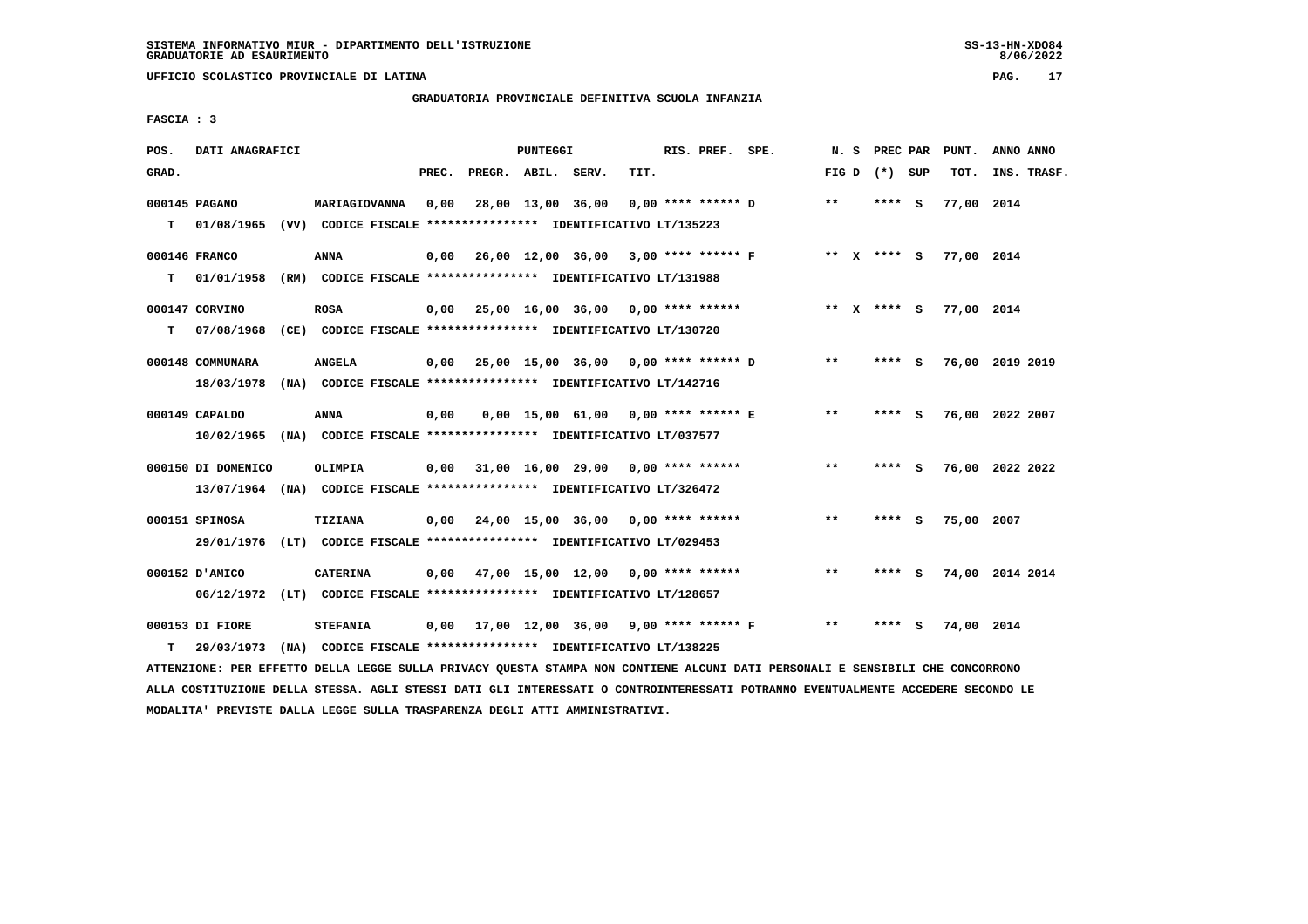**UFFICIO SCOLASTICO PROVINCIALE DI LATINA PAG. 18**

# **GRADUATORIA PROVINCIALE DEFINITIVA SCUOLA INFANZIA**

 **FASCIA : 3**

| POS.         | DATI ANAGRAFICI     |                                                                          |       |                    | PUNTEGGI |                                                           |      | RIS. PREF. SPE. |                      |                            | N. S PREC PAR   |   | PUNT.           | ANNO ANNO   |  |
|--------------|---------------------|--------------------------------------------------------------------------|-------|--------------------|----------|-----------------------------------------------------------|------|-----------------|----------------------|----------------------------|-----------------|---|-----------------|-------------|--|
| GRAD.        |                     |                                                                          | PREC. | PREGR. ABIL. SERV. |          |                                                           | TIT. |                 |                      |                            | FIG D $(*)$ SUP |   | TOT.            | INS. TRASF. |  |
|              | 000154 DAGOSTINO    | <b>PAOLA</b>                                                             | 0,00  |                    |          | 26,00 12,00 36,00                                         |      |                 | $0.00$ **** ****** D |                            | ** X **** S     |   | 74,00 2019 2019 |             |  |
|              | $T = 12/04/1980$    | (CE) CODICE FISCALE **************** IDENTIFICATIVO LT/142729            |       |                    |          |                                                           |      |                 |                      |                            |                 |   |                 |             |  |
|              | 000155 TOFFANIN     | <b>PAOLA</b>                                                             | 0,00  |                    |          |                                                           |      |                 |                      | $* *$                      | $***$ S         |   | 73,00 2014      |             |  |
| T.           | 22/09/1973          | (TO) CODICE FISCALE **************** IDENTIFICATIVO LT/130180            |       |                    |          |                                                           |      |                 |                      |                            |                 |   |                 |             |  |
| 000156 IETTO |                     | <b>MARIA</b>                                                             |       |                    |          | $0,00$ 24,00 13,00 36,00 0,00 **** ******                 |      |                 |                      | $* *$                      | **** S          |   | 73,00 2019      |             |  |
|              | 11/08/1963          | (RC) CODICE FISCALE **************** IDENTIFICATIVO LT/029238            |       |                    |          |                                                           |      |                 |                      |                            |                 |   |                 |             |  |
|              | 000157 ANDREOZZI    | IMMACOLATA                                                               | 0,00  |                    |          | $0,00$ 14,00 56,00 3,00 **** ******                       |      |                 |                      | $***$                      | **** S          |   | 73,00 2022      |             |  |
|              | 07/12/1979          | (LT) CODICE FISCALE *************** IDENTIFICATIVO LT/036581             |       |                    |          |                                                           |      |                 |                      |                            |                 |   |                 |             |  |
| 000158 RASO  |                     | <b>FEDERICA</b>                                                          | 0,00  |                    |          | 31,00 11,00 30,00 0,00 **** ******                        |      |                 |                      | $\star\star$               | **** S          |   | 72,00 2014      |             |  |
| T.           |                     | 01/10/1980 (FR) CODICE FISCALE *************** IDENTIFICATIVO LT/135907  |       |                    |          |                                                           |      |                 |                      |                            |                 |   |                 |             |  |
|              | 000159 TAGLIALATELA | <b>IRENE</b>                                                             |       |                    |          | $0,00$ $24,00$ $10,00$ $38,00$ $0,00$ $***$ **** ******   |      |                 |                      | $* *$                      | $***$ S         |   | 72,00 2014      |             |  |
| т            |                     | 01/05/1972 (CE) CODICE FISCALE **************** IDENTIFICATIVO LT/133538 |       |                    |          |                                                           |      |                 |                      |                            |                 |   |                 |             |  |
|              | 000160 MANCINI      | <b>CIVITINA</b>                                                          |       |                    |          | $0,00$ 17,00 14,00 34,00 6,00 **** ******                 |      |                 |                      | $* *$                      | **** S          |   | 71,00 2022 2022 |             |  |
|              |                     | 21/07/1970 (LT) CODICE FISCALE *************** IDENTIFICATIVO LT/326494  |       |                    |          |                                                           |      |                 |                      |                            |                 |   |                 |             |  |
|              | 000161 CARELLA      | <b>STEFANIA</b>                                                          |       |                    |          | $0,00$ 22,00 12,00 36,00 0,00 **** ****** D               |      |                 |                      | $\pmb{\times}\pmb{\times}$ | **** S          |   | 70,00 2019      |             |  |
|              | 09/01/1975          | (LT) CODICE FISCALE **************** IDENTIFICATIVO LT/028660            |       |                    |          |                                                           |      |                 |                      |                            |                 |   |                 |             |  |
|              | 000162 GUGLIETTA    | <b>STEFANIA</b>                                                          |       |                    |          | $0,00$ $24,00$ $15,00$ $30,00$ $0,00$ $***$ **** ****** D |      |                 |                      | $* *$                      | ****            | s | 69,00           | 2007        |  |
|              |                     | 13/11/1973 (LT) CODICE FISCALE *************** IDENTIFICATIVO LT/029041  |       |                    |          |                                                           |      |                 |                      |                            |                 |   |                 |             |  |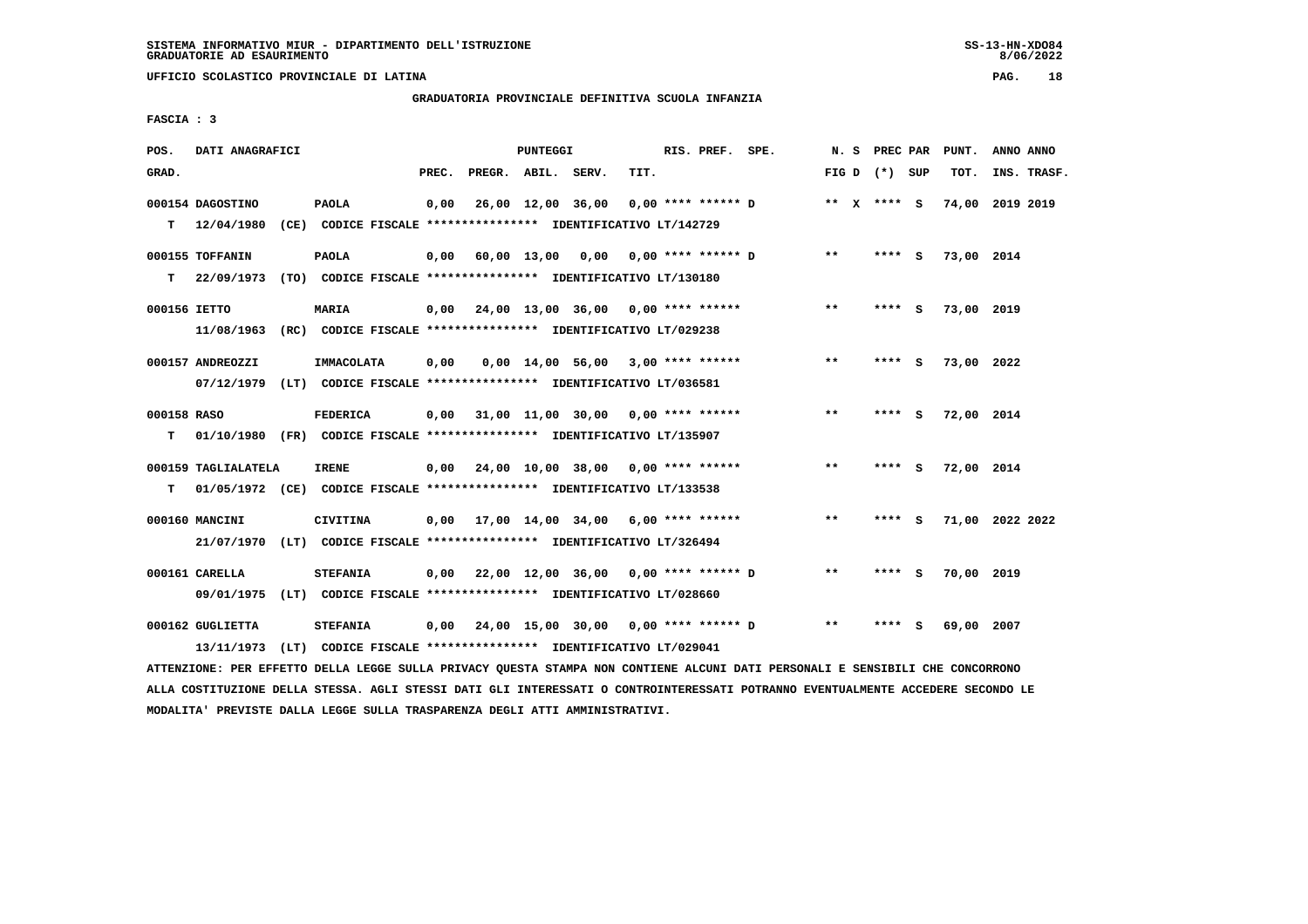# **GRADUATORIA PROVINCIALE DEFINITIVA SCUOLA INFANZIA**

 **FASCIA : 3**

| POS.        | DATI ANAGRAFICI                                                                                                               |                   |       |                    | PUNTEGGI |                                                               |      | RIS. PREF. SPE.       |                                           |       |                 | N. S PREC PAR PUNT.         | ANNO ANNO |             |
|-------------|-------------------------------------------------------------------------------------------------------------------------------|-------------------|-------|--------------------|----------|---------------------------------------------------------------|------|-----------------------|-------------------------------------------|-------|-----------------|-----------------------------|-----------|-------------|
| GRAD.       |                                                                                                                               |                   | PREC. | PREGR. ABIL. SERV. |          |                                                               | TIT. |                       |                                           |       | FIG D $(*)$ SUP | TOT.                        |           | INS. TRASF. |
|             | 000163 DI BENEDETTI                                                                                                           | <b>ROBERTA</b>    | 0,00  |                    |          | 18,00 15,00 36,00                                             |      | $0.00$ **** ****** EF |                                           | $***$ | $***$ S         | 69,00 2019                  |           |             |
|             | 26/05/1964 (LT) CODICE FISCALE *************** IDENTIFICATIVO LT/021005                                                       |                   |       |                    |          |                                                               |      |                       |                                           |       |                 |                             |           |             |
|             | 000164 CERVELLATI                                                                                                             | <b>BARBARA</b>    |       |                    |          | $0,00$ 17,00 14,00 36,00 0,00 **** ******                     |      |                       |                                           | **    | **** S          | 67,00 2007                  |           |             |
|             | 28/03/1965 (LT) CODICE FISCALE *************** IDENTIFICATIVO LT/022466                                                       |                   |       |                    |          |                                                               |      |                       |                                           |       |                 |                             |           |             |
|             | 000165 FIDALEO                                                                                                                | MARIAGRAZIA       | 0.00  | 43,00              |          | $0.00 \quad 24.00 \quad 0.00 \quad *** \quad ***$             |      |                       |                                           |       | ** x **** S     | 67,00 2014                  |           |             |
| т           | 03/09/1963 (LT) CODICE FISCALE **************** IDENTIFICATIVO LT/135678                                                      |                   |       |                    |          |                                                               |      |                       |                                           |       |                 |                             |           |             |
|             | 000166 SICILIANO                                                                                                              | ANNA              |       |                    |          |                                                               |      |                       | 0,00 18,00 13,00 36,00 0,00 **** ****** F |       | ** x **** s     | 67,00 2014                  |           |             |
| т           | 26/09/1964                                                                                                                    |                   |       |                    |          | (CE) CODICE FISCALE **************** IDENTIFICATIVO LT/130990 |      |                       |                                           |       |                 |                             |           |             |
|             | 000167 OLIVIERO                                                                                                               | MARIA GRAZIA      |       |                    |          | 0,00 54,00 13,00 0,00 0,00 **** ****** F                      |      |                       |                                           |       |                 | ** X **** S 67,00 2022 2022 |           |             |
| т           | 06/10/1958 (NA) CODICE FISCALE **************** IDENTIFICATIVO LT/326500                                                      |                   |       |                    |          |                                                               |      |                       |                                           |       |                 |                             |           |             |
| 000168 PACE |                                                                                                                               | MONICA            |       |                    |          | $0,00$ 15,00 15,00 36,00 0,00 **** ****** D                   |      |                       |                                           | $***$ | **** S          | 66,00 2007 2007             |           |             |
|             | 25/08/1974 (LT) CODICE FISCALE *************** IDENTIFICATIVO LT/037500                                                       |                   |       |                    |          |                                                               |      |                       |                                           |       |                 |                             |           |             |
|             | 000169 ILLIANO                                                                                                                | <b>ANNUNZIATA</b> |       |                    |          | 0,00 26,00 15,00 22,00 3,00 **** ****** E                     |      |                       |                                           | $* *$ | **** S          | 66,00 2019 2019             |           |             |
|             | 21/10/1971 (NA) CODICE FISCALE *************** IDENTIFICATIVO LT/142780                                                       |                   |       |                    |          |                                                               |      |                       |                                           |       |                 |                             |           |             |
|             | 000170 FRATANGELI                                                                                                             | <b>BARBARA</b>    |       |                    |          | $0,00$ 27,00 14,00 24,00 0,00 **** ******                     |      |                       |                                           | $***$ | **** S          | 65,00 2022 2022             |           |             |
|             | 08/07/1977 (FR) CODICE FISCALE *************** IDENTIFICATIVO LT/326478                                                       |                   |       |                    |          |                                                               |      |                       |                                           |       |                 |                             |           |             |
|             | 000171 FANTOZZI                                                                                                               | <b>RENATA</b>     |       |                    |          | $0,00$ 12,00 16,00 36,00 0,00 **** ****** DE                  |      |                       |                                           | $***$ | **** S          | 64,00 2002                  |           |             |
|             | 26/06/1969                                                                                                                    |                   |       |                    |          | (LT) CODICE FISCALE **************** IDENTIFICATIVO LT/029223 |      |                       |                                           |       |                 |                             |           |             |
|             | ATTENZIONE: PER EFFETTO DELLA LEGGE SULLA PRIVACY QUESTA STAMPA NON CONTIENE ALCUNI DATI PERSONALI E SENSIBILI CHE CONCORRONO |                   |       |                    |          |                                                               |      |                       |                                           |       |                 |                             |           |             |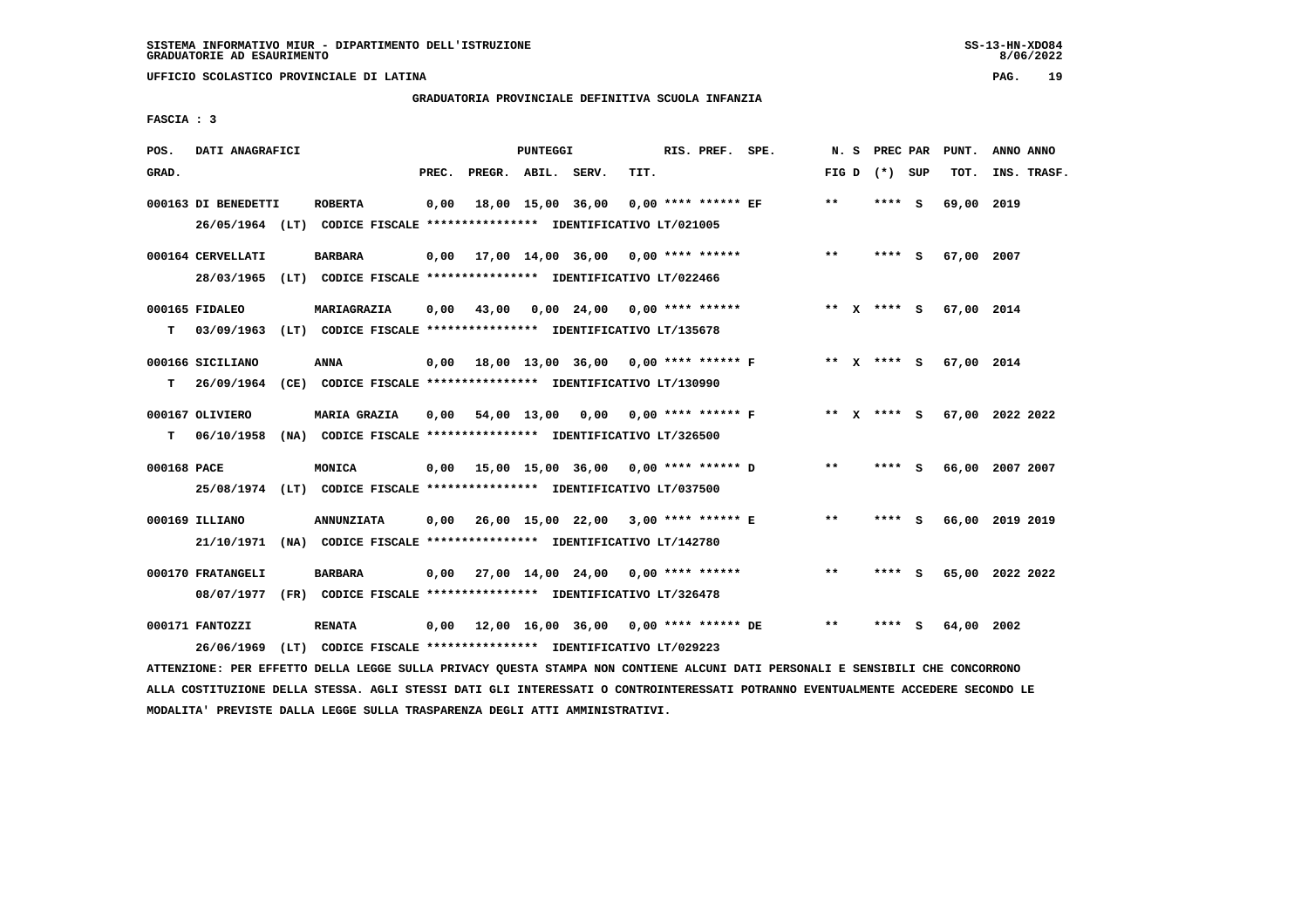**UFFICIO SCOLASTICO PROVINCIALE DI LATINA PAG. 20**

# **GRADUATORIA PROVINCIALE DEFINITIVA SCUOLA INFANZIA**

 **FASCIA : 3**

| POS.         | DATI ANAGRAFICI     |                                                                          |       |                    | PUNTEGGI          |                                               |      | RIS. PREF. SPE.    | N. S PREC PAR   |         |     | PUNT.      | ANNO ANNO       |
|--------------|---------------------|--------------------------------------------------------------------------|-------|--------------------|-------------------|-----------------------------------------------|------|--------------------|-----------------|---------|-----|------------|-----------------|
| GRAD.        |                     |                                                                          | PREC. | PREGR. ABIL. SERV. |                   |                                               | TIT. |                    | FIG D $(*)$ SUP |         |     | TOT.       | INS. TRASF.     |
|              | 000172 OUADRANO     | LAURA                                                                    | 0,00  |                    | 25,00 11,00 24,00 |                                               |      | $3,00$ **** ****** | $**$            | **** S  |     | 63,00 2014 |                 |
| т            | 17/06/1982          | (LT) CODICE FISCALE **************** IDENTIFICATIVO LT/129097            |       |                    |                   |                                               |      |                    |                 |         |     |            |                 |
|              | 000173 RUGGIERO     | <b>ANNAMARIA</b>                                                         | 0,00  |                    |                   | 25,00 15,00 18,00 3,00 **** ******            |      |                    | $***$           | $***$ S |     |            | 61,00 2014 2014 |
|              | 16/07/1969          | (NA) CODICE FISCALE **************** IDENTIFICATIVO LT/128506            |       |                    |                   |                                               |      |                    |                 |         |     |            |                 |
|              | 000174 FEDELE       | <b>LOREDANA</b>                                                          | 0,00  |                    | 41,00 13,00       | 4,00                                          |      | $3.00$ **** ****** | $* *$           | **** S  |     | 61,00 2014 |                 |
| T.           |                     | 21/10/1981 (LT) CODICE FISCALE **************** IDENTIFICATIVO LT/129484 |       |                    |                   |                                               |      |                    |                 |         |     |            |                 |
| 000175 COIA  |                     | <b>PAOLA</b>                                                             |       |                    |                   | $0,00$ 21,00 15,00 24,00 0,00 **** ******     |      |                    | $**$            | **** S  |     |            | 60,00 2007 2007 |
|              |                     | 03/03/1966 (LT) CODICE FISCALE *************** IDENTIFICATIVO LT/037312  |       |                    |                   |                                               |      |                    |                 |         |     |            |                 |
|              | 000176 MAROTTA      | <b>ANNALISA</b>                                                          |       |                    |                   | 0,00 33,00 15,00 12,00 0,00 **** ****** E     |      |                    | $**$            | **** S  |     |            | 60,00 2022 2022 |
|              |                     | 22/11/1977 (CE) CODICE FISCALE *************** IDENTIFICATIVO LT/326504  |       |                    |                   |                                               |      |                    |                 |         |     |            |                 |
|              | 000177 PERILLO      | <b>CATERINA</b>                                                          | 0.00  |                    |                   | 26,00 0,00 34,00 0,00 **** ******             |      |                    | $**$            | $***$ S |     |            | 60,00 2022 2022 |
| т            |                     | 22/09/1968 (CE) CODICE FISCALE **************** IDENTIFICATIVO LT/326499 |       |                    |                   |                                               |      |                    |                 |         |     |            |                 |
| 000178 SAVIO |                     | <b>SERENA</b>                                                            |       |                    |                   | $0,00$ 15,00 16,00 28,00 0,00 **** ******     |      |                    | $***$           | **** S  |     | 59,00      | 2007            |
|              |                     | 16/08/1976 (NA) CODICE FISCALE **************** IDENTIFICATIVO LT/029422 |       |                    |                   |                                               |      |                    |                 |         |     |            |                 |
|              | 000179 ARZANO       | <b>PAOLA</b>                                                             |       |                    |                   | $0.00$ 12.00 11.00 36.00 0.00 **** ****** D F |      |                    | $* *$           | **** S  |     | 59,00 2014 |                 |
| т            |                     | 31/10/1974 (LT) CODICE FISCALE **************** IDENTIFICATIVO LT/129309 |       |                    |                   |                                               |      |                    |                 |         |     |            |                 |
|              | 000180 SMERAGLIUOLO | <b>CARMELA</b>                                                           |       |                    |                   | 0,00 10,00 11,00 38,00                        |      | $0.00$ **** ****** | $* *$           | ****    | - S | 59,00 2014 |                 |
| т            |                     | 25/12/1969 (CE) CODICE FISCALE **************** IDENTIFICATIVO LT/136202 |       |                    |                   |                                               |      |                    |                 |         |     |            |                 |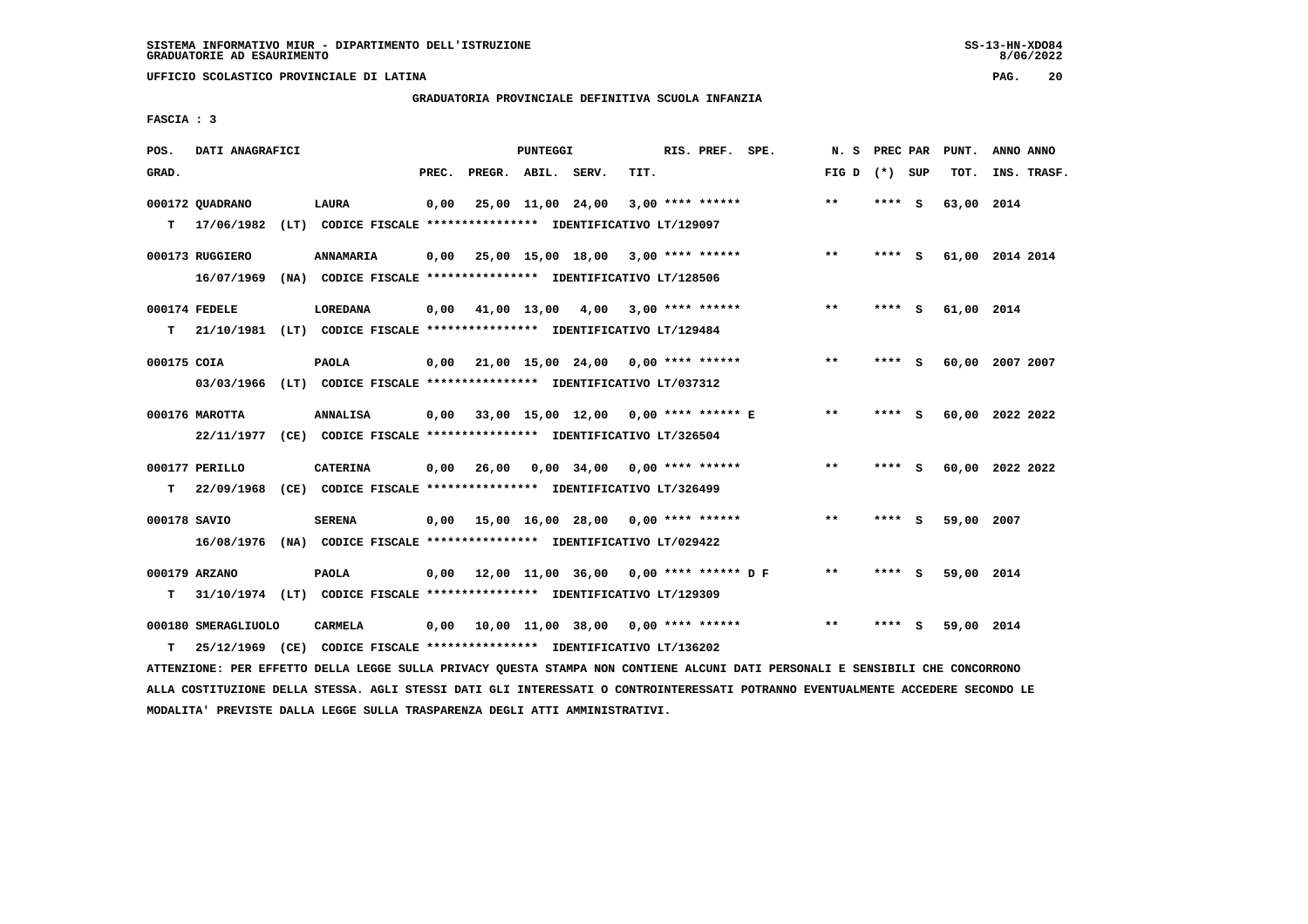**UFFICIO SCOLASTICO PROVINCIALE DI LATINA PAG. 21**

# **GRADUATORIA PROVINCIALE DEFINITIVA SCUOLA INFANZIA**

 **FASCIA : 3**

| POS.  | DATI ANAGRAFICI                 |                                                                                            |       |                    | PUNTEGGI |                                       |      | RIS. PREF. SPE.    | N.S             | PREC PAR |     | PUNT.      | ANNO ANNO       |
|-------|---------------------------------|--------------------------------------------------------------------------------------------|-------|--------------------|----------|---------------------------------------|------|--------------------|-----------------|----------|-----|------------|-----------------|
| GRAD. |                                 |                                                                                            | PREC. | PREGR. ABIL. SERV. |          |                                       | TIT. |                    | FIG D $(*)$ SUP |          |     | TOT.       | INS. TRASF.     |
|       | 000181 SCHIAPPA<br>05/06/1969   | <b>ANNARITA</b><br>(LT) CODICE FISCALE **************** IDENTIFICATIVO LT/029426           | 0.00  |                    |          | 13,00 15,00 25,00                     |      | $6,00$ **** ****** | $***$           | **** S   |     | 59,00 2019 |                 |
| т     | 000182 DIADEMA<br>11/08/1964    | <b>ROSANNA</b><br>(NA) CODICE FISCALE **************** IDENTIFICATIVO LT/136186            | 0,00  |                    |          | 15,00 13,00 30,00 0,00 **** ******    |      |                    | $**$            | **** S   |     | 58,00 2014 |                 |
|       | 000183 SANNIPOLI<br>13/04/1970  | <b>SIMONA</b><br>(LT) CODICE FISCALE **************** IDENTIFICATIVO LT/029653             | 0,00  |                    |          | 10,00 12,00 34,00 0,00 **** ******    |      |                    | $**$            | **** S   |     | 56,00 2007 |                 |
| т     | 000184 MATTIELLO<br>14/07/1978  | <b>ILARIA</b><br>(NA) CODICE FISCALE **************** IDENTIFICATIVO LT/142819             | 0,00  |                    |          | 30,00 14,00 12,00 0,00 **** ******    |      |                    | $***$           | **** S   |     |            | 56,00 2019 2019 |
|       | 000185 IACOACCI                 | <b>ADELE</b><br>27/06/1964 (LT) CODICE FISCALE *************** IDENTIFICATIVO LT/037423    | 0,00  |                    |          | 6,00 14,00 36,00 0,00 **** ****** F   |      |                    | $* *$           | ****     | - 5 | 56,00 2019 |                 |
|       | 000186 LEPONE                   | <b>ANNALISA</b><br>26/11/1972 (LT) CODICE FISCALE *************** IDENTIFICATIVO LT/029206 | 0,00  |                    |          | 4,00 15,00 36,00 0,00 **** ******     |      |                    | $***$           | **** S   |     | 55,00 2019 |                 |
|       | 000187 VERARDO<br>24/06/1977    | <b>RITA</b><br>(RM) CODICE FISCALE **************** IDENTIFICATIVO LT/029266               | 0,00  |                    |          | $4,00$ 15,00 36,00 0,00 **** ******   |      |                    | $**$            | **** S   |     | 55,00 2019 |                 |
|       | 000188 PAPASERGIO<br>05/11/1969 | <b>JOANA ISABEL</b><br>(EE) CODICE FISCALE **************** IDENTIFICATIVO LT/032193       | 0.00  |                    |          | 40,00 15,00 0,00 0,00 **** ****** F   |      |                    | $***$           | ****     | - S | 55,00 2019 |                 |
|       | 000189 CHIARO<br>18/07/1966     | <b>AGNESE</b><br>(LT) CODICE FISCALE **************** IDENTIFICATIVO LT/021325             | 0,00  |                    |          | $3,00$ 15,00 36,00 0,00 **** ****** F |      |                    | ** X            | **** S   |     | 54,00 2000 |                 |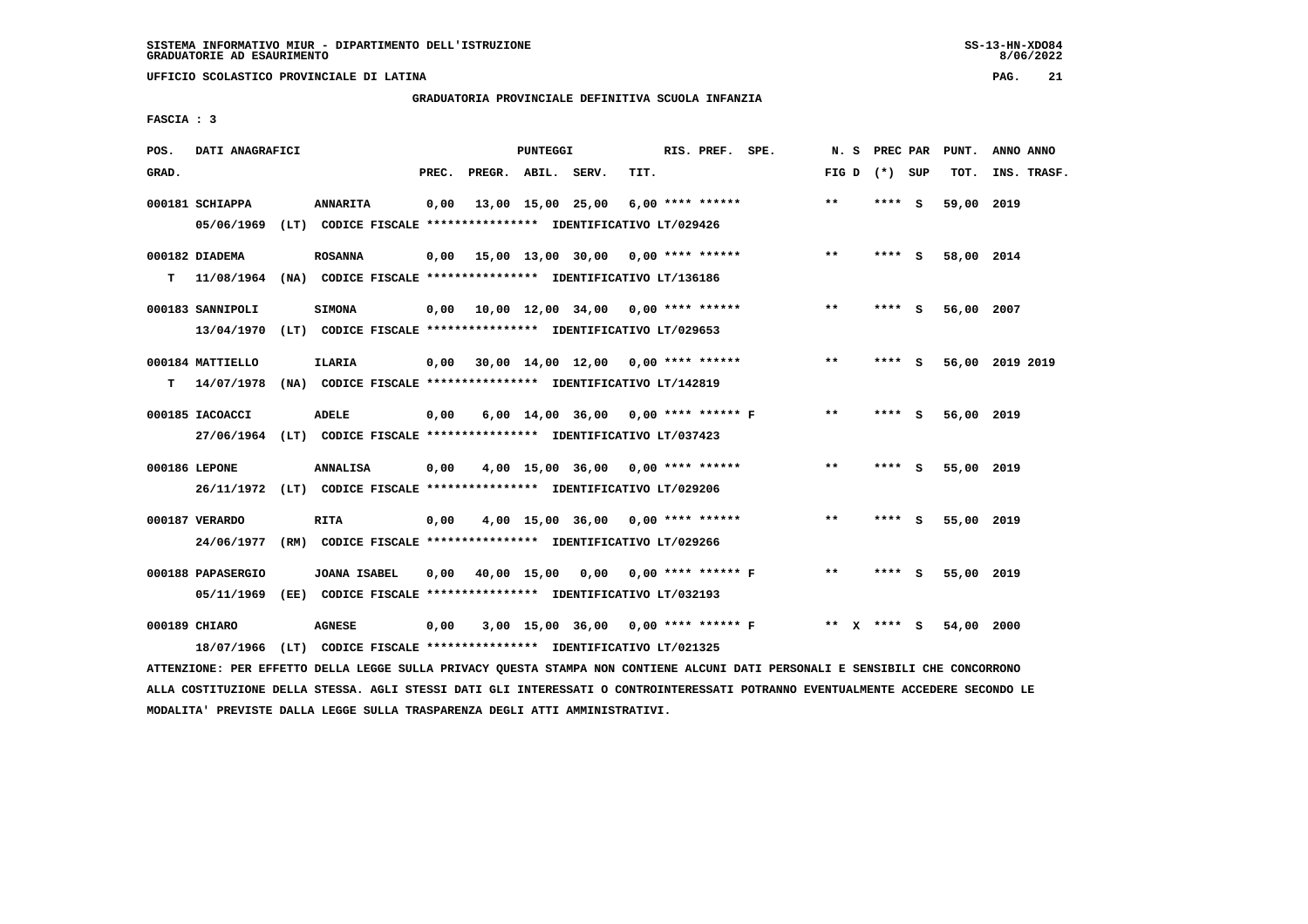# **GRADUATORIA PROVINCIALE DEFINITIVA SCUOLA INFANZIA**

 **FASCIA : 3**

| POS.         | DATI ANAGRAFICI                |      |                                                                                              |       |                    | PUNTEGGI |                                           |      | RIS. PREF. SPE.      | N. S         | PREC PAR |          | PUNT.           | ANNO ANNO |             |
|--------------|--------------------------------|------|----------------------------------------------------------------------------------------------|-------|--------------------|----------|-------------------------------------------|------|----------------------|--------------|----------|----------|-----------------|-----------|-------------|
| GRAD.        |                                |      |                                                                                              | PREC. | PREGR. ABIL. SERV. |          |                                           | TIT. |                      | FIG D        | (*) SUP  |          | TOT.            |           | INS. TRASF. |
| 000190 DENTE | 07/01/1973                     |      | LUCIANA<br>(NA) CODICE FISCALE **************** IDENTIFICATIVO LT/037466                     | 0,00  |                    |          | 15,00 15,00 24,00                         |      | $0.00$ **** ****** E | $* *$        | **** S   |          | 54,00 2019 2007 |           |             |
|              | 000191 CANNAVALE<br>25/12/1968 | (RM) | <b>STEFANIA</b><br>CODICE FISCALE **************** IDENTIFICATIVO LT/020831                  | 0,00  |                    |          | 5,00 15,00 34,00 0,00 **** ****** EF      |      |                      | $\star\star$ | **** S   |          | 54,00 2019      |           |             |
|              | 000192 GIONTA<br>21/07/1976    |      | <b>IOLE</b><br>(LT) CODICE FISCALE **************** IDENTIFICATIVO LT/029683                 | 0,00  |                    |          | $2,00$ 16,00 36,00 0,00 **** ******       |      |                      | $***$        | ****     | <b>S</b> | 54,00 2019      |           |             |
|              | 000193 FORCINA                 |      | <b>DANIELA</b><br>10/10/1979 (LT) CODICE FISCALE *************** IDENTIFICATIVO LT/037407    | 0,00  |                    |          | $3,00$ 14,00 36,00 0,00 **** ******       |      |                      | $***$ X      | **** S   |          | 53,00 2019 2007 |           |             |
|              | 000194 ROMANO                  |      | <b>PASOUALINA</b><br>27/03/1977 (CB) CODICE FISCALE *************** IDENTIFICATIVO LT/326488 | 0,00  |                    |          | 26,00 14,00 13,00 0,00 **** ******        |      |                      | $**$         | ****     | - 5      | 53,00 2022 2022 |           |             |
|              | 000195 MATTARELLI              |      | <b>ROSANNA</b><br>01/12/1961 (LT) CODICE FISCALE *************** IDENTIFICATIVO LT/020143    |       |                    |          | $0,00$ 26,00 14,00 12,00 0,00 **** ****** |      |                      | $**$         | **** S   |          | 52,00 2007      |           |             |
| 000196 AVANO | 04/05/1975                     |      | LILIANA<br>(NA) CODICE FISCALE **************** IDENTIFICATIVO LT/142702                     | 0,00  |                    |          | 4,00 10,00 36,00                          |      | $0.00$ **** ******   | $***$        | ****     | - 5      | 50,00 2019 2019 |           |             |
|              | 000197 ZAOTTINI<br>28/02/1972  |      | <b>ROSSELLA</b><br>(LT) CODICE FISCALE **************** IDENTIFICATIVO LT/142745             | 0,00  |                    |          | $0.00 \quad 14.00 \quad 36.00$            |      | 0,00 **** ******     | $***$        | **** S   |          | 50,00 2019 2019 |           |             |
|              | 000198 MEDORO<br>13/05/1977    |      | <b>MARIA</b><br>(NA) CODICE FISCALE **************** IDENTIFICATIVO LT/030711                | 0,00  |                    |          | $0,00$ 14,00 36,00 0,00 **** ******       |      |                      | $***$        | ****     | - S      | 50,00 2019      |           |             |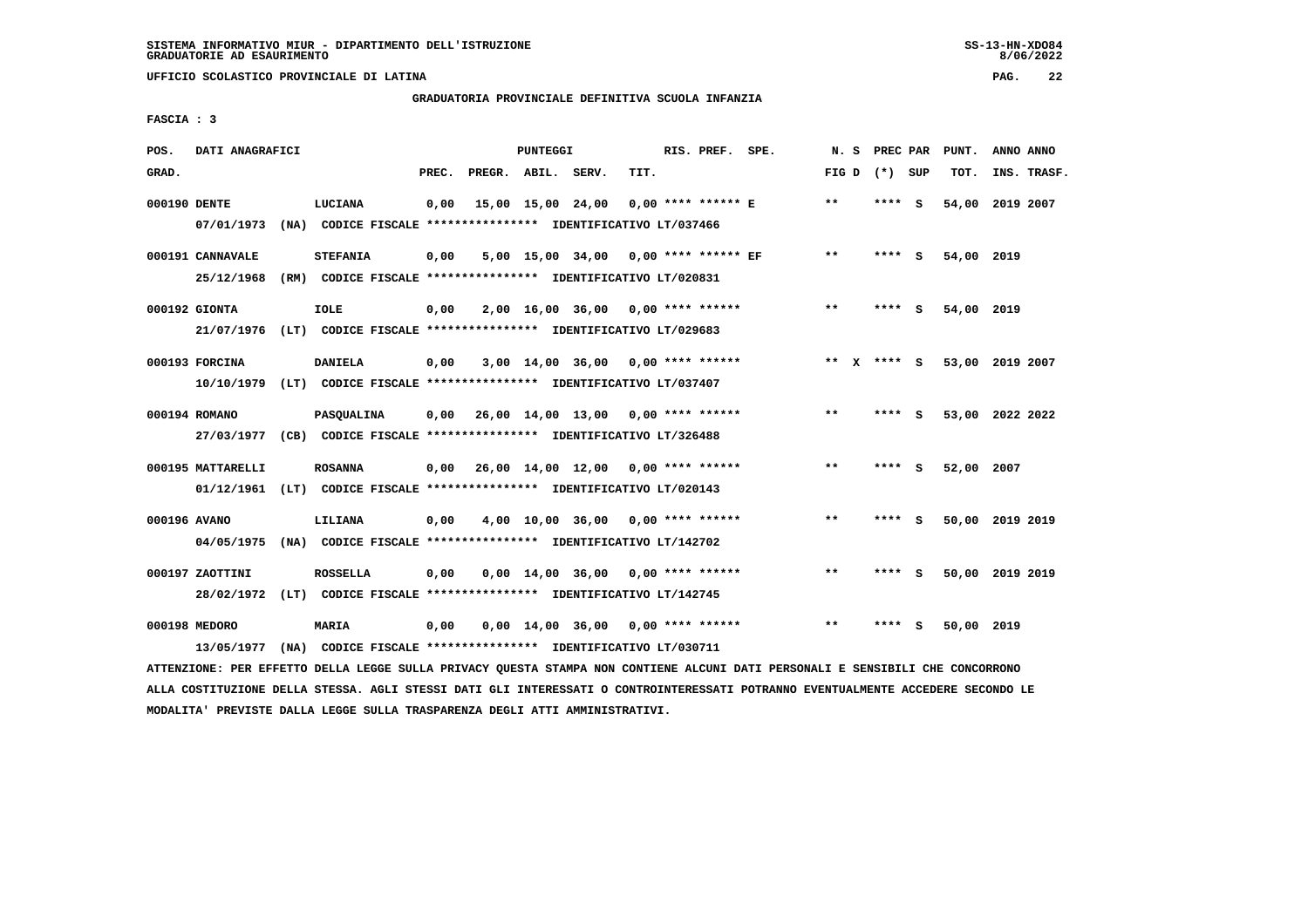# **GRADUATORIA PROVINCIALE DEFINITIVA SCUOLA INFANZIA**

 **FASCIA : 3**

| POS.         | DATI ANAGRAFICI                                                         |      |                   |       |              | PUNTEGGI           |                                                               |      | RIS. PREF. SPE.           |        | N. S PREC PAR   |     | PUNT.           | ANNO ANNO |             |
|--------------|-------------------------------------------------------------------------|------|-------------------|-------|--------------|--------------------|---------------------------------------------------------------|------|---------------------------|--------|-----------------|-----|-----------------|-----------|-------------|
| GRAD.        |                                                                         |      |                   | PREC. | PREGR. ABIL. |                    | SERV.                                                         | TIT. |                           |        | FIG D $(*)$ SUP |     | TOT.            |           | INS. TRASF. |
|              |                                                                         |      |                   |       |              |                    |                                                               |      |                           |        |                 |     |                 |           |             |
| 000199 TURCO |                                                                         |      | CARMELA           | 0,00  |              | 34,00 16,00        | 0,00                                                          |      | $0,00$ **** ******        |        | ** $X$ ****     |     | 50,00 2022 2004 |           |             |
|              | 27/09/1974 (CE) CODICE FISCALE *************** IDENTIFICATIVO LT/032352 |      |                   |       |              |                    |                                                               |      |                           |        |                 |     |                 |           |             |
|              |                                                                         |      |                   |       |              |                    |                                                               |      |                           |        |                 |     |                 |           |             |
| 000200 CONTE |                                                                         |      | <b>CATERINA</b>   | 0,00  |              |                    | $0,00$ 14,00 36,00 0,00 **** ****** D                         |      |                           | $**$   | **** S          |     | 50,00 2022 2022 |           |             |
|              | 25/11/1979 (LT) CODICE FISCALE *************** IDENTIFICATIVO LT/326467 |      |                   |       |              |                    |                                                               |      |                           |        |                 |     |                 |           |             |
|              |                                                                         |      |                   |       |              |                    |                                                               |      |                           |        |                 |     |                 |           |             |
| 000201 ZIZZO |                                                                         |      | <b>GIUSEPPINA</b> | 0,00  |              |                    | $9,00$ 14,00 22,00 3,00 **** ******                           |      |                           | $**$   | $***$ S         |     | 48,00 2014      |           |             |
| т            | 22/09/1969 (LT) CODICE FISCALE *************** IDENTIFICATIVO LT/129347 |      |                   |       |              |                    |                                                               |      |                           |        |                 |     |                 |           |             |
|              |                                                                         |      |                   |       |              |                    |                                                               |      |                           |        |                 |     |                 |           |             |
|              | 000202 SPELDA                                                           |      | <b>MARZIA</b>     | 0,00  |              |                    | $0.00$ 11.00 36.00 1.00 **** ****** DF                        |      |                           | $* *$  | **** S          |     | 48,00 2019      |           |             |
|              | 17/05/1970 (LT) CODICE FISCALE *************** IDENTIFICATIVO LT/036981 |      |                   |       |              |                    |                                                               |      |                           |        |                 |     |                 |           |             |
|              |                                                                         |      |                   |       |              |                    |                                                               |      |                           |        |                 |     |                 |           |             |
|              | 000203 MORONI                                                           |      | <b>VIVIANA</b>    | 0,00  |              |                    | $3,00$ 13,00 29,00 3,00 **** ******                           |      |                           | ** $X$ | $***$ S         |     | 48,00 2022      |           |             |
|              | 11/05/1976 (LT) CODICE FISCALE *************** IDENTIFICATIVO LT/032183 |      |                   |       |              |                    |                                                               |      |                           |        |                 |     |                 |           |             |
|              |                                                                         |      |                   |       |              |                    |                                                               |      |                           | $* *$  |                 |     |                 |           |             |
| 000204 NUZZI |                                                                         |      | MARGHERITA        | 0,00  |              |                    | 6,00 11,00 24,00 3,00 **** ****** F                           |      |                           |        | **** S          |     | 44,00 2022 2007 |           |             |
|              | 15/08/1967                                                              |      |                   |       |              |                    | (CE) CODICE FISCALE **************** IDENTIFICATIVO LT/037189 |      |                           |        |                 |     |                 |           |             |
|              | 000205 MALAGISI                                                         |      | MARIA GRAZIA      | 0,00  | 28,00        |                    | 0,00 14,00                                                    |      | $0.00$ **** ****** F      | **     | **** S          |     | 42,00           | 2014      |             |
|              |                                                                         |      |                   |       |              |                    |                                                               |      |                           |        |                 |     |                 |           |             |
| т            | 15/02/1960                                                              |      |                   |       |              |                    | (EE) CODICE FISCALE **************** IDENTIFICATIVO LT/129835 |      |                           |        |                 |     |                 |           |             |
|              | 000206 LEONORO                                                          |      | <b>FRANCESCA</b>  | 0,00  |              | $0.00 \quad 41.00$ | 0,00                                                          |      | $0.00$ **** ******        | $* *$  | ****            | - S | 41,00 2022      |           |             |
|              |                                                                         |      |                   |       |              |                    |                                                               |      |                           |        |                 |     |                 |           |             |
|              | 14/03/1987                                                              | (LT) |                   |       |              |                    | CODICE FISCALE **************** IDENTIFICATIVO LT/036858      |      |                           |        |                 |     |                 |           |             |
|              | 000207 MONTEFORTE                                                       |      | TERESA MARIA      | 0,00  | 27,00 13,00  |                    |                                                               |      | $0,00$ $0,00$ **** ****** | $* *$  | ****            | s   | 40,00 2014      |           |             |
|              |                                                                         |      |                   |       |              |                    |                                                               |      |                           |        |                 |     |                 |           |             |
|              | 11/01/1973                                                              | (CE) |                   |       |              |                    | CODICE FISCALE **************** IDENTIFICATIVO LT/134658      |      |                           |        |                 |     |                 |           |             |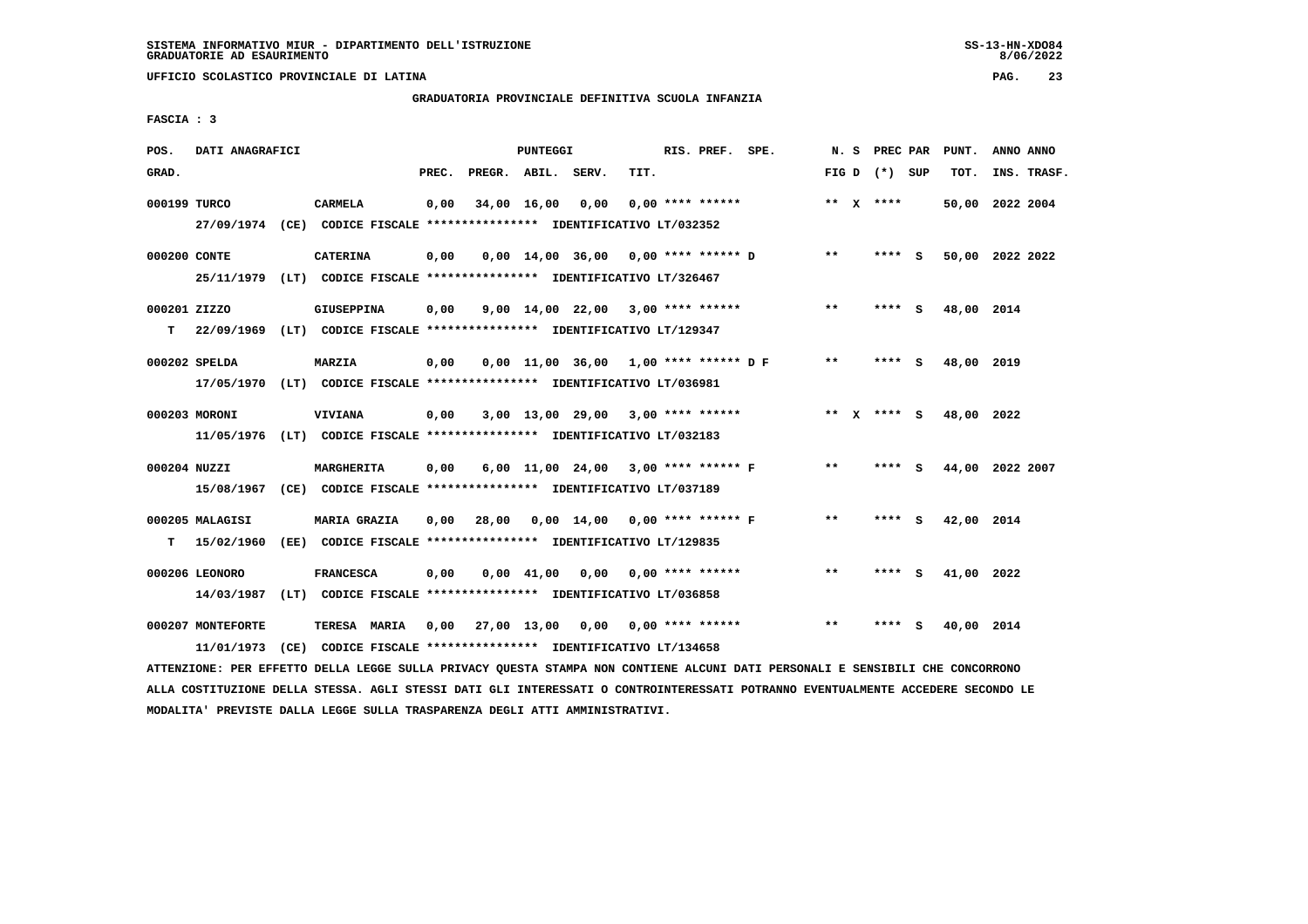# **GRADUATORIA PROVINCIALE DEFINITIVA SCUOLA INFANZIA**

 **FASCIA : 3**

| POS.              | DATI ANAGRAFICI               |                                                                                            |       |                    | PUNTEGGI |                                                  |      | RIS. PREF. SPE.           | N.S   | PREC PAR        |          | PUNT.           | ANNO ANNO |             |
|-------------------|-------------------------------|--------------------------------------------------------------------------------------------|-------|--------------------|----------|--------------------------------------------------|------|---------------------------|-------|-----------------|----------|-----------------|-----------|-------------|
| GRAD.             |                               |                                                                                            | PREC. | PREGR. ABIL. SERV. |          |                                                  | TIT. |                           |       | FIG D $(*)$ SUP |          | TOT.            |           | INS. TRASF. |
|                   | 000208 RESTELLI<br>11/10/1963 | FABIOLA<br>(CE) CODICE FISCALE **************** IDENTIFICATIVO LT/326490                   | 0,00  |                    |          | 2,00 13,00 24,00                                 |      | 0,00 **** ******          | $**$  | **** S          |          | 39,00 2022 2022 |           |             |
| 000209 ZANNI      | 07/01/1979                    | <b>DANIELA</b><br>(CE) CODICE FISCALE **************** IDENTIFICATIVO LT/326483            | 0,00  |                    |          | $3,00$ 12,00 24,00 0,00 **** ******              |      |                           | $***$ | ****            | - S      | 39,00 2022 2022 |           |             |
|                   | 000210 ESPOSITO               | <b>GIOVANNA</b><br>26/05/1972 (NA) CODICE FISCALE *************** IDENTIFICATIVO LT/326474 | 0.00  |                    |          | 12,00 15,00 12,00 0,00 **** ******               |      |                           | $***$ | **** S          |          | 39,00 2022 2022 |           |             |
| 000211 BARBA<br>т |                               | <b>ADELINA</b><br>30/06/1982 (NA) CODICE FISCALE *************** IDENTIFICATIVO LT/326458  | 0,00  |                    |          | $9.00$ 11.00 18.00 0.00 **** ******              |      |                           | **    | ****            | <b>S</b> | 38,00 2022 2022 |           |             |
| 000212 CONTI<br>т | 08/09/1976                    | <b>FRANCA</b><br>(FR) CODICE FISCALE *************** IDENTIFICATIVO LT/130153              | 0,00  |                    |          | $0.00$ 12.00 25.00 0.00 **** ****** D            |      |                           | $**$  | **** S          |          | 37,00 2014      |           |             |
|                   | 000213 SANTUCCI<br>27/09/1980 | <b>MARTA</b><br>(BG) CODICE FISCALE **************** IDENTIFICATIVO LT/142831              | 0,00  |                    |          | $12,00$ $13,00$ $12,00$ $0,00$ **** ******       |      |                           | **    | ****            | - S      | 37,00 2019 2019 |           |             |
|                   | 000214 DE MEO<br>21/07/1965   | <b>STEFANIA</b><br>(RM) CODICE FISCALE *************** IDENTIFICATIVO LT/030698            | 0,00  |                    |          | $0.00$ 15.00 22.00 0.00 **** ******              |      |                           | $* *$ | $***$ S         |          | 37,00 2019      |           |             |
|                   | 000215 ZAZZARO<br>16/07/1962  | <b>FILOMENA</b><br>(LT) CODICE FISCALE *************** IDENTIFICATIVO LT/020883            | 0.00  |                    |          | $14,00$ $10,00$ $12,00$ $0,00$ $***$ **** ****** |      |                           | $* *$ | X **** S        |          | 36,00 2000      |           |             |
| т                 | 000216 DI PALMA<br>06/06/1977 | <b>TIZIANA</b><br>(LT) CODICE FISCALE **************** IDENTIFICATIVO LT/131119            | 0,00  | 24,00 11,00        |          |                                                  |      | $0,00$ $0,00$ **** ****** | $***$ | **** S          |          | 35,00 2014      |           |             |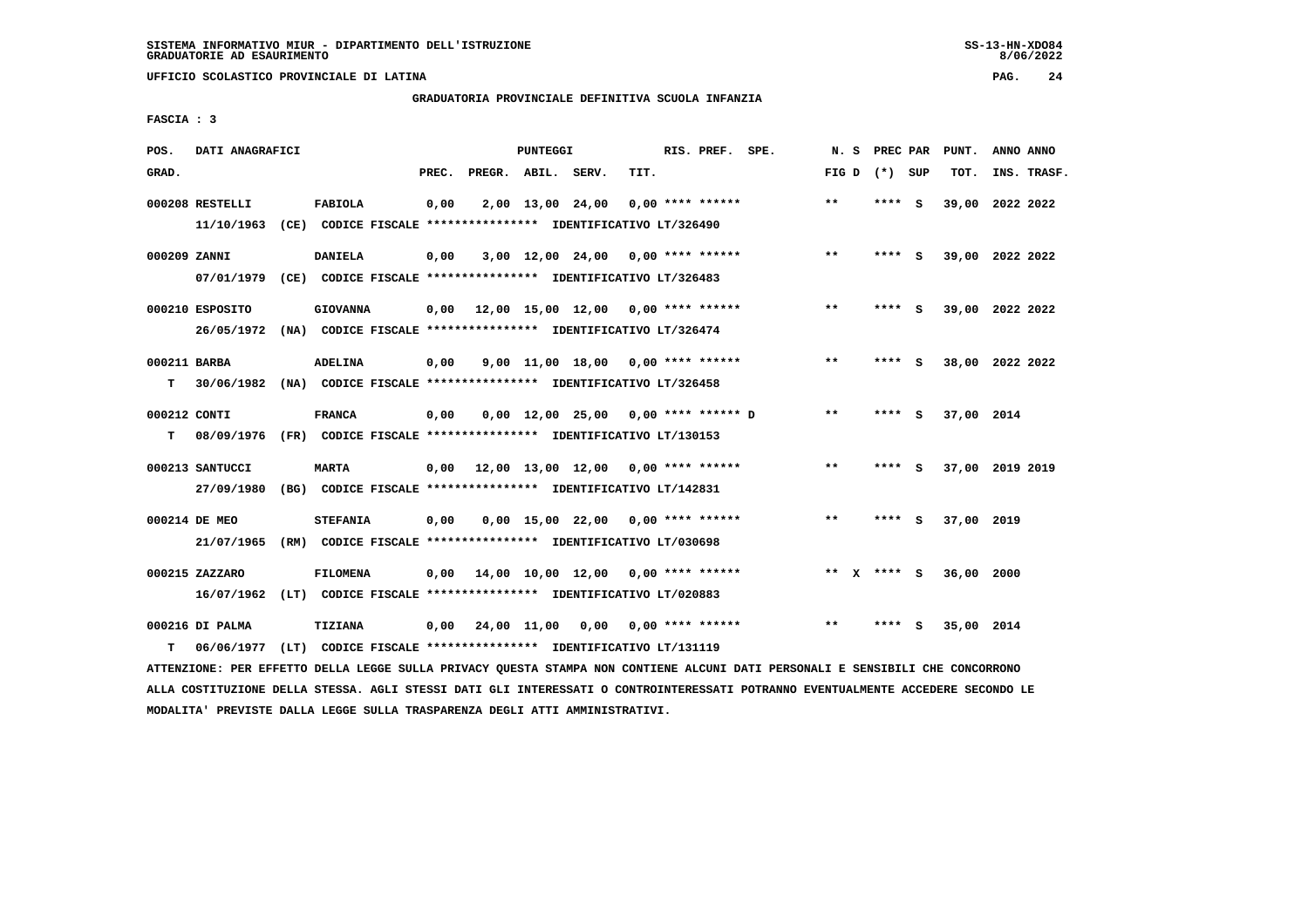**UFFICIO SCOLASTICO PROVINCIALE DI LATINA PAG. 25**

# **GRADUATORIA PROVINCIALE DEFINITIVA SCUOLA INFANZIA**

 **FASCIA : 3**

| POS.  | DATI ANAGRAFICI               |                                                                                                                               |       |                    | PUNTEGGI |                                          |      | RIS. PREF. SPE.    |                                     |                 |        | N. S PREC PAR PUNT. | ANNO ANNO       |  |
|-------|-------------------------------|-------------------------------------------------------------------------------------------------------------------------------|-------|--------------------|----------|------------------------------------------|------|--------------------|-------------------------------------|-----------------|--------|---------------------|-----------------|--|
| GRAD. |                               |                                                                                                                               | PREC. |                    |          | PREGR. ABIL. SERV.                       | TIT. |                    |                                     | FIG D $(*)$ SUP |        | TOT.                | INS. TRASF.     |  |
|       | 000217 LA TORRE<br>13/10/1979 | MARIANGELA<br>(CE) CODICE FISCALE **************** IDENTIFICATIVO LT/326475                                                   | 0,00  |                    |          | 3,00 16,00 13,00                         |      | $3,00$ **** ****** |                                     | $* *$           | **** S |                     | 35,00 2022 2022 |  |
|       |                               |                                                                                                                               |       |                    |          |                                          |      |                    |                                     |                 |        |                     |                 |  |
|       | 000218 GIAMPAOLO              | <b>ANNA</b>                                                                                                                   | 0,00  |                    |          | $0,00$ 16,00 18,00 0,00 **** ******      |      |                    |                                     | $***$           | ****   | 34,00 2014          |                 |  |
| T.    | 02/04/1982                    | (LT) CODICE FISCALE *************** IDENTIFICATIVO LT/140841                                                                  |       |                    |          |                                          |      |                    |                                     |                 |        |                     |                 |  |
|       | 000219 BARRETTA               | <b>MARIA GRAZIA</b>                                                                                                           | 0,00  |                    |          | 22,00 12,00 0,00 0,00 **** ******        |      |                    |                                     | $* *$           | **** S |                     | 34,00 2019 2019 |  |
| т     |                               | 02/07/1971 (CE) CODICE FISCALE **************** IDENTIFICATIVO LT/142689                                                      |       |                    |          |                                          |      |                    |                                     |                 |        |                     |                 |  |
|       | 000220 CECCANO                | <b>ROBERTA</b>                                                                                                                | 0,00  |                    |          | $0,00$ 14,00 20,00 0,00 **** ******      |      |                    |                                     | $* *$           | **** S | 34,00 2022          |                 |  |
|       |                               | 03/04/1968 (LT) CODICE FISCALE *************** IDENTIFICATIVO LT/032099                                                       |       |                    |          |                                          |      |                    |                                     |                 |        |                     |                 |  |
|       |                               |                                                                                                                               |       |                    |          |                                          |      |                    |                                     |                 |        |                     |                 |  |
|       | 000221 IOVINE                 | <b>BARBARA</b>                                                                                                                |       |                    |          | $0,00$ 21,00 12,00 0,00 0,00 **** ****** |      |                    |                                     | ** x **** s     |        | 33,00 2014          |                 |  |
|       |                               | 31/03/1975 (NA) CODICE FISCALE *************** IDENTIFICATIVO LT/129176                                                       |       |                    |          |                                          |      |                    |                                     |                 |        |                     |                 |  |
|       | 000222 DELLA VOLPE            | <b>CARMELA</b>                                                                                                                |       | $0,00$ 18,00 15,00 |          | 0,00 0,00 **** ****** F                  |      |                    |                                     | $**$            | **** S |                     | 33,00 2019 2019 |  |
|       |                               | 27/11/1968 (CE) CODICE FISCALE *************** IDENTIFICATIVO LT/142738                                                       |       |                    |          |                                          |      |                    |                                     |                 |        |                     |                 |  |
|       | 000223 MIRABELLO              | MONICA                                                                                                                        | 0,00  |                    |          | 0,00 15,00 18,00 0,00 **** ****** F      |      |                    |                                     | $* *$           | **** S |                     | 33,00 2022 2007 |  |
|       |                               | 11/07/1971 (LT) CODICE FISCALE *************** IDENTIFICATIVO LT/037633                                                       |       |                    |          |                                          |      |                    |                                     |                 |        |                     |                 |  |
|       |                               |                                                                                                                               |       |                    |          |                                          |      |                    |                                     |                 |        |                     |                 |  |
|       | 000224 BATTAGLIA              | <b>PAOLA</b>                                                                                                                  | 0,00  |                    |          | 6,00 13,00 12,00 0,00 **** ****** D      |      |                    |                                     | $* *$           | **** S | 31,00 2002          |                 |  |
|       |                               | 12/09/1972 (CA) CODICE FISCALE *************** IDENTIFICATIVO LT/028563                                                       |       |                    |          |                                          |      |                    |                                     |                 |        |                     |                 |  |
|       | 000225 PACINI                 | <b>GIOVANNA</b>                                                                                                               | 0,00  |                    |          |                                          |      |                    | 20,00 11,00 0,00 0,00 **** ****** F | $***$           | **** S | 31,00 2022          |                 |  |
| т     | 04/02/1967                    | (LT) CODICE FISCALE **************** IDENTIFICATIVO LT/130699                                                                 |       |                    |          |                                          |      |                    |                                     |                 |        |                     |                 |  |
|       |                               | ATTENZIONE: PER EFFETTO DELLA LEGGE SULLA PRIVACY QUESTA STAMPA NON CONTIENE ALCUNI DATI PERSONALI E SENSIBILI CHE CONCORRONO |       |                    |          |                                          |      |                    |                                     |                 |        |                     |                 |  |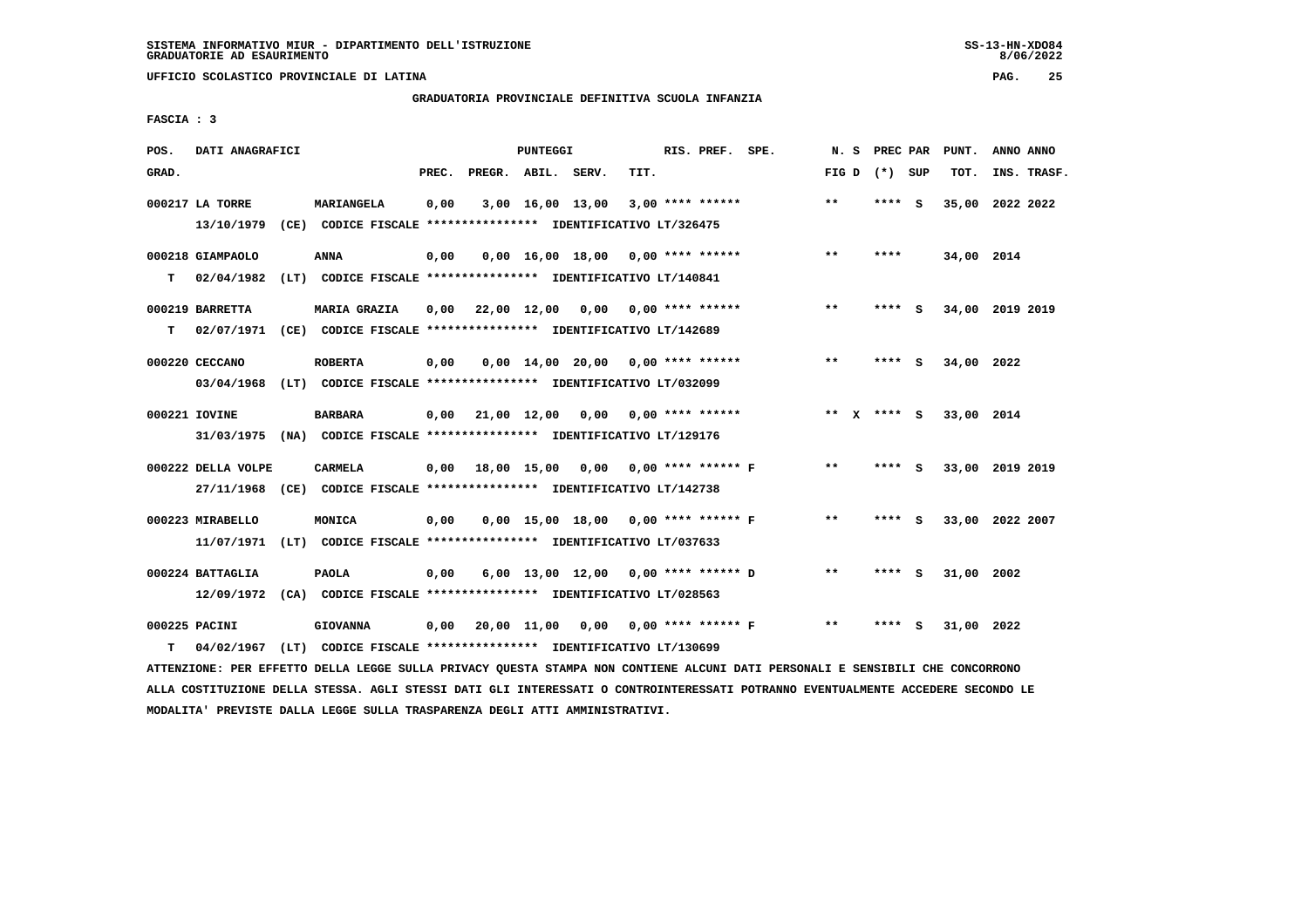**UFFICIO SCOLASTICO PROVINCIALE DI LATINA PAG. 26**

# **GRADUATORIA PROVINCIALE DEFINITIVA SCUOLA INFANZIA**

 **FASCIA : 3**

| POS.         | DATI ANAGRAFICI                                                          |                   |       |                        | PUNTEGGI   |                                                               |      | RIS. PREF. SPE.           |       |                 |     | N. S PREC PAR PUNT. | ANNO ANNO |             |
|--------------|--------------------------------------------------------------------------|-------------------|-------|------------------------|------------|---------------------------------------------------------------|------|---------------------------|-------|-----------------|-----|---------------------|-----------|-------------|
| GRAD.        |                                                                          |                   | PREC. | PREGR. ABIL. SERV.     |            |                                                               | TIT. |                           |       | FIG D $(*)$ SUP |     | TOT.                |           | INS. TRASF. |
|              | 000226 DE SPIRITO                                                        | <b>ANGELINA</b>   | 0,00  |                        |            | $0,00$ 15,00 12,00                                            |      | $3,00$ **** ******        |       | ** $X$ **** S   |     | 30,00 2022 2022     |           |             |
|              | 20/01/1980                                                               |                   |       |                        |            | (CE) CODICE FISCALE **************** IDENTIFICATIVO LT/326468 |      |                           |       |                 |     |                     |           |             |
|              | 000227 MONTENEGRO                                                        | <b>ANTONIETTA</b> | 0,00  |                        |            | 2,00 15,00 12,00 0,00 **** ******                             |      |                           | $***$ | $***$ S         |     | 29,00 2019 2019     |           |             |
|              | 31/03/1977 (TA) CODICE FISCALE *************** IDENTIFICATIVO LT/142824  |                   |       |                        |            |                                                               |      |                           |       |                 |     |                     |           |             |
|              | 000228 MANCONE                                                           | <b>ROSA</b>       | 0,00  |                        |            | $3,00$ 11,00 12,00 3,00 **** ******                           |      |                           | $***$ | ****            | - S | 29,00 2022 2022     |           |             |
| т            | 11/12/1975 (NA) CODICE FISCALE **************** IDENTIFICATIVO LT/326505 |                   |       |                        |            |                                                               |      |                           |       |                 |     |                     |           |             |
| 000229 FUSCO |                                                                          | PATRIZIA          |       | $0,00$ $12,00$ $16,00$ |            |                                                               |      | 0,00 0,00 **** ******     | $***$ | **** S          |     | 28,00 2014 2014     |           |             |
|              | 18/09/1974 (CE) CODICE FISCALE *************** IDENTIFICATIVO LT/128738  |                   |       |                        |            |                                                               |      |                           |       |                 |     |                     |           |             |
|              |                                                                          |                   |       |                        |            |                                                               |      |                           |       |                 |     |                     |           |             |
|              | 000230 PICCIUOLO                                                         | <b>ROSA</b>       |       | 0,00 10,00 14,00       |            | 0.00                                                          |      | $3,00$ **** ******        | $***$ | **** S          |     | 27,00 2014          |           |             |
|              | 04/10/1973 (CE) CODICE FISCALE *************** IDENTIFICATIVO LT/128855  |                   |       |                        |            |                                                               |      |                           |       |                 |     |                     |           |             |
|              | 000231 DI FRANCESCO                                                      | CINZIA            |       |                        |            | $0,00$ 11,00 15,00 0,00 0,00 **** ******                      |      |                           |       | ** x **** S     |     | 26,00 2005 2005     |           |             |
|              | 19/06/1976 (NA) CODICE FISCALE *************** IDENTIFICATIVO LT/035136  |                   |       |                        |            |                                                               |      |                           |       |                 |     |                     |           |             |
|              | 000232 COCOZZA                                                           | <b>GIULIA</b>     | 0,00  |                        | 9,00 15,00 |                                                               |      | $0.00$ $0.00$ **** ****** | $***$ | ****            | - S | 24,00 2014 2014     |           |             |
|              | 13/12/1972 (NA) CODICE FISCALE **************** IDENTIFICATIVO LT/128643 |                   |       |                        |            |                                                               |      |                           |       |                 |     |                     |           |             |
| 000233 PALMA |                                                                          | <b>DALIA</b>      |       | 0,00 10,00 14,00       |            | 0,00                                                          |      | $0.00$ **** ******        | **    | ****            |     | 24,00 2014          |           |             |
| т            | 22/12/1982 (LT) CODICE FISCALE **************** IDENTIFICATIVO LT/132436 |                   |       |                        |            |                                                               |      |                           |       |                 |     |                     |           |             |
|              |                                                                          |                   |       |                        |            |                                                               |      |                           |       |                 |     |                     |           |             |
|              | 000234 SANTUCCI                                                          | <b>MARTINA</b>    | 0,00  |                        | 8,00 16,00 | 0,00                                                          |      | $0.00$ **** ******        | $* *$ | ****            | s   | 24,00 2014          |           |             |
| т            | 07/04/1979 (LT) CODICE FISCALE *************** IDENTIFICATIVO LT/130883  |                   |       |                        |            |                                                               |      |                           |       |                 |     |                     |           |             |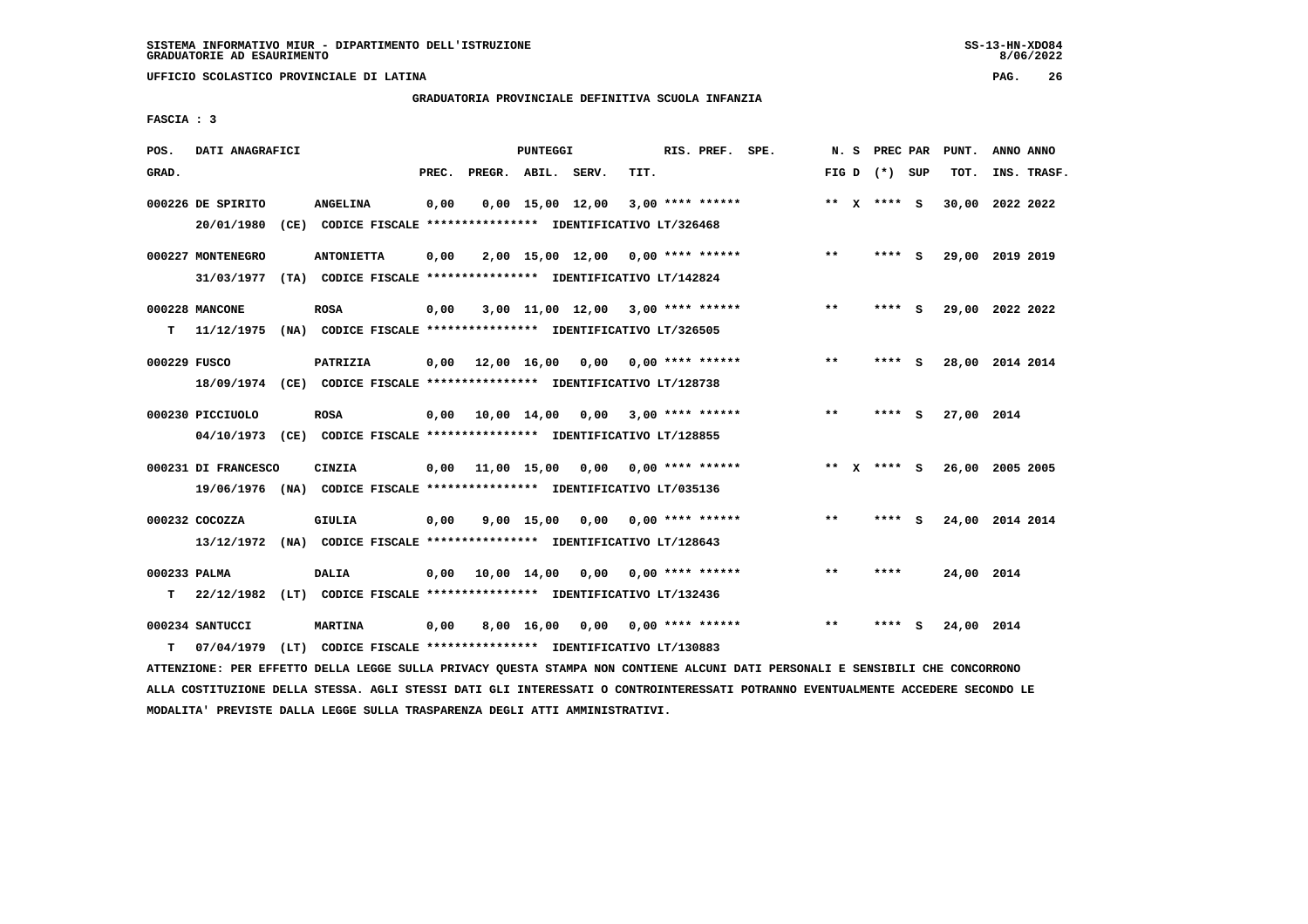**UFFICIO SCOLASTICO PROVINCIALE DI LATINA PAG. 27**

# **GRADUATORIA PROVINCIALE DEFINITIVA SCUOLA INFANZIA**

 **FASCIA : 3**

| POS.         | DATI ANAGRAFICI   |                                                                                                                               |       |                    | PUNTEGGI   |                                     |      | RIS. PREF. SPE.         |              | N. S PREC PAR   | PUNT.                       | ANNO ANNO |             |
|--------------|-------------------|-------------------------------------------------------------------------------------------------------------------------------|-------|--------------------|------------|-------------------------------------|------|-------------------------|--------------|-----------------|-----------------------------|-----------|-------------|
| GRAD.        |                   |                                                                                                                               | PREC. | PREGR. ABIL. SERV. |            |                                     | TIT. |                         |              | FIG D $(*)$ SUP | TOT.                        |           | INS. TRASF. |
|              | 000235 VERARDI    | <b>MARIA SARA</b>                                                                                                             | 0,00  |                    |            | 12,00 12,00 0,00                    |      | $0,00$ **** ******      | $**$         | ****            | 24,00 2022 2022             |           |             |
| т            | 03/12/1973        | (KR) CODICE FISCALE **************** IDENTIFICATIVO LT/326491                                                                 |       |                    |            |                                     |      |                         |              |                 |                             |           |             |
| 000236 FUSCO |                   | <b>CARMELINA</b>                                                                                                              | 0,00  |                    |            | $6,00$ 12,00 0,00 6,00 **** ******  |      |                         |              | ** X **** S     | 24,00 2022                  |           |             |
|              |                   | T 15/02/1968 (BN) CODICE FISCALE *************** IDENTIFICATIVO LT/132287                                                     |       |                    |            |                                     |      |                         |              |                 |                             |           |             |
|              | 000237 DE ANGELIS | <b>FEDERICA</b>                                                                                                               | 0.00  |                    |            | 10,00 14,00 0,00 0,00 **** ******   |      |                         | $**$         | $***$ S         | 24,00 2022                  |           |             |
|              | 26/12/1973        | (LT) CODICE FISCALE **************** IDENTIFICATIVO LT/030876                                                                 |       |                    |            |                                     |      |                         |              |                 |                             |           |             |
|              | 000238 PANTALEO   | <b>FRANCESCA</b>                                                                                                              | 0,00  |                    |            | 6,00 14,00 0,00                     |      | $3,00$ **** ******      | $\star\star$ | $***$ S         | 23,00 2014                  |           |             |
| т            | 28/11/1981        | (NA) CODICE FISCALE **************** IDENTIFICATIVO LT/138288                                                                 |       |                    |            |                                     |      |                         |              |                 |                             |           |             |
|              | 000239 PARENTE    | <b>ELISABETTA</b>                                                                                                             | 0,00  |                    |            | $9,00$ 14,00 0,00 0,00 **** ******  |      |                         | $***$        | **** S          | 23,00 2022 2022             |           |             |
|              |                   | 30/10/1965 (CE) CODICE FISCALE *************** IDENTIFICATIVO LT/326497                                                       |       |                    |            |                                     |      |                         |              |                 |                             |           |             |
|              | 000240 SULPIZI    | <b>ELISA</b>                                                                                                                  | 0,00  |                    | 7,00 15,00 |                                     |      |                         | $***$        | **** S          | 22,00 2000                  |           |             |
|              | 29/08/1960        | (EE) CODICE FISCALE **************** IDENTIFICATIVO LT/020635                                                                 |       |                    |            |                                     |      |                         |              |                 |                             |           |             |
|              | 000241 ADDESSI    | <b>MORENA</b>                                                                                                                 | 0,00  |                    |            | $6,00$ 16,00 0,00 0,00 **** ******  |      |                         |              | ** x **** S     | 22,00 2019 2019             |           |             |
|              |                   | 20/11/1971 (LT) CODICE FISCALE *************** IDENTIFICATIVO LT/142680                                                       |       |                    |            |                                     |      |                         |              |                 |                             |           |             |
| 000242 NASSA |                   | ANNA MARIA                                                                                                                    | 0,00  |                    |            | 6,00 16,00 0,00 0,00 **** ****** EF |      |                         |              |                 | ** X **** S 22,00 2022 2022 |           |             |
|              |                   | 26/12/1966 (CE) CODICE FISCALE *************** IDENTIFICATIVO LT/326502                                                       |       |                    |            |                                     |      |                         |              |                 |                             |           |             |
|              | 000243 MELORIO    | IOLANDA                                                                                                                       | 0,00  | 19,00              | 0,00       |                                     |      | $0,00$ 3,00 **** ****** | $**$         | **** S          | 22,00 2022 2022             |           |             |
| т            | 11/10/1976        | (CE) CODICE FISCALE **************** IDENTIFICATIVO LT/326503                                                                 |       |                    |            |                                     |      |                         |              |                 |                             |           |             |
|              |                   | ATTENZIONE: PER EFFETTO DELLA LEGGE SULLA PRIVACY QUESTA STAMPA NON CONTIENE ALCUNI DATI PERSONALI E SENSIBILI CHE CONCORRONO |       |                    |            |                                     |      |                         |              |                 |                             |           |             |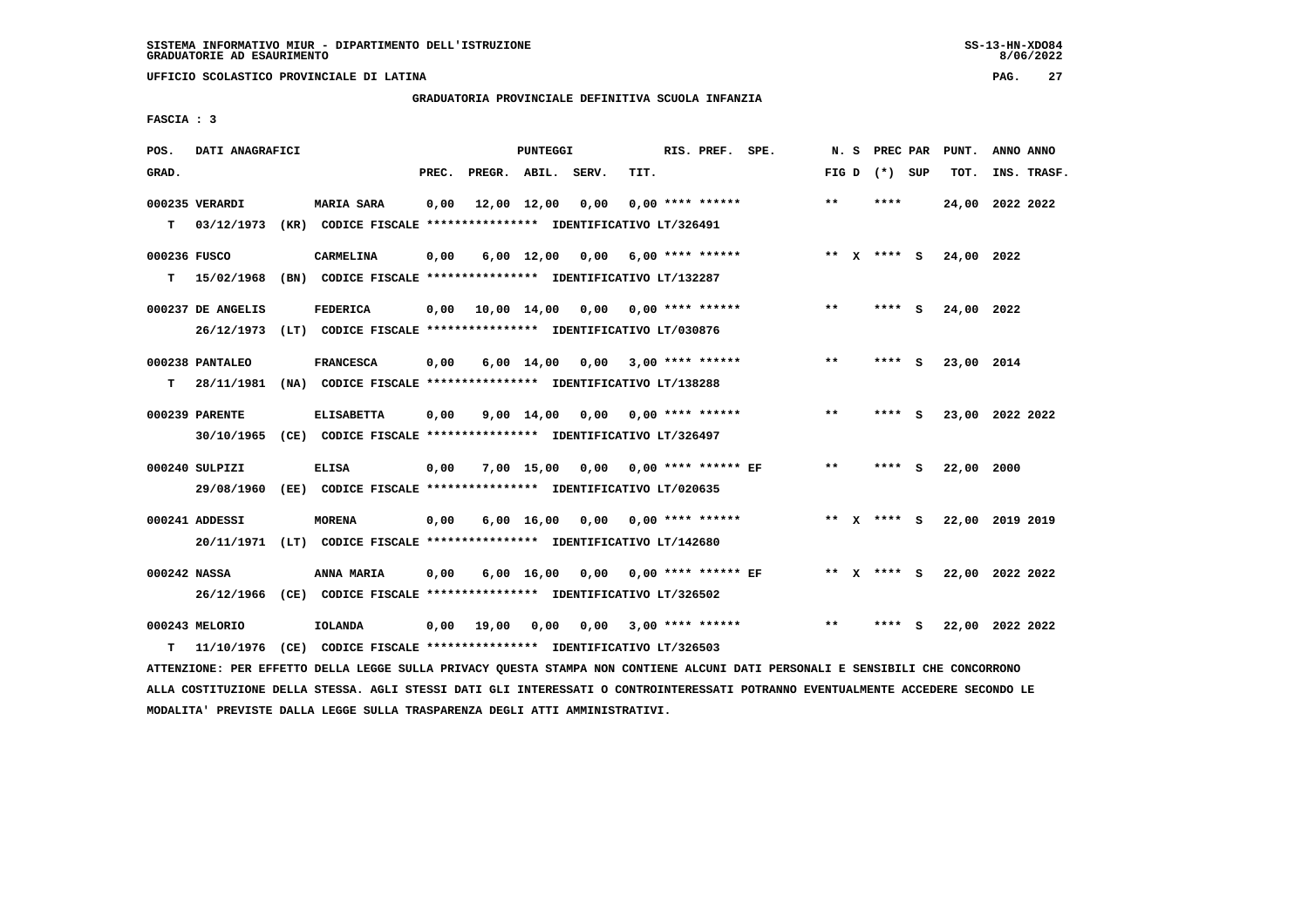**UFFICIO SCOLASTICO PROVINCIALE DI LATINA PAG. 28**

# **GRADUATORIA PROVINCIALE DEFINITIVA SCUOLA INFANZIA**

 **FASCIA : 3**

| POS.  | DATI ANAGRAFICI    |                                                                         |       | PUNTEGGI           |                    |      | RIS. PREF. SPE.           | N.S   | PREC PAR    |          | PUNT.      | ANNO ANNO       |
|-------|--------------------|-------------------------------------------------------------------------|-------|--------------------|--------------------|------|---------------------------|-------|-------------|----------|------------|-----------------|
| GRAD. |                    |                                                                         | PREC. |                    | PREGR. ABIL. SERV. | TIT. |                           | FIG D | (*) SUP     |          | TOT.       | INS. TRASF.     |
|       | 000244 MASSERANO   | <b>ELVIRA</b>                                                           | 0,00  | $0,00 \quad 16,00$ | 6,00               |      | $0.00$ **** ******        | $**$  | ****        | - S      | 22,00 2022 |                 |
|       | 10/08/1969         | (NA) CODICE FISCALE **************** IDENTIFICATIVO LT/036884           |       |                    |                    |      |                           |       |             |          |            |                 |
|       | 000245 BATTAGLINI  | <b>ROSY</b>                                                             | 0,00  | $6,00$ 15,00       | 0,00               |      | $0.00$ **** ******        |       | ** X **** S |          |            | 21,00 2007 2007 |
|       | 22/06/1977         | (LT) CODICE FISCALE **************** IDENTIFICATIVO LT/037066           |       |                    |                    |      |                           |       |             |          |            |                 |
|       | 000246 CAPORICCIO  | ANNA MARIA                                                              | 0,00  | 3,00 18,00         |                    |      | $0,00$ $0,00$ **** ****** | $**$  | **** S      |          | 21,00 2014 |                 |
|       | 27/01/1979         | (LT) CODICE FISCALE **************** IDENTIFICATIVO LT/129936           |       |                    |                    |      |                           |       |             |          |            |                 |
|       | 000247 BALZARANI   | <b>FEDERICA</b>                                                         | 0,00  | $6,00$ 15,00       |                    |      | $0.00$ $0.00$ **** ****** | $* *$ | ****        | - S      |            | 21,00 2019 2019 |
|       | 10/04/1975         | (LT) CODICE FISCALE *************** IDENTIFICATIVO LT/142687            |       |                    |                    |      |                           |       |             |          |            |                 |
|       | 000248 FONTANA     | <b>VINCENZO</b>                                                         | 0,00  | $6,00$ 15,00       | 0,00               |      | $0.00$ **** ******        | $* *$ | ****        |          |            | 21,00 2022 2011 |
|       |                    | 14/10/1970 (CE) CODICE FISCALE *************** IDENTIFICATIVO LT/124242 |       |                    |                    |      |                           |       |             |          |            |                 |
|       | 000249 AGOSTINELLI | <b>TERESA</b>                                                           | 0,00  | $6,00 \quad 14,00$ | 0,00               |      | 0,00 **** ****** EF       | $**$  | ****        | - S      |            | 20,00 2003 2003 |
|       |                    | 31/01/1966 (LT) CODICE FISCALE *************** IDENTIFICATIVO LT/030857 |       |                    |                    |      |                           |       |             |          |            |                 |
|       | 000250 SPAMPANATO  | <b>ROSALIA</b>                                                          | 0,00  | $6,00 \quad 14,00$ | 0,00               |      | $0.00$ **** ******        | $* *$ | **** S      |          | 20,00 2014 |                 |
| т     | 29/08/1980         | (NA) CODICE FISCALE **************** IDENTIFICATIVO LT/135477           |       |                    |                    |      |                           |       |             |          |            |                 |
|       | 000251 MISTRANGELO | MARTINA                                                                 | 0,00  | 2,00 11,00         | 0,00               |      | 6,00 **** ******          | $* *$ | ****        | <b>S</b> | 19,00 2014 |                 |
| т     | 04/03/1981         | (NA) CODICE FISCALE **************** IDENTIFICATIVO LT/135461           |       |                    |                    |      |                           |       |             |          |            |                 |
|       | 000252 ESPOSITO    | <b>DATTIANA</b>                                                         | 0,00  | $0,00$ 13,00       | 0,00               |      | $6,00$ **** ******        |       | ** x **** S |          | 19,00 2014 |                 |
| т     | 03/06/1981         | (LT) CODICE FISCALE **************** IDENTIFICATIVO LT/129819           |       |                    |                    |      |                           |       |             |          |            |                 |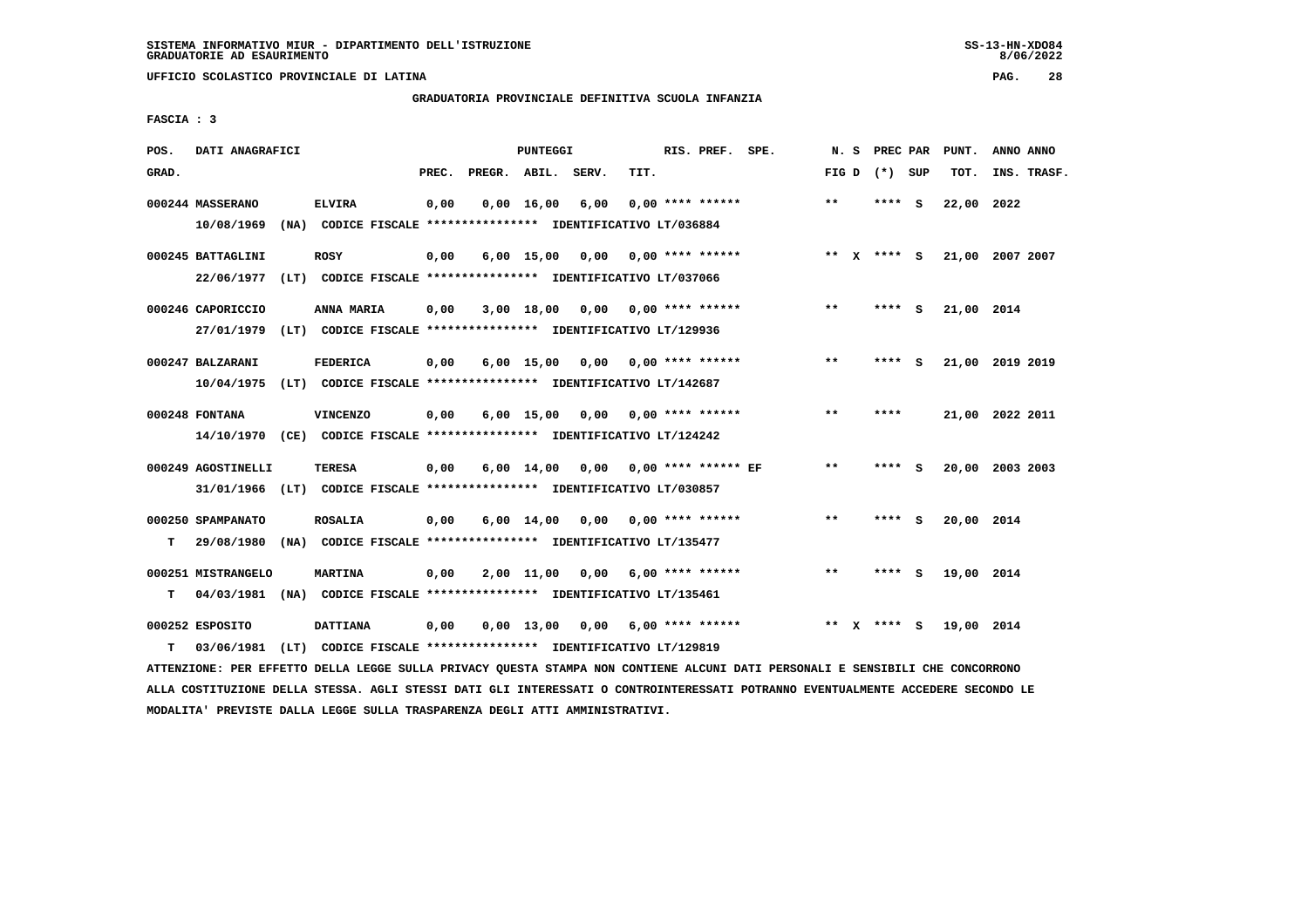**UFFICIO SCOLASTICO PROVINCIALE DI LATINA PAG. 29**

# **GRADUATORIA PROVINCIALE DEFINITIVA SCUOLA INFANZIA**

 **FASCIA : 3**

| POS.         | DATI ANAGRAFICI   |                                                                                                                               |       |                       | PUNTEGGI |                                    |      | RIS. PREF. SPE.    |                           |       |                 | N. S PREC PAR PUNT. | ANNO ANNO       |
|--------------|-------------------|-------------------------------------------------------------------------------------------------------------------------------|-------|-----------------------|----------|------------------------------------|------|--------------------|---------------------------|-------|-----------------|---------------------|-----------------|
| GRAD.        |                   |                                                                                                                               | PREC. | PREGR. ABIL. SERV.    |          |                                    | TIT. |                    |                           |       | FIG D $(*)$ SUP | тот.                | INS. TRASF.     |
|              | 000253 NAPOLITANO | MICHELANGELA                                                                                                                  | 0,00  |                       |          | $0,00$ 13,00 0,00                  |      | $6,00$ **** ****** |                           | $***$ | $***$ S         | 19,00 2014          |                 |
|              | T 07/03/1978      | (AV) CODICE FISCALE **************** IDENTIFICATIVO LT/135462                                                                 |       |                       |          |                                    |      |                    |                           |       |                 |                     |                 |
|              | 000254 DATTILO    | GIUSEPPINA CA 0,00                                                                                                            |       |                       |          | $5,00$ 11,00 0,00 3,00 **** ****** |      |                    |                           | $***$ | **** S          | 19,00 2014          |                 |
|              |                   | T 22/04/1970 (AV) CODICE FISCALE *************** IDENTIFICATIVO LT/133468                                                     |       |                       |          |                                    |      |                    |                           |       |                 |                     |                 |
|              |                   |                                                                                                                               |       |                       |          |                                    |      |                    |                           |       |                 |                     |                 |
|              | 000255 GIORGI     | <b>ROBERTO</b>                                                                                                                |       | $0,00$ $19,00$ $0,00$ |          |                                    |      |                    |                           |       | ** x **** s     | 19,00 2014          |                 |
|              | $T = 09/12/1968$  | (RM) CODICE FISCALE *************** IDENTIFICATIVO LT/136199                                                                  |       |                       |          |                                    |      |                    |                           |       |                 |                     |                 |
|              | 000256 D'ARIENZO  | <b>LORETANA</b>                                                                                                               | 0,00  |                       |          | 7,00 12,00 0,00 0,00 **** ****** F |      |                    |                           | $* *$ | $***$ S         | 19,00 2019          |                 |
|              | 23/01/1965        | (EE) CODICE FISCALE **************** IDENTIFICATIVO LT/020951                                                                 |       |                       |          |                                    |      |                    |                           |       |                 |                     |                 |
|              | 000257 BORRIELLO  | <b>MARIAASSUNTA</b>                                                                                                           | 0,00  |                       |          | 18,00 0,00 0,00 1,00 **** ******   |      |                    |                           | $***$ | **** S          |                     | 19,00 2022 2022 |
|              | T 28/10/1981      | (NA) CODICE FISCALE **************** IDENTIFICATIVO LT/326495                                                                 |       |                       |          |                                    |      |                    |                           |       |                 |                     |                 |
|              |                   |                                                                                                                               |       |                       |          |                                    |      |                    |                           |       |                 |                     |                 |
|              | 000258 PERRONE    | <b>ALFONSINA</b>                                                                                                              | 0,00  |                       |          | $0,00$ 15,00 4,00 0,00 **** ****** |      |                    |                           | $***$ | **** S          |                     | 19,00 2022 2022 |
|              |                   | 31/08/1967 (EE) CODICE FISCALE *************** IDENTIFICATIVO LT/326509                                                       |       |                       |          |                                    |      |                    |                           |       |                 |                     |                 |
| 000259 MANZO |                   | <b>RITA</b>                                                                                                                   | 0,00  |                       |          | $0,00$ 15,00 0,00 3,00 **** ****** |      |                    |                           |       | ** $X$ **** S   | 18,00 2014          |                 |
|              |                   | T 30/12/1981 (LT) CODICE FISCALE *************** IDENTIFICATIVO LT/037740                                                     |       |                       |          |                                    |      |                    |                           |       |                 |                     |                 |
|              |                   |                                                                                                                               |       |                       |          |                                    |      |                    |                           |       |                 |                     |                 |
|              | 000260 CORRENTE   | LUCIA PAOLA                                                                                                                   | 0,00  |                       |          | $3,00$ 15,00 0,00 0,00 **** ****** |      |                    |                           |       | ** x **** S     | 18,00 2014          |                 |
| т            |                   | 15/10/1977 (LT) CODICE FISCALE *************** IDENTIFICATIVO LT/133705                                                       |       |                       |          |                                    |      |                    |                           |       |                 |                     |                 |
|              | 000261 ALBANO     | <b>RITA</b>                                                                                                                   | 0,00  | 18,00                 | 0,00     |                                    |      |                    | $0,00$ 0,00 **** ****** D | $***$ | **** S          |                     | 18,00 2019 2019 |
| т            |                   | 18/08/1982 (LT) CODICE FISCALE **************** IDENTIFICATIVO LT/142681                                                      |       |                       |          |                                    |      |                    |                           |       |                 |                     |                 |
|              |                   | ATTENZIONE: PER EFFETTO DELLA LEGGE SULLA PRIVACY QUESTA STAMPA NON CONTIENE ALCUNI DATI PERSONALI E SENSIBILI CHE CONCORRONO |       |                       |          |                                    |      |                    |                           |       |                 |                     |                 |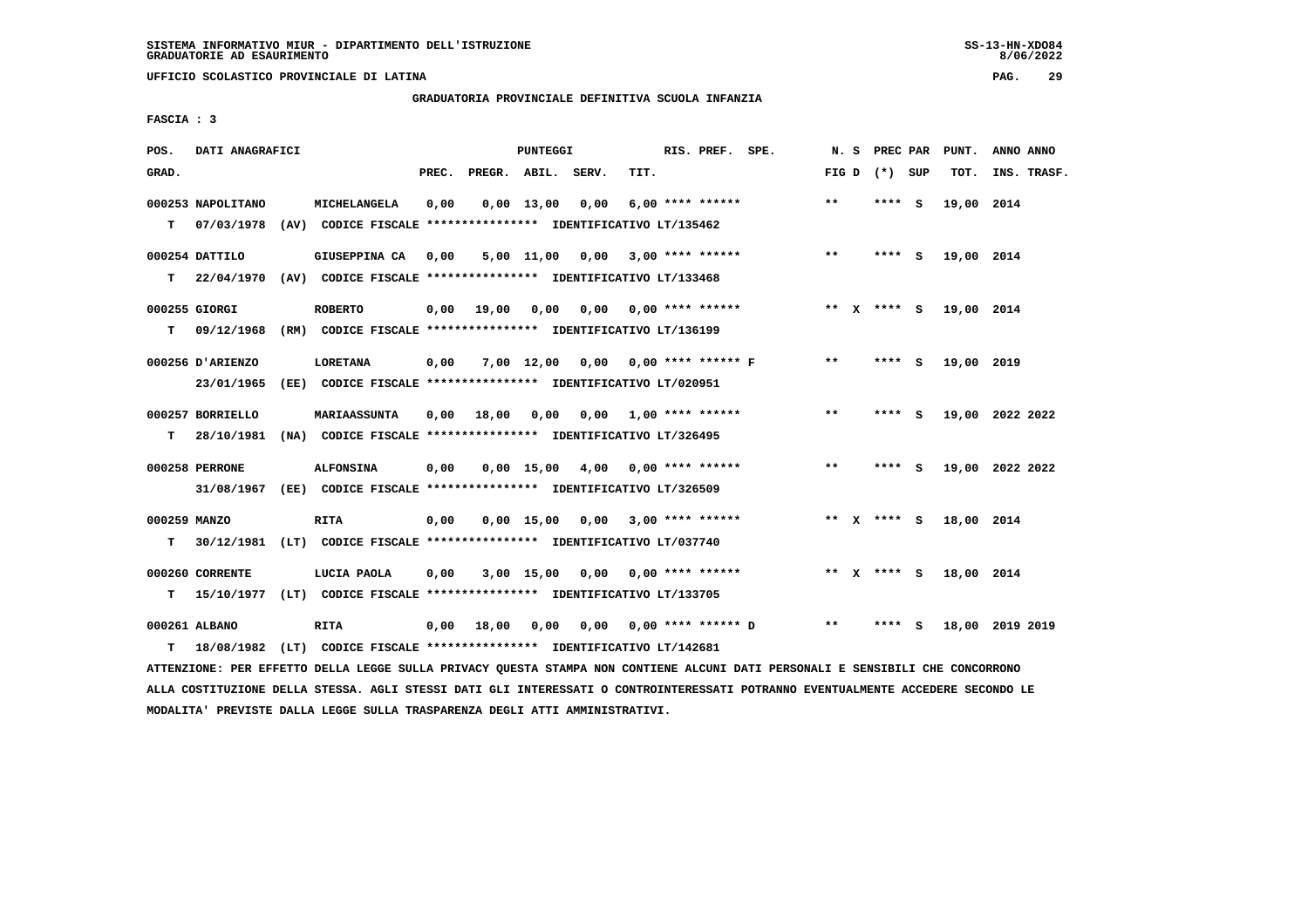#### **GRADUATORIA PROVINCIALE DEFINITIVA SCUOLA INFANZIA**

 **FASCIA : 3**

| POS.             | DATI ANAGRAFICI               |                                                                                      |       |                    | <b>PUNTEGGI</b>    |      |      | RIS. PREF. SPE.             | N. S    | PREC PAR        |          | PUNT.      | ANNO ANNO       |  |
|------------------|-------------------------------|--------------------------------------------------------------------------------------|-------|--------------------|--------------------|------|------|-----------------------------|---------|-----------------|----------|------------|-----------------|--|
| GRAD.            |                               |                                                                                      | PREC. | PREGR. ABIL. SERV. |                    |      | TIT. |                             |         | FIG D $(*)$ SUP |          | TOT.       | INS. TRASF.     |  |
|                  | 000262 DI LELLO               | LOREDANA<br>13/11/1961 (LT) CODICE FISCALE **************** IDENTIFICATIVO LT/035180 | 0,00  |                    | $3,00$ 15,00       | 0,00 |      | $0.00$ **** ****** E        | $***$   | **** S          |          |            | 18,00 2022 2005 |  |
| 000263 NASTA     |                               | TERESA<br>29/05/1970 (LT) CODICE FISCALE *************** IDENTIFICATIVO LT/326501    | 0,00  |                    | $3,00$ 15,00       | 0.00 |      | $0.00$ **** ******          | $***$   | **** S          |          |            | 18,00 2022 2022 |  |
|                  | 000264 LETIZIA<br>17/09/1975  | <b>GIUSEPPINA</b><br>(CE) CODICE FISCALE **************** IDENTIFICATIVO LT/326477   | 0,00  |                    | 3,00 15,00         | 0,00 |      | 0,00 **** ******            | $***$ X | **** S          |          |            | 18,00 2022 2022 |  |
| 000265 GUIDO     | 11/10/1981                    | <b>RAMONA</b><br>(RM) CODICE FISCALE **************** IDENTIFICATIVO LT/130759       | 0,00  |                    | $0.00$ 15.00       | 0.00 |      | $3.00$ **** ******          | $***$   | ****            | <b>S</b> | 18,00 2022 |                 |  |
| 000266 MESCE     | 08/04/1979                    | LINDA<br>(LT) CODICE FISCALE **************** IDENTIFICATIVO LT/029317               | 0,00  |                    | $3,00$ 15,00       | 0.00 |      | $0.00$ **** ******          | $**$    | ****            | - S      | 18,00 2022 |                 |  |
|                  | 000267 CORRENTE<br>27/03/1962 | PASQUALINA<br>(LT) CODICE FISCALE **************** IDENTIFICATIVO LT/037342          | 0,00  |                    | $3,00$ 14,00       |      |      | $0.00$ $0.00$ **** ****** F | $***$ X | **** S          |          |            | 17,00 2007 2007 |  |
|                  | 000268 DI CARLO<br>24/05/1971 | MARIA LETIZIA<br>(AL) CODICE FISCALE **************** IDENTIFICATIVO LT/037654       | 0,00  |                    | $3,00$ 14,00       | 0,00 |      | $0.00$ **** ******          | $* *$   | ****            | - S      |            | 17,00 2007 2007 |  |
|                  | 000269 DI BIASIO              | ANNAMARIA<br>12/08/1974 (LT) CODICE FISCALE *************** IDENTIFICATIVO LT/028742 | 0.00  |                    | $3,00$ 14,00       | 0,00 |      | 0,00 **** ******            | $***$   | ****            | - S      | 17,00 2007 |                 |  |
| 000270 CASO<br>т | 31/07/1976                    | <b>ROSANNA</b><br>(SA) CODICE FISCALE **************** IDENTIFICATIVO LT/130215      | 0,00  |                    | $0,00 \quad 11,00$ | 0.00 |      | $6.00$ **** ****** D        | $**$    |                 | s        | 17,00 2014 |                 |  |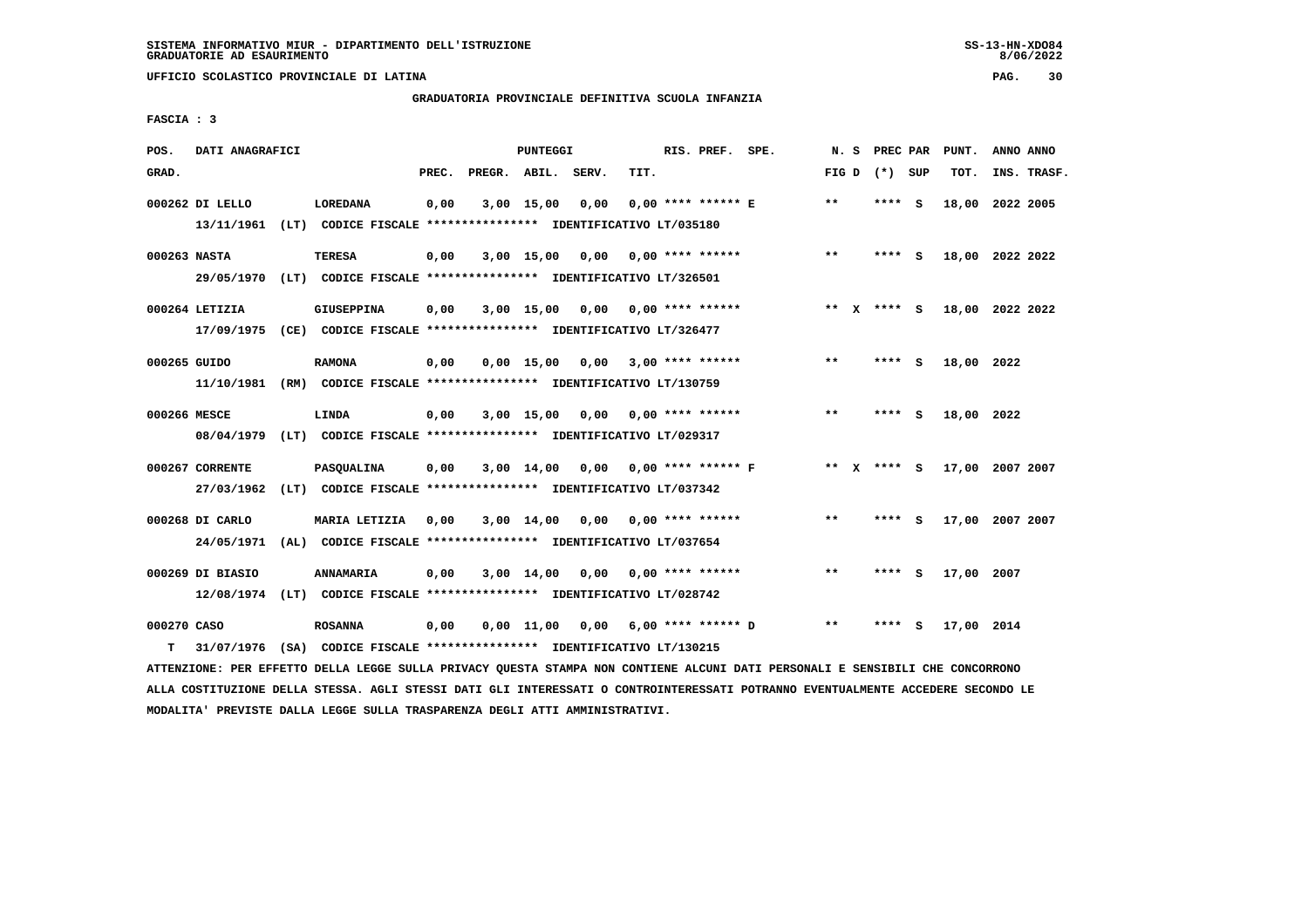**UFFICIO SCOLASTICO PROVINCIALE DI LATINA PAG. 31**

# **GRADUATORIA PROVINCIALE DEFINITIVA SCUOLA INFANZIA**

 **FASCIA : 3**

| POS.  | DATI ANAGRAFICI                |                                                                                           |       |                    | PUNTEGGI           |                                    |      | RIS. PREF. SPE.         |                             | N.S    | PREC PAR    |          | PUNT.      | ANNO ANNO       |
|-------|--------------------------------|-------------------------------------------------------------------------------------------|-------|--------------------|--------------------|------------------------------------|------|-------------------------|-----------------------------|--------|-------------|----------|------------|-----------------|
| GRAD. |                                |                                                                                           | PREC. | PREGR. ABIL. SERV. |                    |                                    | TIT. |                         |                             | FIG D  | (*) SUP     |          | TOT.       | INS. TRASF.     |
|       | 000271 BIANCO                  | <b>DANIELA</b><br>28/10/1972 (LT) CODICE FISCALE *************** IDENTIFICATIVO LT/132439 | 0,00  |                    | $2,00$ 15,00       | 0,00                               |      | $0.00$ **** ******      |                             | $***$  | **** S      |          | 17,00 2022 |                 |
| т     | 000272 AIELLO                  | MARIAANTONIET<br>12/10/1975 (LT) CODICE FISCALE *************** IDENTIFICATIVO LT/130800  | 0,00  |                    |                    | $0,00$ 16,00 0,00 0,00 **** ****** |      |                         |                             | $* *$  | $***$ S     |          | 16,00 2014 |                 |
|       | 000273 DI FALCO<br>22/03/1968  | PATRIZIA<br>(LT) CODICE FISCALE **************** IDENTIFICATIVO LT/128918                 | 0,00  |                    |                    | $0.00$ 16.00 0.00 0.00 **** ****** |      |                         |                             |        | ** x **** s |          | 16,00 2014 |                 |
| т     | 000274 IADICICCO               | <b>MARIA</b><br>16/11/1977 (CE) CODICE FISCALE *************** IDENTIFICATIVO LT/135891   | 0,00  |                    | $0,00 \quad 12,00$ | 4,00 0,00 **** ******              |      |                         |                             | $***$  | **** S      |          | 16,00 2014 |                 |
| т     | 000275 GUZZON                  | <b>LORETA</b><br>06/01/1971 (LT) CODICE FISCALE *************** IDENTIFICATIVO LT/133655  | 0,00  |                    | $3,00$ 13,00       |                                    |      |                         | $0,00$ $0,00$ **** ****** F | **     | ****        | <b>S</b> | 16,00 2014 |                 |
| т     | 000276 SIMONELLI<br>26/05/1972 | <b>ANTONELLA</b><br>(LT) CODICE FISCALE **************** IDENTIFICATIVO LT/130709         | 0,00  |                    | 1,00 12,00         | $0,00$ 3,00 **** ******            |      |                         |                             | $***$  | **** S      |          | 16,00 2014 |                 |
| т     | 000277 FIORANI<br>06/06/1967   | <b>ANTONELLA</b><br>(LT) CODICE FISCALE **************** IDENTIFICATIVO LT/326486         | 0,00  | 16,00              | 0,00               | 0,00                               |      |                         | $0.00$ **** ****** F        | $***$  | **** S      |          |            | 16,00 2022 2022 |
|       | 000278 COSTANZO<br>16/07/1965  | ANNA<br>(LT) CODICE FISCALE **************** IDENTIFICATIVO LT/028866                     | 0,00  |                    |                    | $0.00 \quad 15.00 \quad 0.00$      |      | $0.00$ **** ******      |                             |        | ** x **** s |          | 15,00 2002 |                 |
| т     | 000279 MINERVA<br>05/05/1977   | <b>CONCETTA</b><br>(NA) CODICE FISCALE **************** IDENTIFICATIVO LT/132401          | 0,00  |                    | $0,00 \quad 12,00$ |                                    |      | $0,00$ 3,00 **** ****** |                             | ** $X$ | **** S      |          | 15,00 2014 |                 |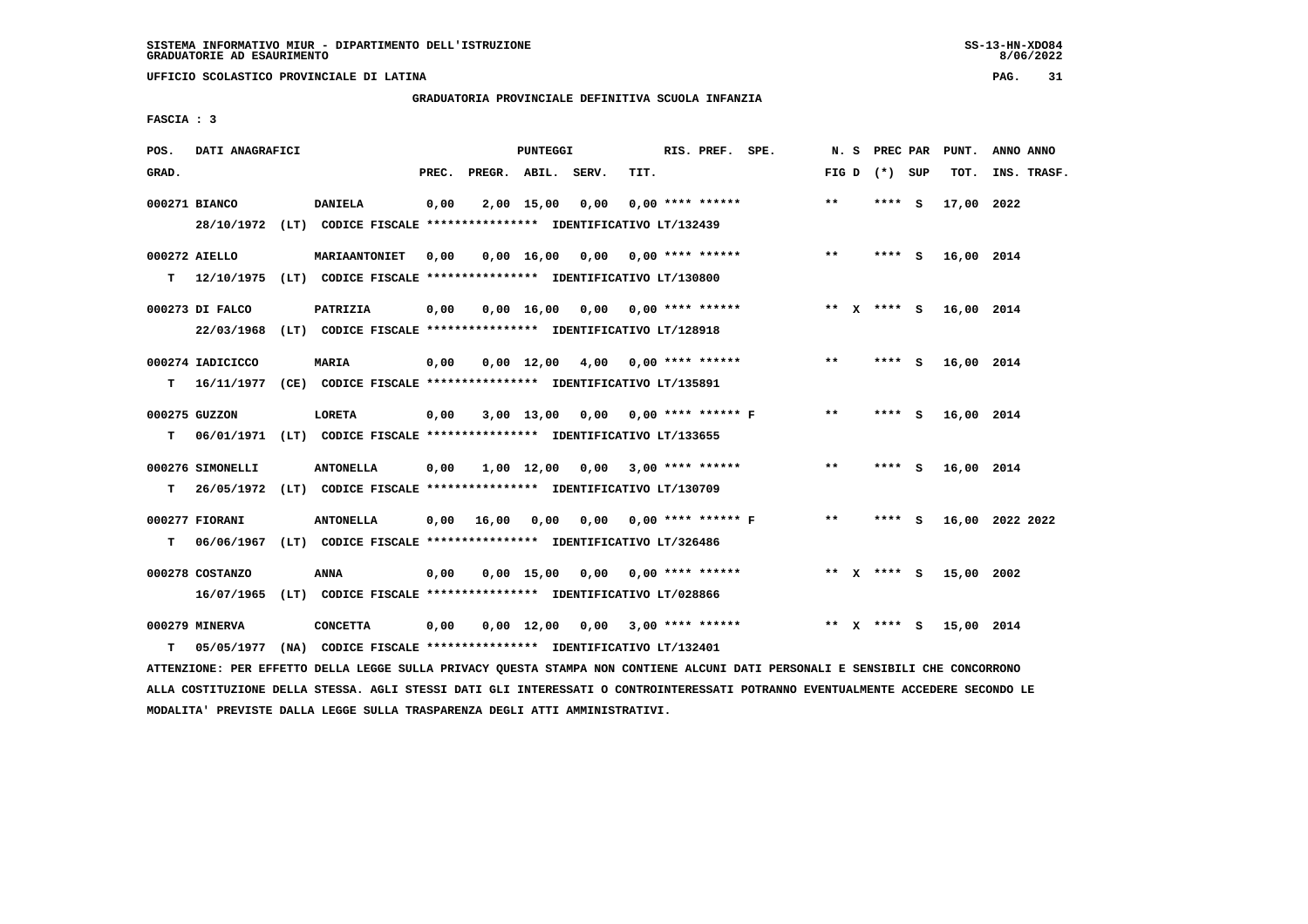**UFFICIO SCOLASTICO PROVINCIALE DI LATINA PAG. 32**

# **GRADUATORIA PROVINCIALE DEFINITIVA SCUOLA INFANZIA**

 **FASCIA : 3**

| POS.         | DATI ANAGRAFICI               |                                                                                              |       |                    | <b>PUNTEGGI</b> |                                      |      | RIS. PREF. SPE.           |                         | N. S  | PREC PAR        |     | PUNT.      | ANNO ANNO       |
|--------------|-------------------------------|----------------------------------------------------------------------------------------------|-------|--------------------|-----------------|--------------------------------------|------|---------------------------|-------------------------|-------|-----------------|-----|------------|-----------------|
| GRAD.        |                               |                                                                                              | PREC. | PREGR. ABIL. SERV. |                 |                                      | TIT. |                           |                         |       | FIG D $(*)$ SUP |     | TOT.       | INS. TRASF.     |
| 000280 TULLI | 29/03/1963                    | RITA DORIS<br>(LT) CODICE FISCALE **************** IDENTIFICATIVO LT/130077                  | 0,00  |                    | 0.00 15.00      | 0,00                                 |      | $0.00$ **** ******        |                         | $**$  | **** S          |     | 15,00 2014 |                 |
|              | 000281 DI FAZIO<br>14/09/1967 | <b>ENZA</b><br>(LT) CODICE FISCALE **************** IDENTIFICATIVO LT/032110                 | 0,00  |                    |                 | $0,00$ 15,00 0,00                    |      | $0.00$ **** ******        |                         | $***$ | **** S          |     |            | 15,00 2019 2004 |
|              | 000282 MAGLIOZZI              | <b>ANNUNZIATA</b><br>04/10/1971 (LT) CODICE FISCALE *************** IDENTIFICATIVO LT/142695 | 0,00  |                    |                 | $0,00$ 15,00 0,00 0,00 **** ****** D |      |                           |                         |       | ** x **** S     |     |            | 15,00 2019 2019 |
|              | 000283 PALESTRO               | <b>TIZIANA</b><br>19/06/1977 (SR) CODICE FISCALE *************** IDENTIFICATIVO LT/037598    | 0,00  |                    | $0.00$ 15.00    |                                      |      | $0,00$ $0,00$ **** ****** |                         | $***$ | **** S          |     |            | 15,00 2022 2007 |
| т            | 000284 TAGLIALATELA           | <b>MARISA</b><br>10/01/1969 (CE) CODICE FISCALE **************** IDENTIFICATIVO LT/135506    | 0,00  | 12,00              | 0,00            |                                      |      | $0.00$ 3.00 **** ****** E |                         | $* *$ | **** S          |     | 15,00 2022 |                 |
| 000285 VECA  |                               | <b>ROBERTA</b><br>18/06/1967 (LT) CODICE FISCALE *************** IDENTIFICATIVO LT/037685    | 0,00  |                    |                 | 0,00 14,00 0,00                      |      | $0.00$ **** ******        |                         | **    | **** S          |     |            | 14,00 2007 2007 |
|              | 000286 SULPIZI                | <b>SILVIA</b><br>13/02/1973 (LT) CODICE FISCALE *************** IDENTIFICATIVO LT/029456     | 0,00  |                    |                 | $0.00$ 14.00 0.00 0.00 **** ******   |      |                           |                         | $* *$ | **** S          |     | 14,00 2007 |                 |
| т            | 000287 RICCIARDELLA           | <b>RUGGERO</b><br>12/03/1975 (LT) CODICE FISCALE **************** IDENTIFICATIVO LT/129759   | 0,00  |                    | $0,00$ $14,00$  |                                      |      | $0.00$ $0.00$ **** ****** |                         |       | ** $X$ **** S   |     | 14,00 2014 |                 |
| т            | 000288 CANNELLA<br>12/01/1967 | <b>MARISA</b><br>(LT) CODICE FISCALE **************** IDENTIFICATIVO LT/135846               | 0,00  |                    | $3,00$ $11,00$  |                                      |      |                           | 0,00 0,00 **** ****** F | $* *$ | ****            | - S | 14,00 2014 |                 |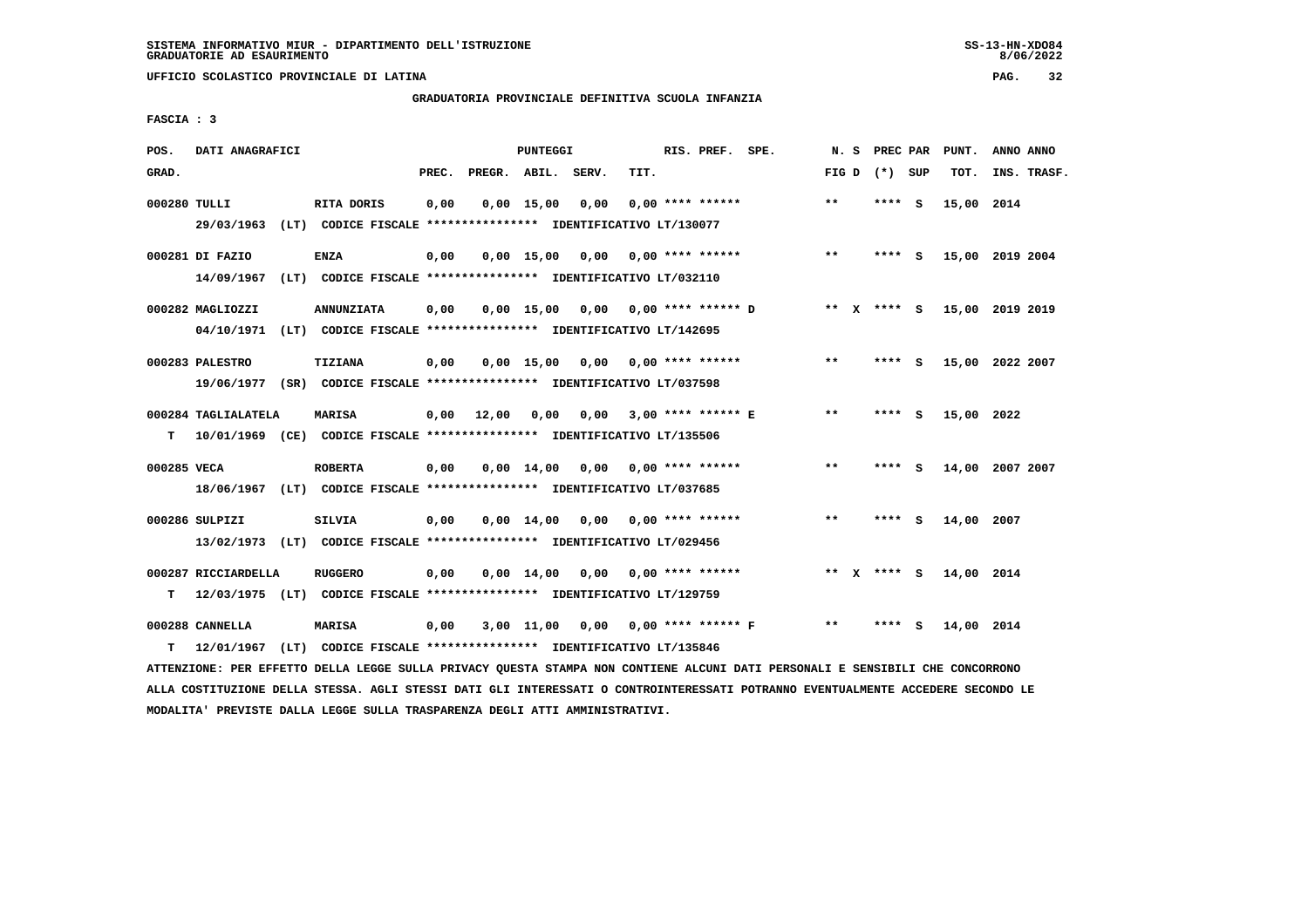**UFFICIO SCOLASTICO PROVINCIALE DI LATINA PAG. 33**

# **GRADUATORIA PROVINCIALE DEFINITIVA SCUOLA INFANZIA**

 **FASCIA : 3**

| POS.         | DATI ANAGRAFICI  |                                                                            |       |                    | PUNTEGGI       |                                      |      | RIS. PREF. SPE.    |                                    | N. S  |                 | PREC PAR PUNT. | ANNO ANNO       |
|--------------|------------------|----------------------------------------------------------------------------|-------|--------------------|----------------|--------------------------------------|------|--------------------|------------------------------------|-------|-----------------|----------------|-----------------|
| GRAD.        |                  |                                                                            | PREC. | PREGR. ABIL. SERV. |                |                                      | TIT. |                    |                                    |       | FIG D $(*)$ SUP | TOT.           | INS. TRASF.     |
|              | 000289 RECINE    | SILVIA                                                                     | 0,00  |                    | $0,00$ $14,00$ | 0,00                                 |      | $0.00$ **** ****** |                                    | $**$  | $***$ S         | 14,00 2014     |                 |
|              | 06/06/1980       | (LT) CODICE FISCALE **************** IDENTIFICATIVO LT/128962              |       |                    |                |                                      |      |                    |                                    |       |                 |                |                 |
|              | 000290 CROCITTO  | LAURA                                                                      | 0,00  |                    |                | $0,00$ 14,00 0,00 0,00 **** ******   |      |                    |                                    | $* *$ | **** S          | 14,00 2014     |                 |
| т            |                  | 16/03/1974 (LT) CODICE FISCALE **************** IDENTIFICATIVO LT/133577   |       |                    |                |                                      |      |                    |                                    |       |                 |                |                 |
|              | 000291 MAGLIOCCA | <b>GIANLUCA</b>                                                            | 0,00  |                    |                | $0,00$ 14,00 0,00 0,00 **** ******   |      |                    |                                    |       | ** X **** S     | 14,00 2014     |                 |
|              |                  | 13/04/1981 (CE) CODICE FISCALE *************** IDENTIFICATIVO LT/133284    |       |                    |                |                                      |      |                    |                                    |       |                 |                |                 |
|              | 000292 RICCIO    | ANNA LISA                                                                  | 0,00  |                    |                | 3,00 11,00 0,00 0,00 **** ******     |      |                    |                                    | $* *$ | **** S          | 14,00 2014     |                 |
| т            |                  | 20/03/1981 (NA) CODICE FISCALE *************** IDENTIFICATIVO LT/132038    |       |                    |                |                                      |      |                    |                                    |       |                 |                |                 |
|              | 000293 GUZZON    | ALBA                                                                       | 0,00  |                    |                | $0,00$ 14,00 0,00 0,00 **** ****** F |      |                    |                                    | $* *$ | **** S          | 14,00 2014     |                 |
| т            |                  | 23/03/1969 (LT) CODICE FISCALE *************** IDENTIFICATIVO LT/131792    |       |                    |                |                                      |      |                    |                                    |       |                 |                |                 |
|              | 000294 DEL PRETE | <b>MARIA</b>                                                               | 0,00  |                    |                |                                      |      |                    | $0,00$ 11,00 0,00 3,00 **** ****** | $***$ | **** S          |                | 14,00 2022 2022 |
|              |                  | T 07/02/1981 (CE) CODICE FISCALE *************** IDENTIFICATIVO LT/326469  |       |                    |                |                                      |      |                    |                                    |       |                 |                |                 |
| 000295 DIANA |                  | MARIA                                                                      | 0,00  |                    |                | $2,00$ 12,00 0,00 0,00 **** ******   |      |                    |                                    |       | ** x **** S     | 14,00 2022     |                 |
|              |                  | T 15/07/1971 (NA) CODICE FISCALE *************** IDENTIFICATIVO LT/130046  |       |                    |                |                                      |      |                    |                                    |       |                 |                |                 |
| 000296 PALMA |                  | <b>ASSUNTINA</b>                                                           | 0,00  |                    |                | $2,00$ 12,00 0,00 0,00 **** ******   |      |                    |                                    | $***$ | **** S          | 14,00 2022     |                 |
|              |                  | T 04/01/1980 (LT) CODICE FISCALE **************** IDENTIFICATIVO LT/132211 |       |                    |                |                                      |      |                    |                                    |       |                 |                |                 |
|              | 000297 MASUZZO   | <b>ELISA</b>                                                               | 0,00  |                    |                | 1,00 13,00 0,00 0,00 **** ******     |      |                    |                                    | ** X  | **** S          | 14,00 2022     |                 |
| т            | 01/12/1980       | (LT) CODICE FISCALE **************** IDENTIFICATIVO LT/129671              |       |                    |                |                                      |      |                    |                                    |       |                 |                |                 |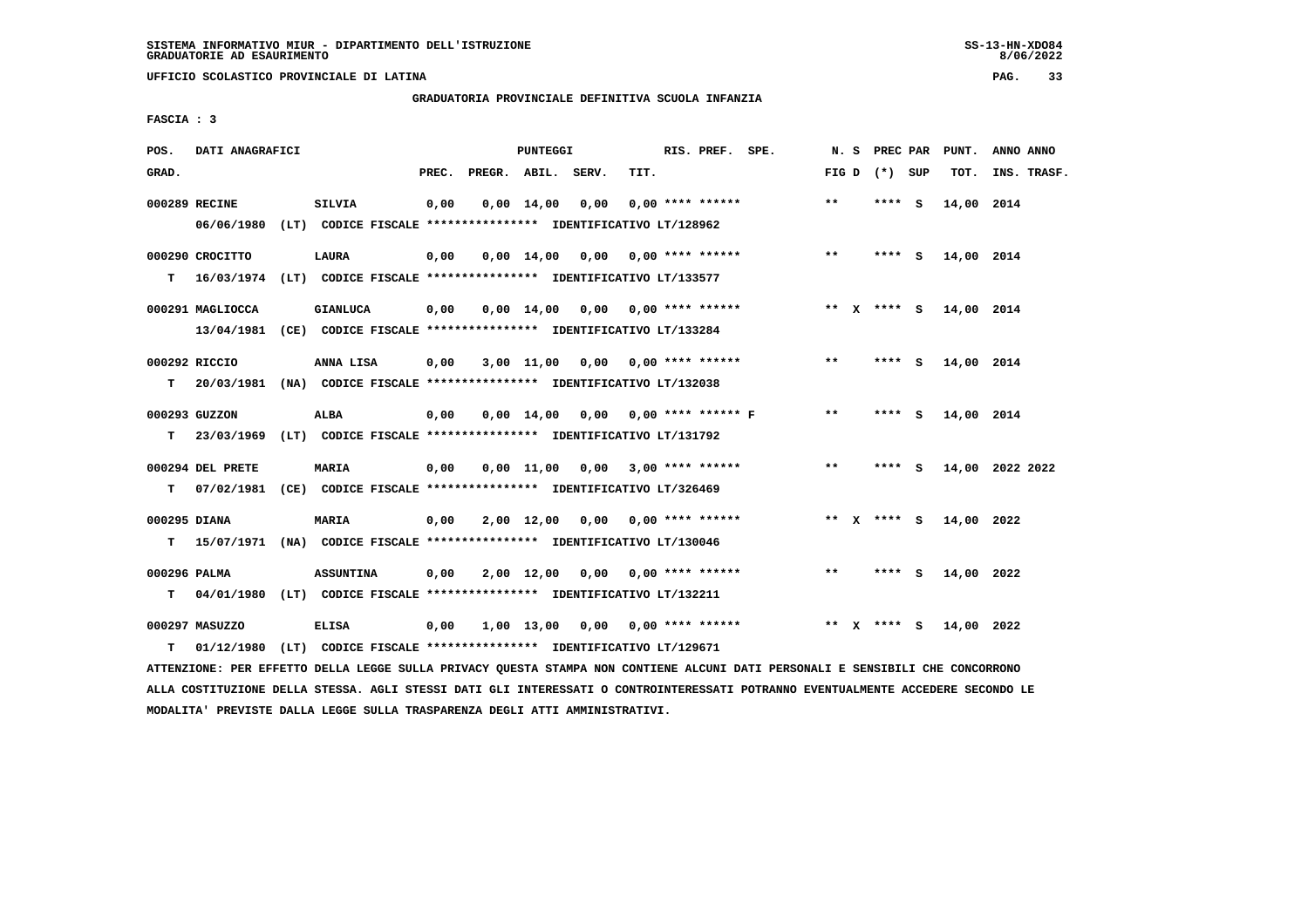**UFFICIO SCOLASTICO PROVINCIALE DI LATINA PAG. 34**

# **GRADUATORIA PROVINCIALE DEFINITIVA SCUOLA INFANZIA**

 **FASCIA : 3**

| POS.         | DATI ANAGRAFICI                 |      |                                                                                            |       |                    | PUNTEGGI     |                                    |      | RIS. PREF. SPE.           | N.S   |              | PREC PAR |     | PUNT.      | ANNO ANNO       |
|--------------|---------------------------------|------|--------------------------------------------------------------------------------------------|-------|--------------------|--------------|------------------------------------|------|---------------------------|-------|--------------|----------|-----|------------|-----------------|
| GRAD.        |                                 |      |                                                                                            | PREC. | PREGR. ABIL. SERV. |              |                                    | TIT. |                           | FIG D |              | (*) SUP  |     | TOT.       | INS. TRASF.     |
| т            | 000298 CASOLARO<br>23/06/1979   |      | <b>MARIAANGELA</b><br>(NA) CODICE FISCALE **************** IDENTIFICATIVO LT/135210        | 0,00  | 14,00              | 0,00         | 0.00                               |      | $0.00$ **** ******        | $***$ |              | ****     | - S | 14,00 2022 |                 |
|              | 000299 LEPORE<br>05/11/1970     |      | <b>ROBERTA</b><br>(BA) CODICE FISCALE **************** IDENTIFICATIVO LT/029208            | 0,00  |                    |              | $0,00$ 13,00 0,00                  |      | $0.00$ **** ******        | $***$ |              | **** S   |     | 13,00 2002 |                 |
| 000300 MAUTI |                                 |      | <b>RAFFAELA</b><br>19/10/1971 (LT) CODICE FISCALE *************** IDENTIFICATIVO LT/124565 | 0,00  |                    | $0.00$ 13,00 | 0,00 0,00 **** ******              |      |                           | $***$ |              | **** S   |     |            | 13,00 2011 2011 |
| т            | 000301 CHIDDA<br>10/05/1983     |      | MARIANGELA<br>(LT) CODICE FISCALE **************** IDENTIFICATIVO LT/129937                | 0,00  | 13,00              | 0,00         |                                    |      | $0.00$ $0.00$ **** ****** | $***$ |              | ****     | - S | 13,00 2014 |                 |
| т            | 000302 DANIELE                  |      | TERESA<br>15/12/1976 (CE) CODICE FISCALE **************** IDENTIFICATIVO LT/135898         | 0,00  |                    | 1,00 12,00   |                                    |      | $0,00$ $0,00$ **** ****** | **    |              | **** S   |     | 13,00 2014 |                 |
| т            | 000303 FIOCCO<br>04/10/1966     |      | VIRGINIA<br>(NA) CODICE FISCALE **************** IDENTIFICATIVO LT/129732                  | 0,00  |                    | 2,00 11,00   |                                    |      | $0,00$ $0,00$ **** ****** | $**$  |              | ****     | - S | 13,00 2014 |                 |
| т            | 000304 LUDUENA<br>29/05/1958    |      | MARTHA CECILI<br>(EE) CODICE FISCALE **************** IDENTIFICATIVO LT/134041             | 0.00  |                    | 0,00 13,00   | 0,00                               |      | 0,00 **** ******          | $***$ |              | ****     | - S | 13,00 2014 |                 |
| т            | 000305 DI NARDO<br>24/09/1966   | (NA) | ANNAMARIA<br>CODICE FISCALE **************** IDENTIFICATIVO LT/135522                      | 0,00  |                    | 2,00 11,00   | 0,00                               |      | $0.00$ **** ******        | **    |              | **** S   |     | 13,00 2014 |                 |
| т            | 000306 MOLITIERNO<br>13/09/1969 |      | <b>RAFFAELINA</b><br>(CE) CODICE FISCALE **************** IDENTIFICATIVO LT/135612         | 0,00  |                    |              | $0.00$ 13.00 0.00 0.00 **** ****** |      |                           | $* *$ | $\mathbf{x}$ | **** S   |     | 13,00 2014 |                 |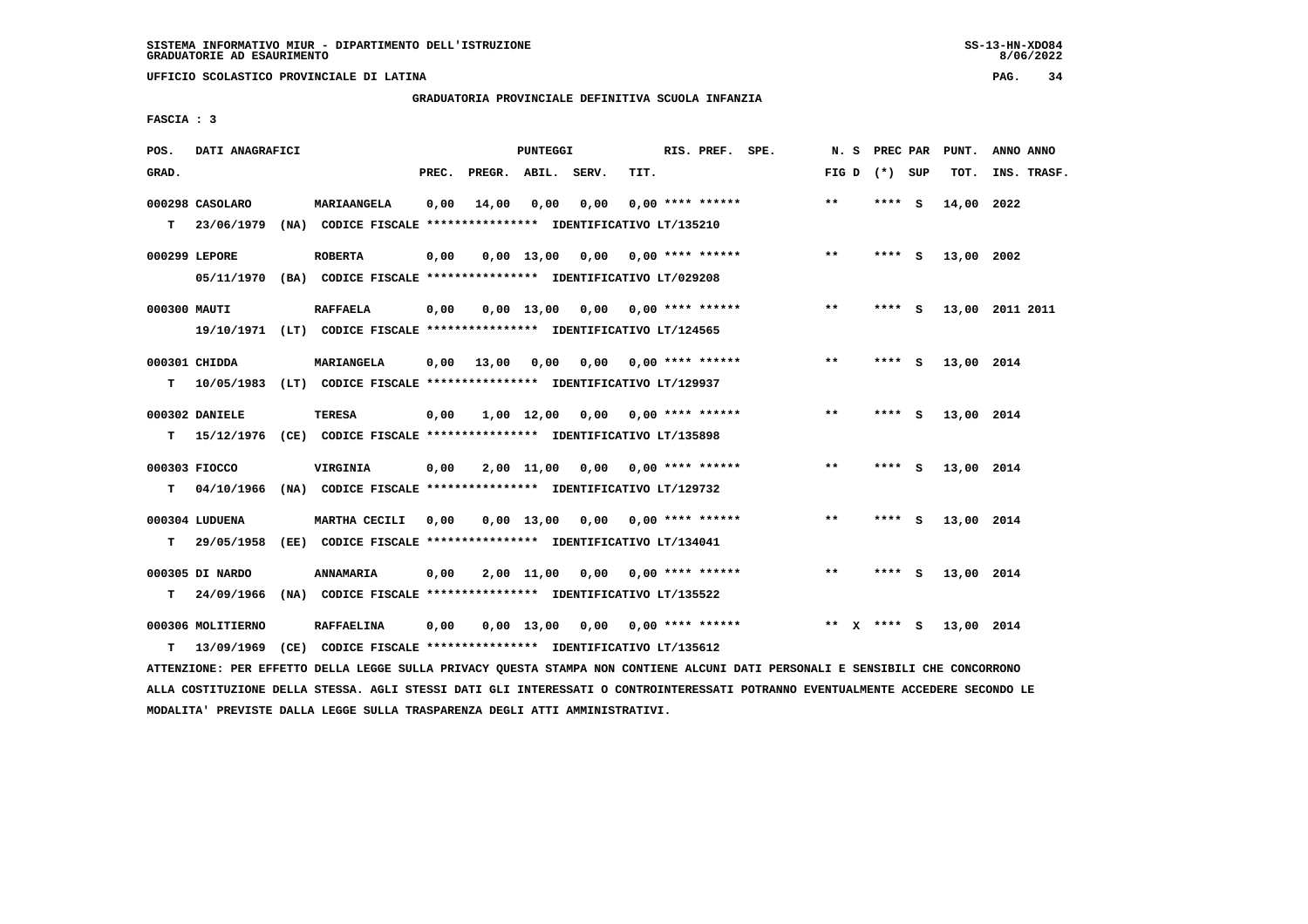**UFFICIO SCOLASTICO PROVINCIALE DI LATINA PAG. 35**

# **GRADUATORIA PROVINCIALE DEFINITIVA SCUOLA INFANZIA**

 **FASCIA : 3**

| POS.  | DATI ANAGRAFICI |                                                                          |       |              | PUNTEGGI           |       |      | RIS. PREF. SPE.            |              |              |                 |     | N. S PREC PAR PUNT. | ANNO ANNO       |
|-------|-----------------|--------------------------------------------------------------------------|-------|--------------|--------------------|-------|------|----------------------------|--------------|--------------|-----------------|-----|---------------------|-----------------|
| GRAD. |                 |                                                                          | PREC. | PREGR. ABIL. |                    | SERV. | TIT. |                            |              |              | FIG D $(*)$ SUP |     | TOT.                | INS. TRASF.     |
|       | 000307 MANTUANO | CARLO                                                                    | 0,00  |              | $0,00$ 13,00       | 0,00  |      | $0.00$ **** ******         |              |              | ** X **** S     |     | 13,00 2014          |                 |
|       | 11/06/1966      | (LT) CODICE FISCALE **************** IDENTIFICATIVO LT/030783            |       |              |                    |       |      |                            |              |              |                 |     |                     |                 |
|       | 000308 MANNUCCI | <b>FLAVIA</b>                                                            | 0,00  | 13,00        | 0,00               |       |      | $0,00$ 0,00 **** ****** EF |              |              | ** X **** S     |     |                     | 13,00 2022 2022 |
| т     | 22/04/1979      | (RM) CODICE FISCALE **************** IDENTIFICATIVO LT/326508            |       |              |                    |       |      |                            |              |              |                 |     |                     |                 |
|       | 000309 ROSSETTI | <b>PIERA</b>                                                             | 0,00  |              | 2,00 11,00         | 0,00  |      | $0.00$ **** ******         | $* *$        |              | **** S          |     | 13,00 2022          |                 |
| т     |                 | 15/09/1978 (LT) CODICE FISCALE *************** IDENTIFICATIVO LT/134276  |       |              |                    |       |      |                            |              |              |                 |     |                     |                 |
|       | 000310 VELLUCCI | <b>GASPARE</b>                                                           | 0,00  |              | $0.00$ 11.00       |       |      | $0.00$ 1.00 **** ****** F  | $**$         |              | ****            |     | 12,00 2014          |                 |
| т     |                 | 12/02/1971 (LT) CODICE FISCALE **************** IDENTIFICATIVO LT/142661 |       |              |                    |       |      |                            |              |              |                 |     |                     |                 |
|       | 000311 SCIALLA  | <b>GIOVANNA</b>                                                          | 0,00  |              | 1,00 11,00         | 0,00  |      | $0.00$ **** ******         | $\star\star$ |              | **** S          |     | 12,00 2014          |                 |
| т     |                 | 18/05/1977 (CE) CODICE FISCALE *************** IDENTIFICATIVO LT/135595  |       |              |                    |       |      |                            |              |              |                 |     |                     |                 |
|       | 000312 IONTA    | <b>ANTONELLA</b>                                                         | 0,00  |              | $0.00 \quad 12.00$ |       |      | $0.00$ $0.00$ **** ******  | $* *$        |              | **** S          |     |                     | 12,00 2019 2019 |
|       |                 | 10/04/1980 (LT) CODICE FISCALE **************** IDENTIFICATIVO LT/142779 |       |              |                    |       |      |                            |              |              |                 |     |                     |                 |
|       | 000313 MARIZIA  | MONICA                                                                   | 0,00  |              | $0,00 \quad 12,00$ | 0,00  |      | $0.00$ **** ******         | **           | $\mathbf{x}$ | **** S          |     |                     | 12,00 2019 2019 |
| т     | 20/05/1978      | (CE) CODICE FISCALE **************** IDENTIFICATIVO LT/142770            |       |              |                    |       |      |                            |              |              |                 |     |                     |                 |
|       | 000314 COPPOLA  | PATRIZIA                                                                 | 0,00  |              | $0,00 \quad 12,00$ | 0,00  |      | $0.00$ **** ******         | $* *$        |              | ****            | - S |                     | 12,00 2019 2019 |
| т     |                 | 03/11/1974 (CE) CODICE FISCALE *************** IDENTIFICATIVO LT/142722  |       |              |                    |       |      |                            |              |              |                 |     |                     |                 |
|       | 000315 FABOZZI  | GABRIELLA                                                                | 0,00  | 12,00        | 0,00               | 0,00  |      | $0.00$ **** ******         |              |              | ** X **** S     |     |                     | 12,00 2022 2022 |
| т     | 12/12/1968      | (EE) CODICE FISCALE **************** IDENTIFICATIVO LT/326465            |       |              |                    |       |      |                            |              |              |                 |     |                     |                 |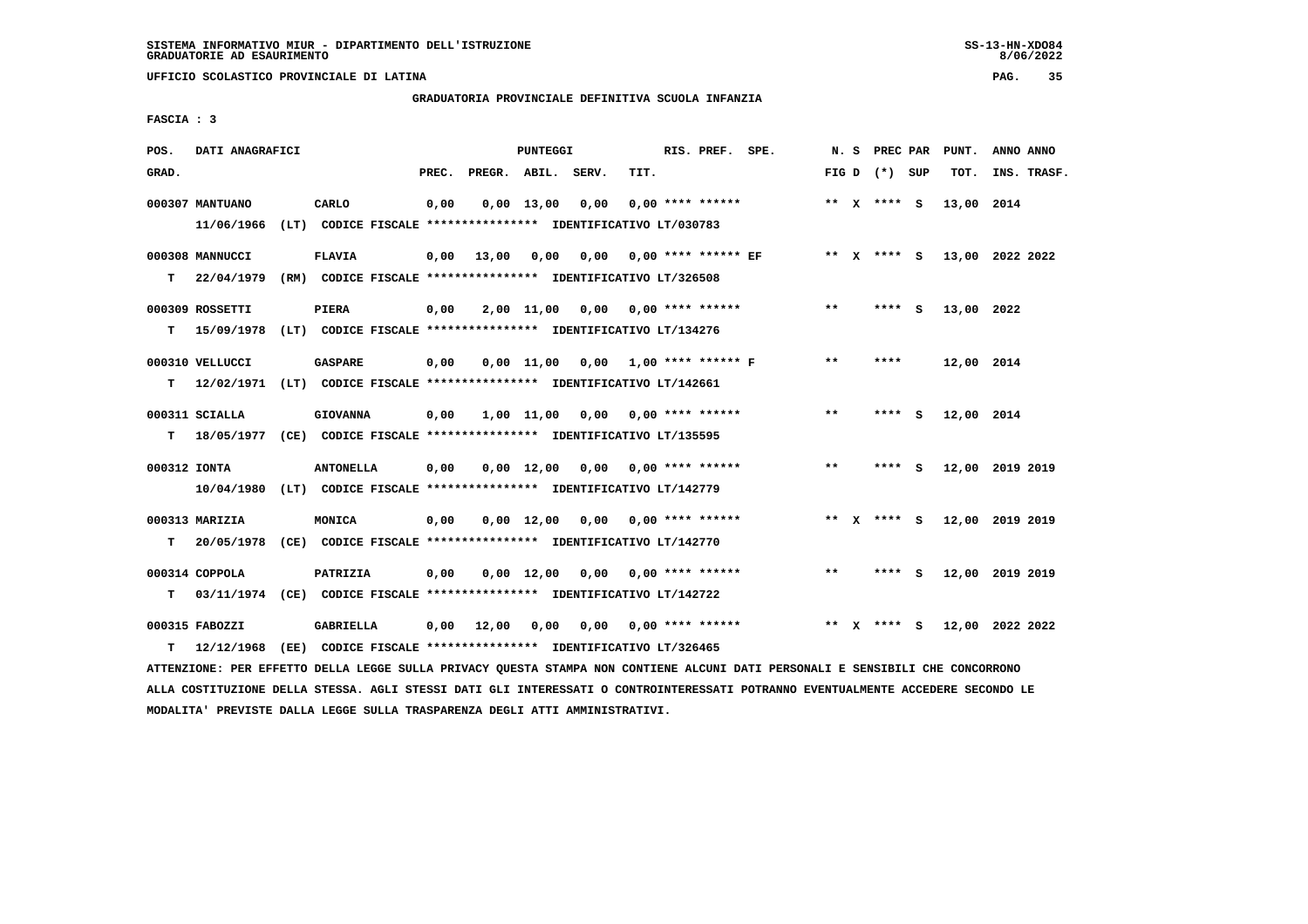**UFFICIO SCOLASTICO PROVINCIALE DI LATINA PAG. 36**

# **GRADUATORIA PROVINCIALE DEFINITIVA SCUOLA INFANZIA**

 **FASCIA : 3**

| POS.              | DATI ANAGRAFICI                                                                                    |                 |       |                    | PUNTEGGI           |                                                                       |      | RIS. PREF. SPE.           |                     | N. S            | PREC PAR |   | PUNT.      | ANNO ANNO   |  |
|-------------------|----------------------------------------------------------------------------------------------------|-----------------|-------|--------------------|--------------------|-----------------------------------------------------------------------|------|---------------------------|---------------------|-----------------|----------|---|------------|-------------|--|
| GRAD.             |                                                                                                    |                 | PREC. | PREGR. ABIL. SERV. |                    |                                                                       | TIT. |                           |                     | FIG D $(*)$ SUP |          |   | TOT.       | INS. TRASF. |  |
| т                 | 000316 CIORRA<br>23/09/1977 (LT) CODICE FISCALE **************** IDENTIFICATIVO LT/326463          | <b>KATIA</b>    | 0,00  | 12,00              | 0,00               | 0,00                                                                  |      | $0.00$ **** ******        |                     | $***$           | **** S   |   | 12,00      | 2022 2022   |  |
|                   | 000317 QUAGLIERI<br>26/06/1962                                                                     | <b>PAOLA</b>    | 0,00  |                    | $0,00$ 12,00       | 0,00<br>(LT) CODICE FISCALE **************** IDENTIFICATIVO LT/029309 |      | $0.00$ **** ******        |                     | $***$           | **** S   |   | 12,00 2022 |             |  |
| т                 | 000318 MARROCCO<br>17/06/1979 (LT) CODICE FISCALE **************** IDENTIFICATIVO LT/134929        | <b>ROSSELLA</b> | 0,00  |                    | $0,00$ 11,00       |                                                                       |      | $0,00$ $0,00$ **** ****** |                     | $* *$           | **** S   |   | 11,00 2014 |             |  |
|                   | 000319 MANCINI<br>06/07/1977 (LT) CODICE FISCALE *************** IDENTIFICATIVO LT/134927          | <b>GIGLIOLA</b> | 0,00  |                    | $0.00$ 11.00       | 0,00                                                                  |      | $0.00$ **** ******        |                     | $***$           | **** S   |   | 11,00 2014 |             |  |
| т                 | 000320 POLITO<br>26/11/1976 (NA) CODICE FISCALE **************** IDENTIFICATIVO LT/135469          | <b>RITA</b>     | 0,00  |                    | $0.00$ 11.00       | 0,00                                                                  |      | $0.00$ **** ******        |                     | $***$           | **** S   |   | 11,00 2014 |             |  |
| т                 | 000321 DI RUSSO BONINO<br>15/02/1972 (LT) CODICE FISCALE **************** IDENTIFICATIVO LT/124524 | <b>ELISA</b>    | 0,00  |                    | $0.00$ 11.00       | 0,00 0,00 **** ******                                                 |      |                           |                     | $**$            | **** S   |   | 11,00 2014 |             |  |
|                   | 000322 AVERSA<br>12/12/1971 (LT) CODICE FISCALE **************** IDENTIFICATIVO LT/130148          | <b>DANIELA</b>  | 0,00  |                    | $0,00$ 11,00       | 0,00                                                                  |      | $0.00$ **** ******        |                     | $* *$           | **** S   |   | 11,00 2014 |             |  |
| 000323 OLIVA<br>т | 06/05/1971 (CE) CODICE FISCALE *************** IDENTIFICATIVO LT/137899                            | ANNA            | 0,00  |                    | $0,00 \quad 11,00$ | 0,00                                                                  |      | $0.00$ **** ******        |                     | $***$           | **** S   |   | 11,00 2014 |             |  |
| т                 | 000324 NAPOLITANO<br>27/03/1970 (NA) CODICE FISCALE **************** IDENTIFICATIVO LT/129757      | <b>ANGELINA</b> | 0,00  |                    | $0,00 \quad 11,00$ | 0,00                                                                  |      |                           | 0,00 **** ****** EF | **              | ****     | s | 11,00      | 2014        |  |